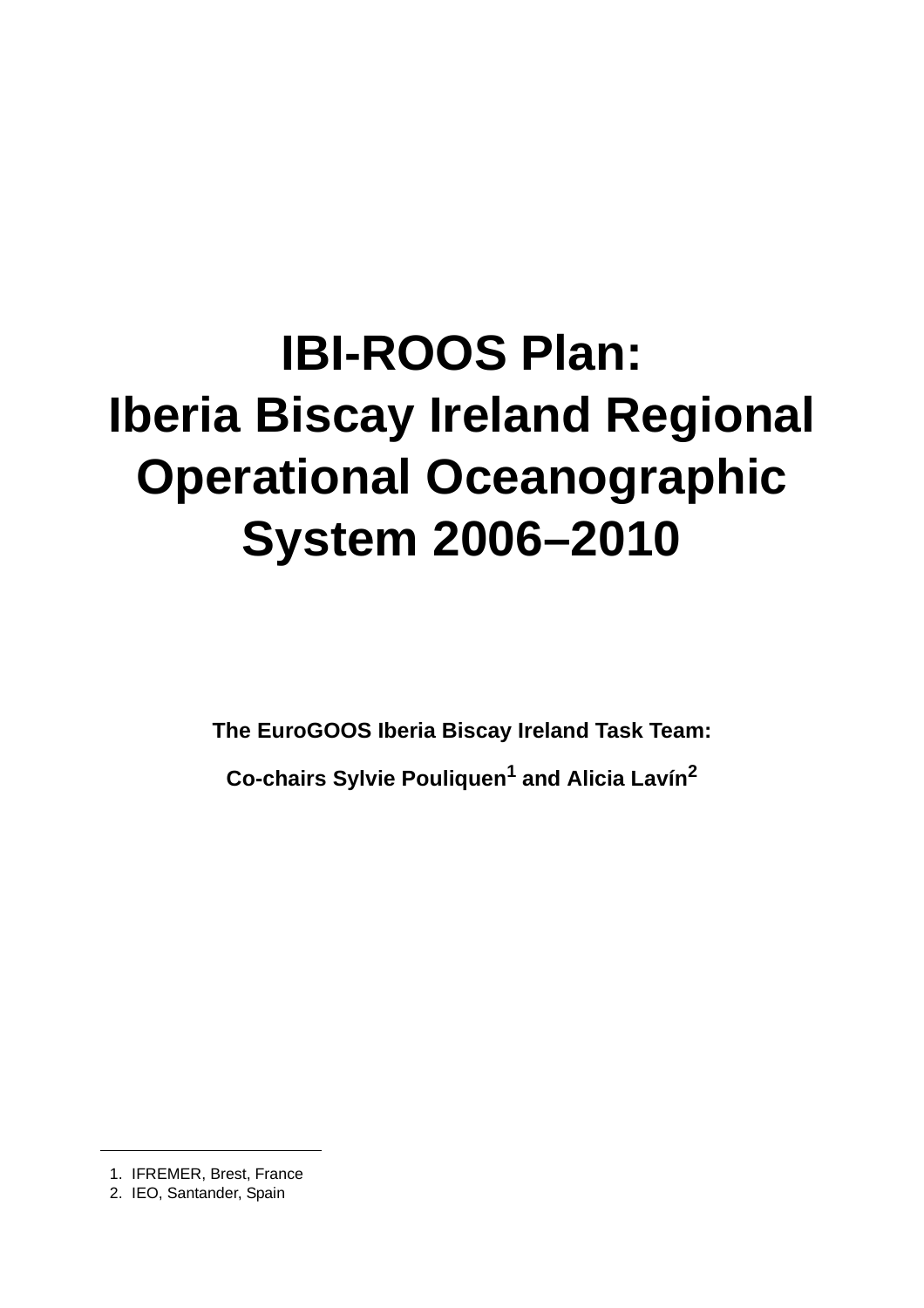# **EuroGOOS Personnel**

| <b>Secretariat</b>      | Hans Dahlin (Director)<br>Patrick Gorringe (Project Manager) EuroGOOS Office, SMHI, Sweden<br>Siân Petersson (Office Manager) | EuroGOOS Office, SMHI, Sweden<br>EuroGOOS Office, SMHI, Sweden |
|-------------------------|-------------------------------------------------------------------------------------------------------------------------------|----------------------------------------------------------------|
| <b>Chair</b>            | Peter Ryder                                                                                                                   |                                                                |
| <b>Board</b>            | Sylvie Pouliquen                                                                                                              | Ifremer, France                                                |
|                         | Enrique Alvarez Fanjul                                                                                                        | Puertos del Estado, Spain                                      |
|                         | <b>Kostas Nittis</b>                                                                                                          | HCMR, Greece                                                   |
|                         | Bertil Håkansson                                                                                                              | SMHI, Sweden                                                   |
|                         | Jan H Stel                                                                                                                    | NWO, Netherlands                                               |
|                         | Martin Holt                                                                                                                   | Met Office, UK                                                 |
|                         | Glenn Nolan                                                                                                                   | Marine Institute, Ireland                                      |
|                         | Klaus-Peter Kolterman                                                                                                         | <b>IOC UNESCO</b>                                              |
| <b>Task Team Chairs</b> | Stein Sandven                                                                                                                 | Arctic Task Team                                               |
|                         | Erik Buch                                                                                                                     | <b>Baltic Task Team/BOOS</b>                                   |
|                         | Sylvie Pouliquen/Alicia Lavín                                                                                                 | Iberia Biscay Ireland Task Team/IBI-ROOS                       |
|                         | Nadia Pinardi                                                                                                                 | Mediterranean Task Team/MOON                                   |
|                         | Martin Holt                                                                                                                   | North West Shelf Task Team/NOOS                                |

# **EuroGOOS Publications**

| 1.             | Strategy for EuroGOOS 1996                                                                  | ISBN 0-904175-22-7 |
|----------------|---------------------------------------------------------------------------------------------|--------------------|
| 2.             | EuroGOOS Annual Report 1996                                                                 | ISBN 0-904175-25-1 |
| 3.             | The EuroGOOS Plan 1997                                                                      | ISBN 0-904175-26-X |
| 4.             | The EuroGOOS Marine Technology Survey                                                       | ISBN 0-904175-29-4 |
| 5.             | The EuroGOOS Brochure 1997                                                                  |                    |
| 6.             | The Science Base of EuroGOOS                                                                | ISBN 0-904175-30-8 |
| 7 <sub>1</sub> | Proceedings of the Hague Conference, 1997, Elsevier                                         | ISBN 0-444-82892-3 |
| 8.             | The EuroGOOS Extended Plan                                                                  | ISBN 0-904175-32-4 |
| 9.             | The EuroGOOS Atlantic Workshop Report                                                       | ISBN 0-904175-33-2 |
| 10.            | EuroGOOS Annual Report 1997                                                                 | ISBN 0-904175-34-0 |
| 11.            | Mediterranean Forecasting System Report                                                     | ISBN 0-904175-35-9 |
| 12.            | <b>Requirements Survey Analysis</b>                                                         | ISBN 0-904175-36-7 |
| 13.            | The EuroGOOS Technology Plan Working Group                                                  | ISBN 0-904175-37-5 |
| 14.            | The BOOS Plan 1999-2003                                                                     | ISBN 0-904175-41-3 |
| 15.            | Bio-ecological Observations in OO                                                           | ISBN 0-904175-43-X |
| 16.            | Operational Ocean Observations from Space                                                   | ISBN 0-904175-44-8 |
| 17.            | Proceedings of the Rome Conference 1999, Elsevier                                           | ISBN 0-444-50391-9 |
| 18.            | NOOS-Strategic Plan                                                                         | ISBN 0-904175-46-4 |
| 19.            | Proceedings of the Athens Conference 2002, Elsevier                                         | ISBN 0-444-51550-X |
| 20.            | The EuroGOOS Brochure 2004                                                                  |                    |
| 21.            | The Policy Basis of the "Ecosystem Approach" to Fisheries Management                        | ISBN 91-974828-1-1 |
| 22.            | The Arctic Ocean and the Need for an Arctic GOOS                                            | ISBN 91-974828-0-3 |
| 23.            | Proceedings of the Brest Conference, 2005, European Commission                              | ISBN 92-894-9788-2 |
| 24.            | IBI-ROOS Plan: Iberia Biscay Ireland Regional Operational Oceanographic<br>System 2006-2010 | ISBN 91-974828-3-8 |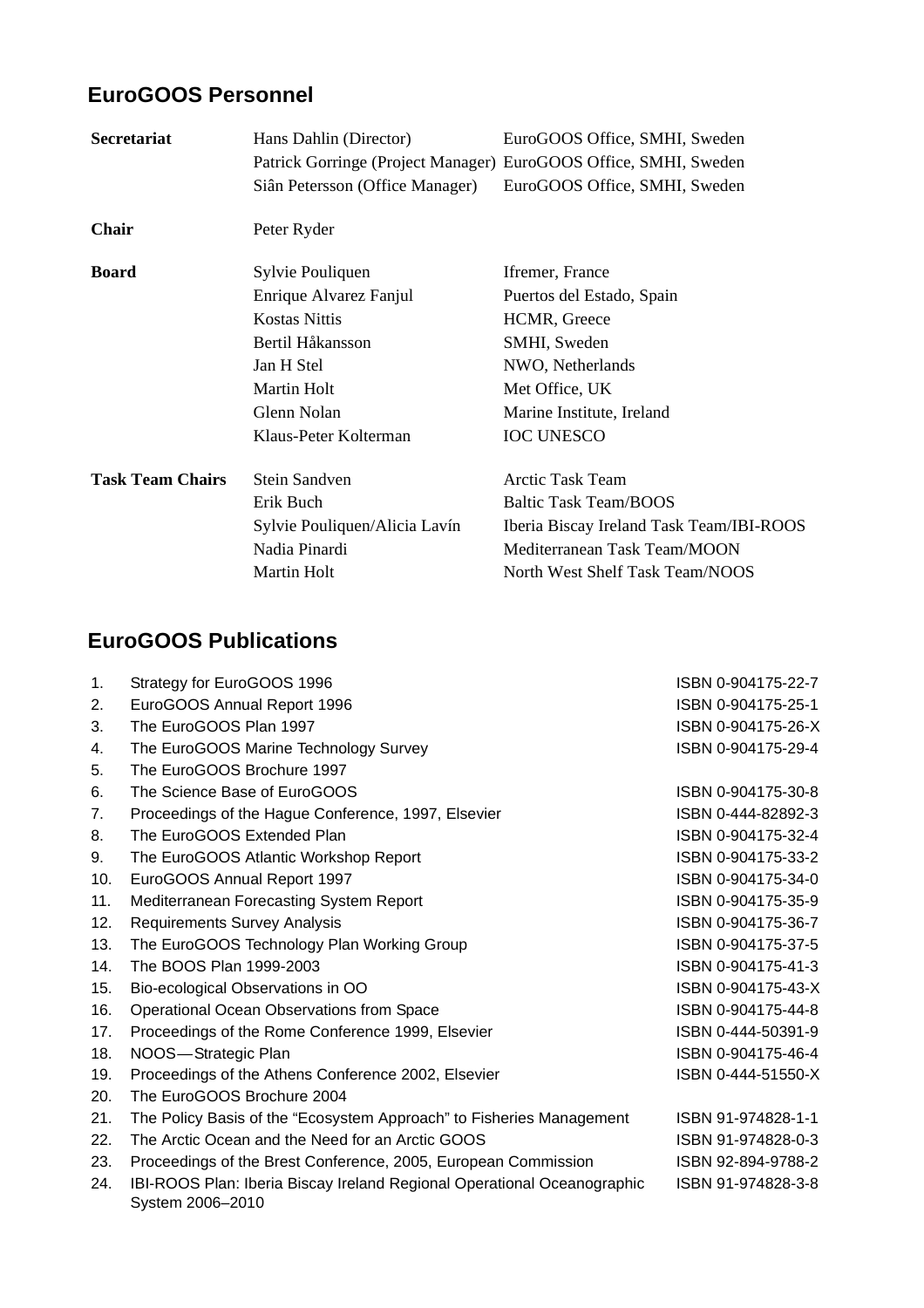# **Contents**

| 1              |                                                                                                                                                                                                                                |  |
|----------------|--------------------------------------------------------------------------------------------------------------------------------------------------------------------------------------------------------------------------------|--|
| 1.1            |                                                                                                                                                                                                                                |  |
| 1.2            |                                                                                                                                                                                                                                |  |
| 1.2.1          |                                                                                                                                                                                                                                |  |
| 1.2.2          | Recreational users interestinal example and contact the contract of the contract of the contract of the contract of the contract of the contract of the contract of the contract of the contract of the contract of the contra |  |
| 1.2.3          |                                                                                                                                                                                                                                |  |
| 1.2.4<br>1.2.5 |                                                                                                                                                                                                                                |  |
| 1.2.6          |                                                                                                                                                                                                                                |  |
| 1.2.7          |                                                                                                                                                                                                                                |  |
| 1.2.8          |                                                                                                                                                                                                                                |  |
| 1.2.9          |                                                                                                                                                                                                                                |  |
|                |                                                                                                                                                                                                                                |  |
|                |                                                                                                                                                                                                                                |  |
|                |                                                                                                                                                                                                                                |  |
|                |                                                                                                                                                                                                                                |  |
|                |                                                                                                                                                                                                                                |  |
| 1.3            |                                                                                                                                                                                                                                |  |
| 1.4            |                                                                                                                                                                                                                                |  |
| 1.5            |                                                                                                                                                                                                                                |  |
| 1.6            |                                                                                                                                                                                                                                |  |
| 1.7            |                                                                                                                                                                                                                                |  |
|                |                                                                                                                                                                                                                                |  |
| $\mathbf 2$    |                                                                                                                                                                                                                                |  |
| 2.1            |                                                                                                                                                                                                                                |  |
| 2.1.1          |                                                                                                                                                                                                                                |  |
| 2.1.2          |                                                                                                                                                                                                                                |  |
| 2.1.3          |                                                                                                                                                                                                                                |  |
| 2.1.4          |                                                                                                                                                                                                                                |  |
| 2.1.5<br>2.1.6 |                                                                                                                                                                                                                                |  |
| 2.1.7          |                                                                                                                                                                                                                                |  |
| 2.2            |                                                                                                                                                                                                                                |  |
| 2.2.1          |                                                                                                                                                                                                                                |  |
| 2.2.2          |                                                                                                                                                                                                                                |  |
| 2.2.3          |                                                                                                                                                                                                                                |  |
| 2.2.4          |                                                                                                                                                                                                                                |  |
| 2.2.5          |                                                                                                                                                                                                                                |  |
| 2.2.6          |                                                                                                                                                                                                                                |  |
| 2.2.7          |                                                                                                                                                                                                                                |  |
| 3              |                                                                                                                                                                                                                                |  |
| 3.1            |                                                                                                                                                                                                                                |  |
|                |                                                                                                                                                                                                                                |  |
| 3.2            |                                                                                                                                                                                                                                |  |
| 3.2.1<br>3.2.2 |                                                                                                                                                                                                                                |  |
| 3.2.3          |                                                                                                                                                                                                                                |  |
| 3.2.4          |                                                                                                                                                                                                                                |  |
| 3.2.5          |                                                                                                                                                                                                                                |  |
| 3.2.6          |                                                                                                                                                                                                                                |  |
| 3.2.7          |                                                                                                                                                                                                                                |  |
| 3.2.8          |                                                                                                                                                                                                                                |  |
| 3.2.9          |                                                                                                                                                                                                                                |  |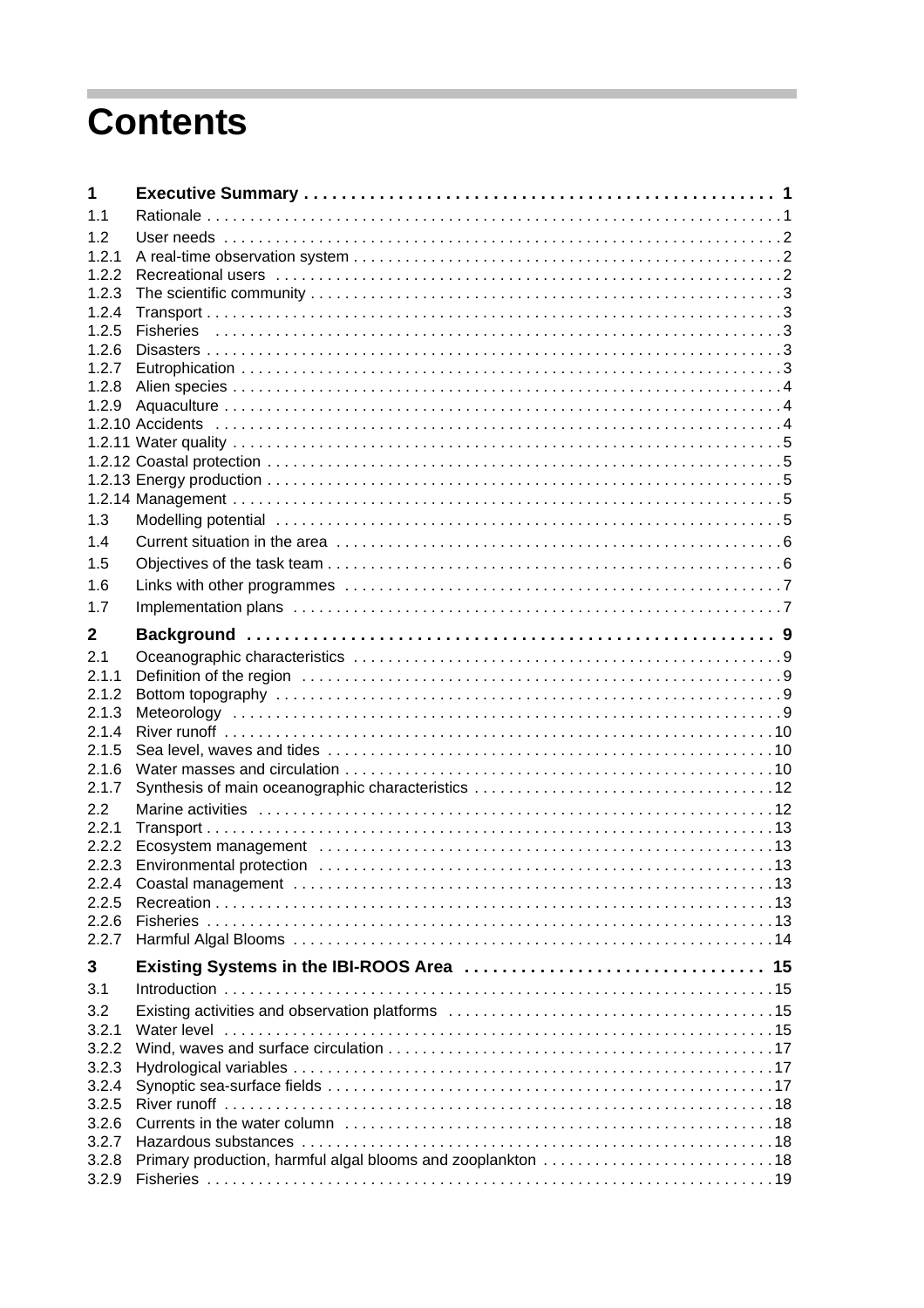| 3.3<br>3.3.1<br>3.3.2<br>3.3.3 | Storm surge modelling (and according of the contract of the contract of the contract of the storm of the state of the state of the state of the state of the state of the state of the state of the state of the state of the |
|--------------------------------|-------------------------------------------------------------------------------------------------------------------------------------------------------------------------------------------------------------------------------|
| 4                              |                                                                                                                                                                                                                               |
| 41                             |                                                                                                                                                                                                                               |
| 4.2                            |                                                                                                                                                                                                                               |
| 4.3                            |                                                                                                                                                                                                                               |
| 4.4                            |                                                                                                                                                                                                                               |
| 4.5                            | Plan for accidental pollution (and accommunity) and the control of the control of the control of the control of                                                                                                               |
| 4.6                            |                                                                                                                                                                                                                               |
| 4.7                            |                                                                                                                                                                                                                               |
| 4.8                            |                                                                                                                                                                                                                               |
| 4.9                            |                                                                                                                                                                                                                               |
| 5                              |                                                                                                                                                                                                                               |
| 5.1                            |                                                                                                                                                                                                                               |
| 5.2                            |                                                                                                                                                                                                                               |
| 6                              |                                                                                                                                                                                                                               |
| 7                              |                                                                                                                                                                                                                               |
| 8                              |                                                                                                                                                                                                                               |
|                                | Annex 1: Existing Observations in the IBI-ROOS Area  43                                                                                                                                                                       |
|                                |                                                                                                                                                                                                                               |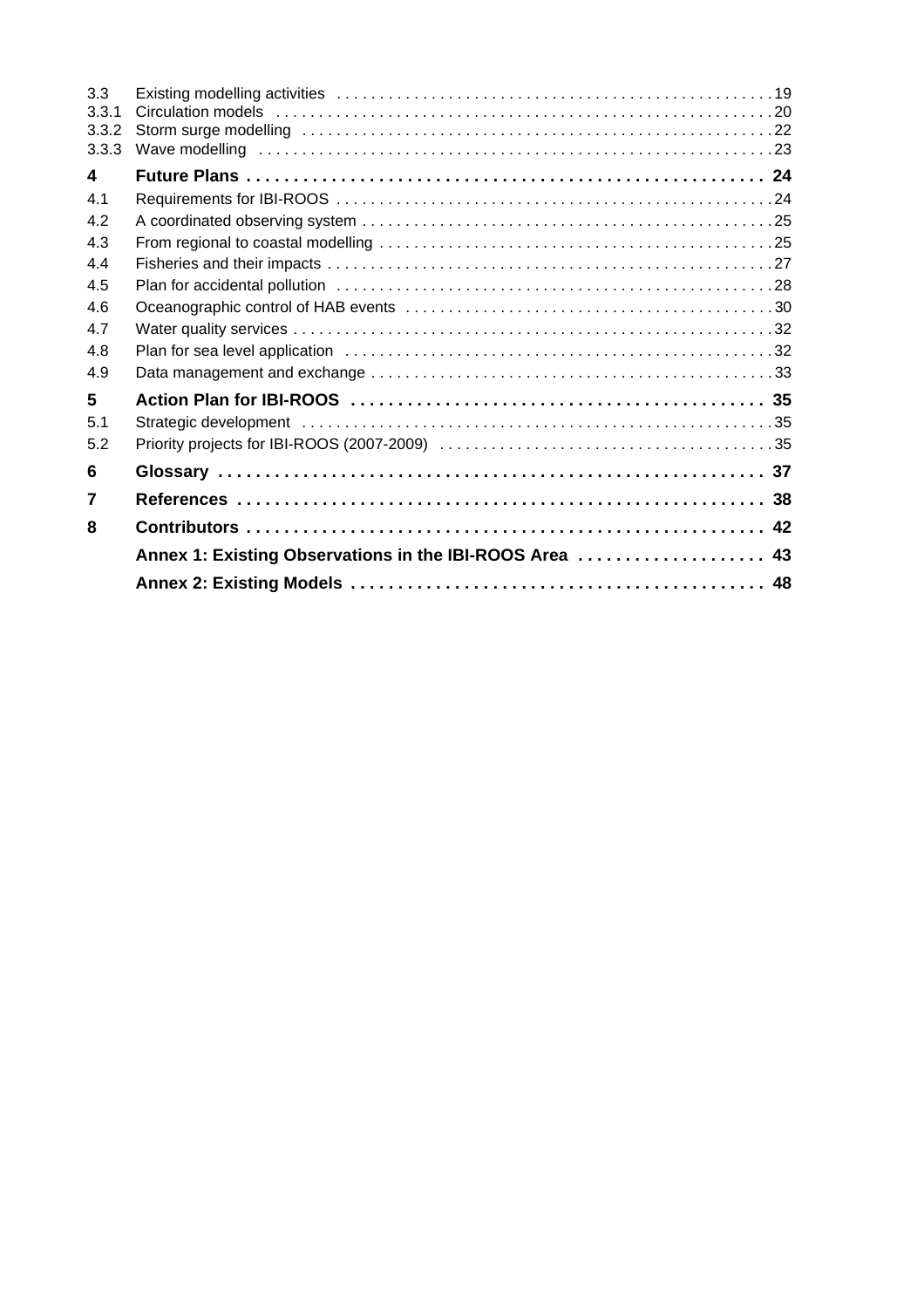# **1 Executive Summary**

# **1.1 Rationale**

The ocean and shelf sea characteristics of the Iberia Biscay Ireland Regional Operational Oceanographic System (IBI-ROOS) region have a great influence on the societal status of the population living in the bordering countries and their economies. A large proportion of the population in the IBI-ROOS area lives in areas influenced by the Atlantic. Air and ground transportation, heating, construction, sports and leisure, health, etc. are also affected.

The Eastern North Atlantic shelf and slopes are large European fisheries. Ocean temperature is one of the key variables that influence fisheries, and fish stocks seem to migrate northwards as the sea surface temperature increases (Drinkwater *et al.*, 2004). Lately fish stocks in the IBI-ROOS area have started to suffer significant decreases. Monitoring of the ocean environment is an important element in the management of fisheries resources. Fish demand is increasing, the number of fisheries is decreasing, and aquaculture is facing multiple challenges. Growth rates and mortality at the aquaculture sites depend critically on temperature profiles, dissolved oxygen, chlorophyll concentrations (phytoplankton), and ambient flow conditions. This information is therefore important in site selection and the granting of licences. Both regulatory agencies and individual aquaculturists have great interest in reliable and synoptic records of these data being supplied by operational services.

Aquaculture and fish farming have great value and potential in the region. France and Spain produce more than 20000 tons/year of mainly molluscs, and Ireland and Portugal have a large potential. Changes in sea surface temperature, salinity, chlorophyll, and storm development influence this production. On the other hand, the aquaculture practices affect the environment where they are carried out. Moreover, a major problem is the development of Harmful Algal Blooms. HABs are a serious problem, with an impact on development and sustainable aquaculture; for example during the 1990s the French Atlantic coast had a total of 4275 closure days in mussel harvesting (Ifremer/Quadridge Database http://www.ifremer.fr/envlit/). Monitoring of HABs

is carried out in all European countries but whenever the problems induced are due to oceanic processes, the prediction of HABs is an achievable goal, enabling producers to implement countermeasures at the local scale (mitigation or early harvesting).

Tanker transportations of oil and gas from the Orient follow the IBI-ROOS coast from South Africa and the Strait of Gibraltar, carrying more than 400 million tons a year. This transportation is increasing, bringing an associated increased risk of accidents and damage to the environment. The recent Prestige accident (2002) was a terrible example, and is just one of a large number of incidents. Accidents in such as strong dynamic area affect a very wide expanse of coastline. Among the scenarios of global change, increased strong wind events or storms heighten the danger of these accidents and a quick response is vital to prevent and reduce environmental risk.

New uses of maritime areas are under development — harbours and ship construction, aquaculture development, wind farms, mining, etc. — and have to be clearly regulated and environmentally safe. The IBI-ROOS area can have rough weather which calls for improved operational monitoring and forecasting systems in order to safeguard all types of maritime or coastal operations. The operational services should also include long-term data archiving.

Extreme events such as big storms and flooding have a major economic and social impact. Improved prediction can reduce damage and increase confidence in the operational systems. Maritime transportation, fishing, aquaculture and tourism are strongly affected by these events, as well as the large population living on the coast.

Recent studies show that the ocean climate of the 20th century has undergone major fluctuations, characterised by a significant warming over the last two decades. An increase in the intensity and frequency of strong wind episodes has also been detected. Global warming is supposed to influence Ocean Thermohaline Circulation and manifestations of its slowing have been detected recently in the Atlantic (Bryden *et al.*, 2005). These changes suggest that the East Atlantic region together with the Northern North Atlantic may be one of the more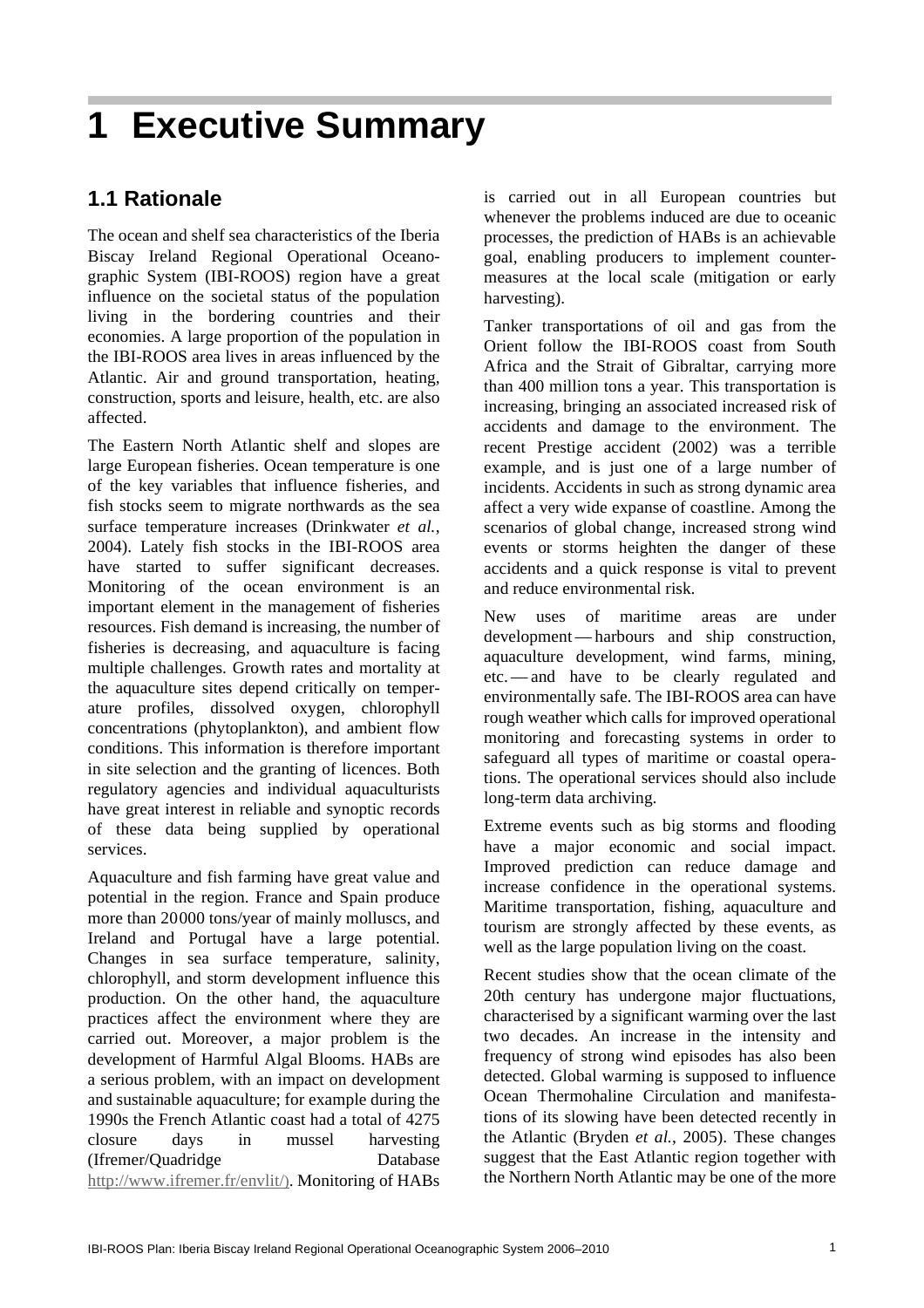affected areas and a lot of attention should be given to this problem. Warming of the upper waters during the last century was detected by Planque *et al.* (2003) and an intensification of this trend was detected in upper and intermediate waters for the last decade by Gonzalez-Pola *et al.* (2005). Also the sea level trend is moving upwards for most of the area (Tel, 2005).

The IBI-ROOS area has strong interannual variability and it is strongly influenced by modes of atmospheric variability such as the North Atlantic Oscillation (NAO), depending on the latitude. Improved monitoring systems are needed to provide consistent and long-term data on ocean circulation. Monitoring systems should have a central role in detection and verification of climate variability and trends.

The European Union is developing a Marine Framework Directive and has adopted a green paper on Maritime Policy, asking for coordination between member states that share marine areas. IBI-ROOS encompasses a large area of the North East Atlantic covered by this directive. Coordination in this task will safeguard the necessity of future developments and the IBI-ROOS development will contribute towards assessing the required state of the ecosystems.

The key issue for the establishment of an operational oceanographic observing system in the IBI-ROOS region is integration and further development of the existing observational systems and data sets. The objective is to maximise their utility for the specific purpose for which they have been originally designed and, by combining data sets with further stages of modelling and forecasting, to make them available for other relevant purposes and user groups. The combination of data types into a single system will enable higher resolution in models, faster delivery of products, and longer forecast horizons.

The existing observing systems should adapt and integrate new technologies to make observations more complete, more effective and more affordable, and the data infrastructure and management system should be complementary to existing systems and attuned to multiple sources of data and their multiple uses. Ocean observations in the IBI-ROOS region require more effective coordination between institutes and countries.

# **1.2 User needs**

Like most coastal waters of Europe, the IBI area supports a myriad of socio-economically important activities. It is a busy commercial highway, a productive aquaculture area, a bountiful source of wild stock, and in some parts an extraordinary recreational domain. Each use of this area, however, is limited by gaps in our knowledge of the physical and biological variables that define this fertile ecosystem. These knowledge gaps present problems that range from the inconvenient to the catastrophic:

- The shipping industry and harbour pilots need information on currents, waves, and meteorological conditions to bring ships safely to ports.
- The livelihoods of commercial ground fishermen are under threat, and resource managers have few tools at their disposal to effectively manage the important commercial species.
- Over the last few decades oil spills have occasionally coated significant areas of our coast, which is one of the busiest oil tanker passages in Europe, and there is still insufficient data to predict the trajectories of the spills and protect coastal wetlands and other marine habitats.

An operational oceanographic service to support these activities would focus on observations together with analysis and model prediction of water level, waves, currents, temperature, salinity, oxygen, nutrients, turbidity, chlorophyll and algae. The technological and scientific expertise exists in the area to use this information to create products that would significantly close these gaps.

### **1.2.1 A real-time observation system**

Real-time data are already collected by separate institutes in the area but these data need to be more widely available and an infrastructure is needed for data exchange. Many different users require access to up-to-date measurements.

### **1.2.2 Recreational users**

Some of the beaches in the IBI area have a huge number of summer visitors, yielding a significant revenue. Companies and associations related to leisure activities (e.g. bathing, surfing, windsurfing and boating) are a growing community of consumers of operational products, mainly wave forecasts. Circulation and wave forecasts are also desirable for boating activities. The leisure community is becoming a strong voice that also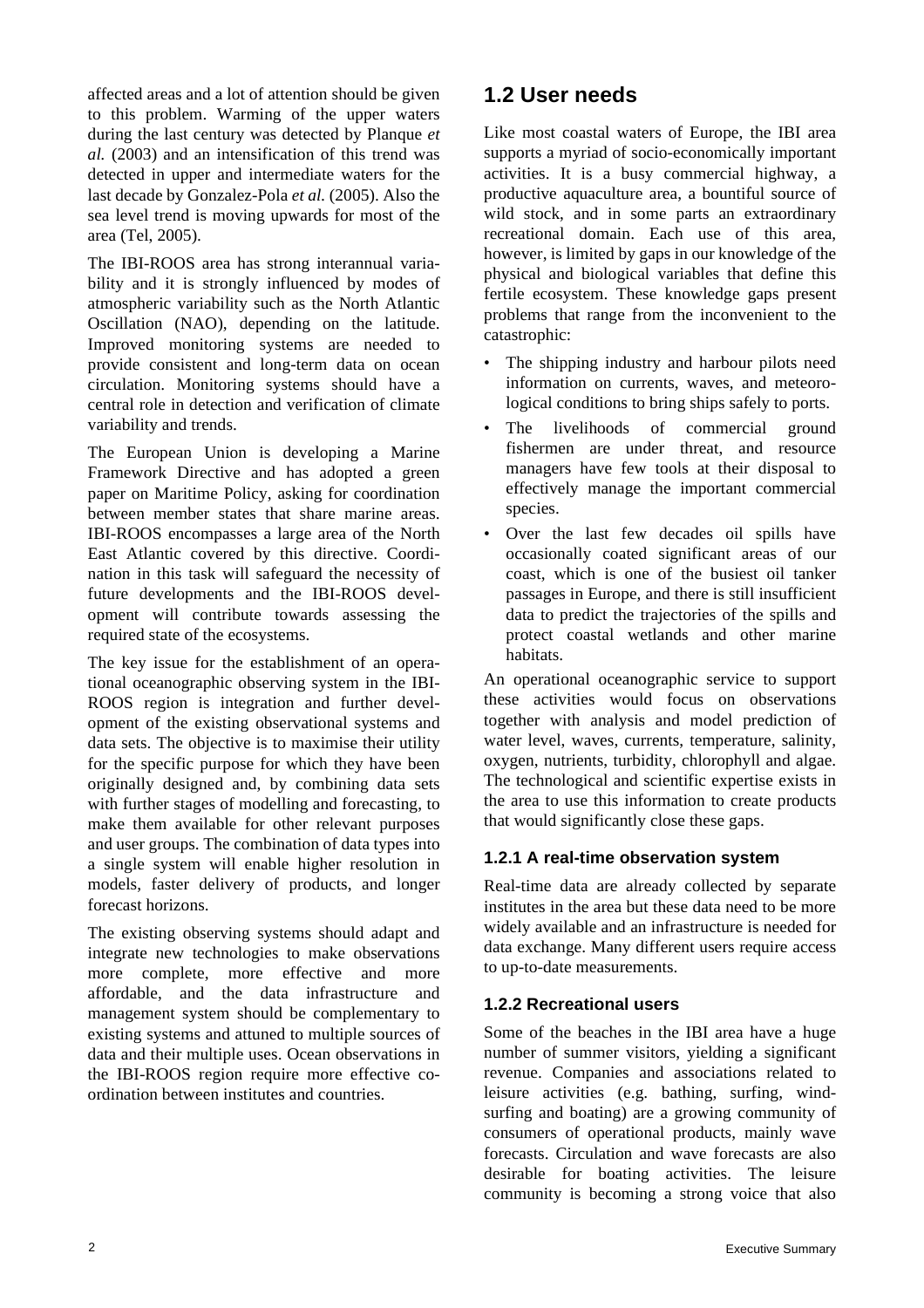|                                                                  | Portugal | Ireland | Spain (Iberian-<br>Biscay area) | <b>France</b>                  |
|------------------------------------------------------------------|----------|---------|---------------------------------|--------------------------------|
| % of economic activity related to the sea<br>(including tourism) |          |         |                                 |                                |
| Gross national product (GNP)                                     | 5%       | 0.8%    | 4.30%                           | 1.3%                           |
| <b>Transport</b>                                                 |          |         |                                 |                                |
| Commercial ships entering continental ports in<br>the IBI area   | 10294    | 16323   | 14452                           | 6896                           |
| Cargo movement (million tons)                                    | 55       | 48      | 100                             | 56.4                           |
| Ships per day of maritime traffic                                | 100      | 52      | 51                              | 19                             |
| <b>Fisheries</b>                                                 |          |         |                                 |                                |
| Fish landings (thousand tons)                                    | 154      | 291     | 397                             | 194                            |
| Economical value (MEUR)                                          | 274      | 184     | 863                             | 442 (turnover)                 |
| Number of workers involved in this activity                      | 16000    | 16825   | 32194                           | 2950 (full time<br>equivalent) |
| <b>Aquaculture</b>                                               |          |         |                                 |                                |
| Production (tons)                                                | 5885     | 60500   | 225000                          | 131400                         |
| Economical value (MEUR) - turnover                               | 38       | 109     | 163.5                           | 283                            |
| <b>Tourism</b>                                                   |          |         |                                 |                                |
| Visitors (million)                                               | 11.5     | 7       | 2.5                             | 13.5                           |
| Economical value (MEUR) — turnover                               | 750      | 4000    | 1811                            | 8370                           |

demands a high level of water quality along the coastline.

### **1.2.3 The scientific community**

The scientific community would benefit from a common platform where researchers can store and access data in standard formats and in an efficient way. Operational outputs from buoys, remote sensing, cruises and modelling could help the scientific community focus their energy on the relevant societal and scientific issues. This would attract and stimulate new research activity in the coastal and ocean area by making such research easier and more cost-effective.

### **1.2.4 Transport**

In 2004 almost 50000 commercial ships entered the continental ports in the IBI area, corresponding to a cargo movement of approximately 260 million tons. Galvão (1998) estimates 100 ships per day along the Portuguese coast, and 52 ships per day are estimated around Ireland. A national operational infrastructure together with traffic control systems would create a tool for providing valuable information for improving marine traffic safety while also dissuading illegal activities (e.g. disposal of contaminated material, drug trafficking).

### **1.2.5 Fisheries**

In 2003 the fish landings in the area were approximately 828 thousand tons with a value of 1776 MEUR. Although fisheries are becoming less

important economically they are a significant source of employment. There is a tendency towards an increase in fish restrictions and in monitoring activities of the fish stocks evolution. The outputs of an operational oceanographic system are very important to increase the efficiency of these monitoring programmes.

### **1.2.6 Disasters**

Portuguese authorities are one of the promoters of a trans-national system of tsunami alerts for the Atlantic and the Mediterranean. The tsunami of the 1755 earthquake is a catastrophe still remembered in Portuguese history. The Atlantic tsunami alert system would benefit from implementation in cooperation with IBI-ROOS.

### **1.2.7 Eutrophication**

Coastal areas are classified with regard to eutrophication in the framework of the OSPAR Convention for the Protection of the Marine Environment, and also supporting the implementation of the Urban Waste Water Treatment Directive and the Nitrates Directive. Institutes would benefit from an operational infrastructure able to monitor the evolution of water quality parameters (such as nitrate and chlorophyll) along the coast with a high temporal and spatial continuity.

Through river discharges, irrigation and management of the rural environment are related to coastal water properties. As a consequence, a better understanding of the fate of materials carried by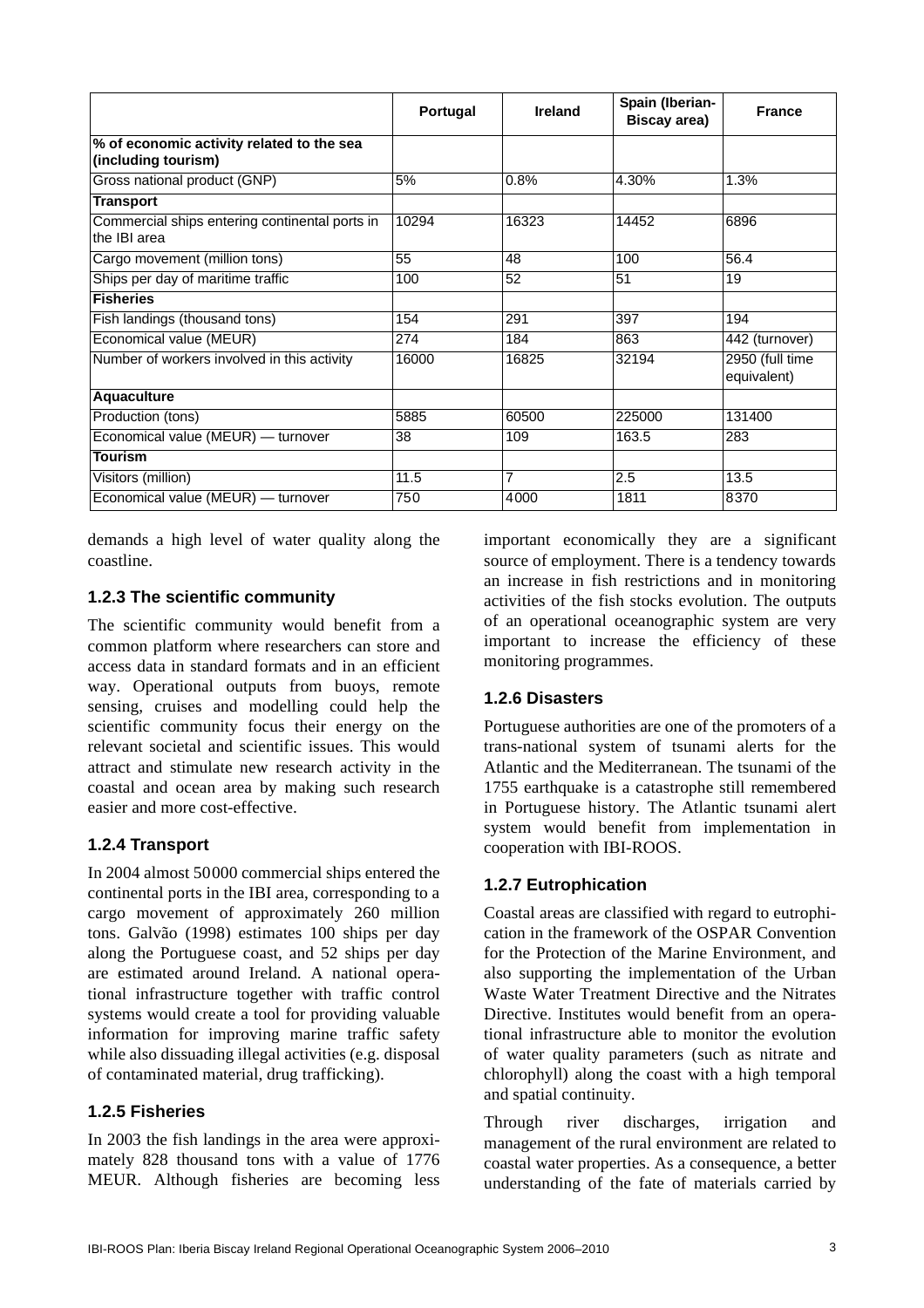rivers would be a great advantage to planning activities in catchment areas. Any decision taken to control nutrient loads to decrease eutrophication in coastal areas will have a huge socioeconomic consequence, and monitoring of the water quality in coastal areas would help to evaluate the success of the measures taken to control nutrient loads.

#### **1.2.8 Alien species**

An important issue related to heavy shipping traffic is the introduction of alien species from ballast water. There are already several studies about the introduction of HABs and alien species in the area, and the International Maritime Organization (IMO) and other international bodies have been called upon to take action to address the transfer of harmful organisms by ships (globallast.imo.org/). In future the IBI countries should be prepared to implement the IMO ballast water guidelines and to prepare for the new IMO ballast water Convention.

### **1.2.9 Aquaculture**

Aquaculture (fish farming and shellfish culture) is a growing activity, with a significant potential growth: in Portugal for instance, production is still 40 times lower than in Spain. However, this activity is very vulnerable to harmful algal blooms (HABs), and alert systems of potential periods for HABs would be very helpful.

Growth rates and mortality at the aquaculture sites depend critically on temperature profiles, dissolved oxygen, chlorophyll concentrations (phytoplankton), and ambient flow conditions. Both regulatory agencies and individual aquaculturists have great interest in these data being supplied by operational services.

#### **1.2.10 Accidents**

Along the IBI coast there is intense tanker traffic and the International Tanker Owners Pollution Federation Ltd. (www.itopf.com/costs.html) evaluated the cost of the AMOCO CADIZ (France, 1978) accident to a sum of as much as 282 million USD and ERIKA (France, 1999) to well over 180



*Figure 1 Patterns of ship, oil and water movement in the Bay of Biscay in connection with the Prestige disaster: +, ships passage, from distress call to final sinking; shaded area, release of oil, on the sea surface, during the ship's movement; (A) initial movement/arrival of spilled oil; (B) main trajectory of oil movement, following sinking; x, movement of surface drifter buoys inside the Bay of Biscay*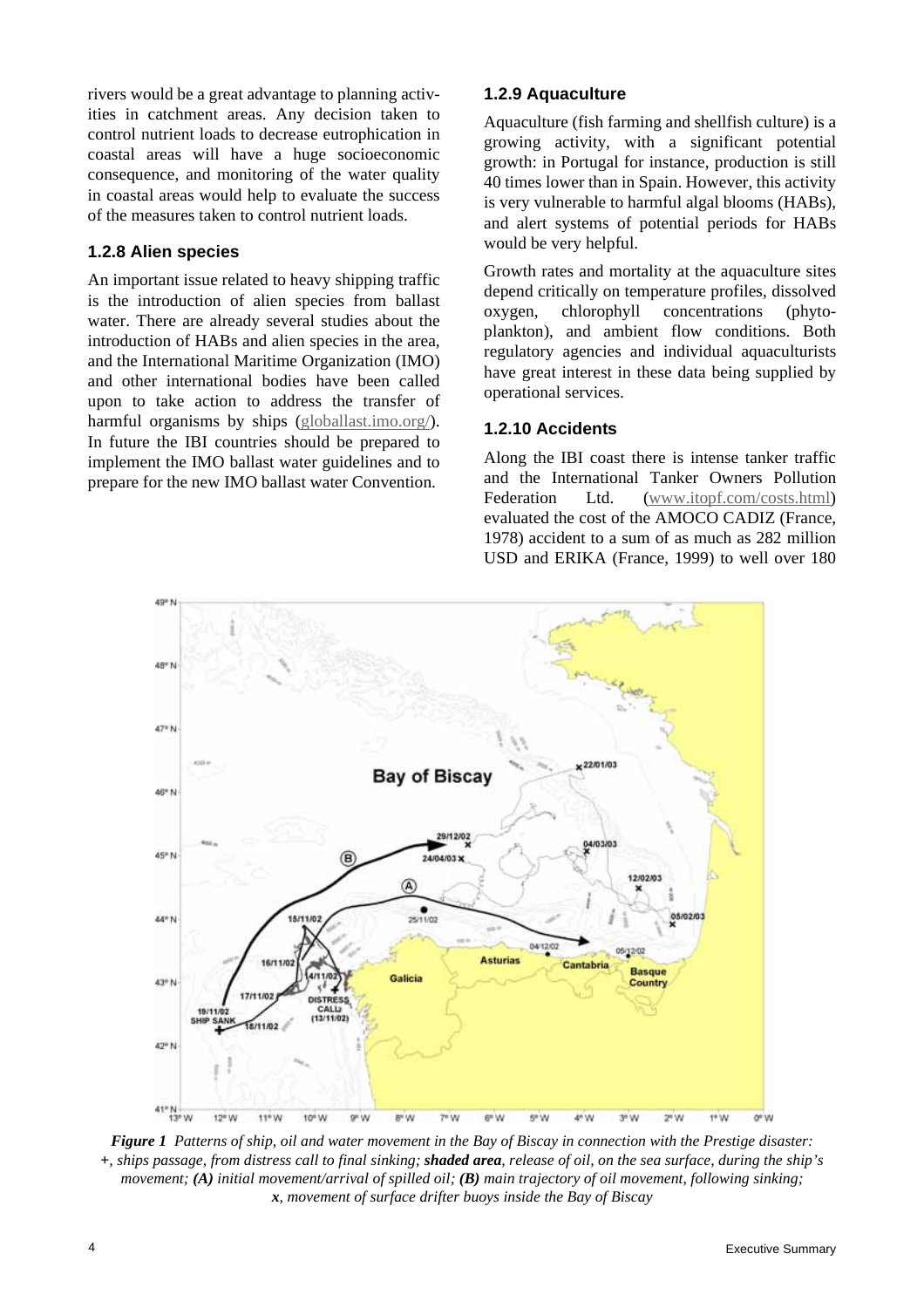million USD — showing a huge potential economic loss. The costs of small oil spills are difficult to quantify but, due to their intense frequency, they also have a non-negligible impact on the economy. Institutes with responsibilities in this area could improve their efficiency in detecting and restraining accidents with operational outputs. They need access to data and predictions, as accurate as possible, to carry out the tasks that users have established in their contingency plans. These institutes also need equipment to enable tasks to be performed fully.

### **1.2.11 Water quality**

Due to the fact that a large number of people live on or near the coast, the sea becomes a natural disposal site for waste water. Several waste water companies are responsible for waste water treatment systems that discharge the effluent in the sea using outfalls to minimise conflicts with leisure activities. These companies must have monitoring programmes to prove to the authorities that the treatment system is working properly. Due to the highly variable nature of the coastal system the data resulting from these monitoring activities is difficult to analyse. Coastal operational outputs could help by, for example, identifying whether the values of chlorophyll measurements are high due to the waste water discharge or due to intense upwelling or river discharge.

User requirements vary for different kinds of users:

- Environmental agencies need water quality parameter images (e.g. nutrients, phytoplankton, oxygen) of the system under their responsibility, with enough spatial and temporal resolution to help identify local and large scale trends.
- Waste water management companies need physical and biogeochemical forecasts at the coastal scale of the marine environment so they can improve, for example, their forecasts of pathogenic contamination in beaches.
- The general public needs accessible information that can help to understand how to interact safely with the marine environment.

#### **1.2.12 Coastal protection**

Predictions of wave forecasts together with sea level forecasts are important information for a more effective monitoring of the areas sensitive to the impact of the sea. Parts of the coastline have suffered severe changes in the past decades due to human interference (e.g. dams and coastal protection infrastructures). Sea level forecasts

together with run-off data can be very helpful to implement useful flood alert systems in shallow, highly populated areas.

### **1.2.13 Energy production**

Coastal power plants can use sea water for their cooling system. Operational outputs can be important in the design phase to estimate the thermal impact of the power plants and the location of the discharge and extraction points. They can also be important in the operational phase to identify the best periods for maintenance and repair activities. They can be used in designing the implementation of windmills in shelf areas. Another important aspect to consider is the forecast of events which could lead to the obstruction of extraction points by macroalgae.

### **1.2.14 Management**

Intergovernmental conventions, international agreements, European directives and initiatives such as GMES and GEOSS include requirements on observations, data and assessments. Regionally coordinated monitoring, data exchange, and forecasting, as planned in IBI-ROOS, will be an effective tool to satisfy these different needs. Such a system will also give the participating institutes the opportunity to decrease costs for the production of mandatory data deliveries.

# **1.3 Modelling potential**

Coastal models on their own represent dynamic currents and fronts where several fish species evolve and can allow a pollutant (such as an algal bloom or toxic material) to be followed as it mixes in the water column. Coupled with an ecological model, the coastal model can contribute to indicating the sanitary quality of an area, explain the presence of life species, or generate alerts prior to a phyto-toxic bloom. Several industries, such as fish farming and nuclear power plants, demand high resolution information and forecasts of coastal currents.

The circulation model output, together with wind and wave fields from other operational systems, would be used for oil spill modelling and, in general, to track any drifting object.

Shoreline Response Management Systems associated with emergency response to coastal oil, chemical and inert pollution from shipping are usually based on scenarios of currents and wind. However in the future a strong link between these systems and coastal operational products should be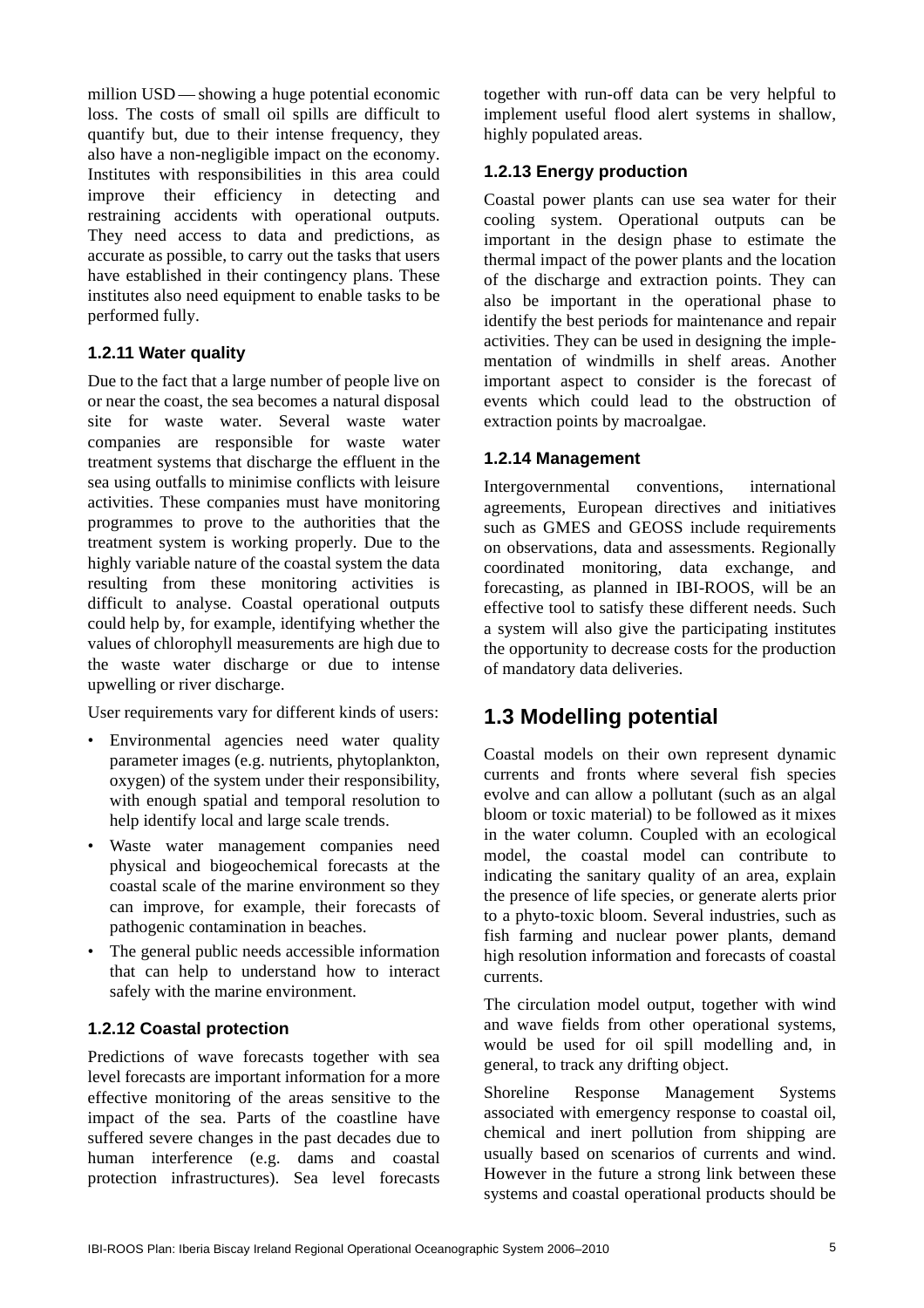realised. A detailed high-resolution knowledge of the circulation, together with other means, could be used to detect ships responsible for illegal discharges.

The models would be able to compute the steric anomaly of sea level, therefore complementing and completing the storm surge solutions provided by existing operational systems such as Nivmar (Alvarez *et al.*, 2001). This is of particular interest and importance in areas with strong baroclinic activity.

Coastal models will provide boundary conditions to local models able to solve circulation inside the harbours and, coupled with wave model forecast systems (Carretero *et al.*, 2000), in beaches and other coastal areas.

Realistic circulation data is necessary to study the evolution of suspended particulate matter (SPM) and the dynamics of coastline evolution.

# **1.4 Current situation in the area**

Ocean circulation at the North Atlantic scale is reasonably well-described even when interannual variability is involved, but the inter-gyre region of the IBI-ROOS area is an area of slow general flow with energetic events that need improved knowledge. The area is also influenced by Mediterranean outflow with formation of meddies that need to be studied in more detail. The following points have been identified as needing more attention:

- Knowledge of interaction between open ocean and shelf seas is poor and there is strong seasonality with development of an Iberian Poleward current, mainly in winter, and upwelling in the summer. The impact of seasonal variability on ecosystems still needs some adjustments.
- Several observing systems exist in the area, but are developed at national level, often not coordinated between countries, and not developed enough to be able to efficiently monitor the complete area with the required spatial and temporal density of data.
- There are several national services for sea level and wave forecasting but very little collaboration between the groups.
- A lot of satellite data are available but only a few groups use them operationally, especially near the coast. Improvement of satellite products and merged satellite/*in situ* products should be made for a better service to users.
- Data management activities are spread among institutes, and improvement of data processing and exchange (format, quality control, easy access) should help the use of the data in the community. There is a need for more synergy with international and EuroGOOS groups.
- Several ocean circulation modelling activities are handled at national level but the coupling between large scale and local scale models is still an emerging activity. Additional validation activities are required.
- Several experiments with coupling between hydrodynamic and biogeochemical models have started but still need improvement to reach operational needs.

# **1.5 Objectives of the task team**

The overall objective of IBI-ROOS in partnership with the international community and agencies is to develop and implement a sustainable system for optimal monitoring and forecasting in the IBI marine region using state-of-the-art remote sensing, *in situ*, numerical modelling, data assimilation and dissemination techniques.

In order to meet these objectives there is a need to

- Improve efficiency and reduce redundancy by sharing data, tools and products
- Encourage networking between scientists to improve and share know-how on techniques
- Further develop the observing system network for operational monitoring and forecasting of ocean parameters
- Provide biological data to protect marine ecosystems and conserve biodiversity
- Improve the exploitation and the dissemination of data from existing observing systems for both *in situ* and remote sensing measurements
- Further validate and improve existing modelling systems
- Integrate scales and processes by improving multiscaling, nesting techniques and coupling between bio-physical models
- Develop provider services to process and disseminate data and products for different users
- Improve and provide new services for fisheries, HABs, water quality, sea level and waves, pollution, etc.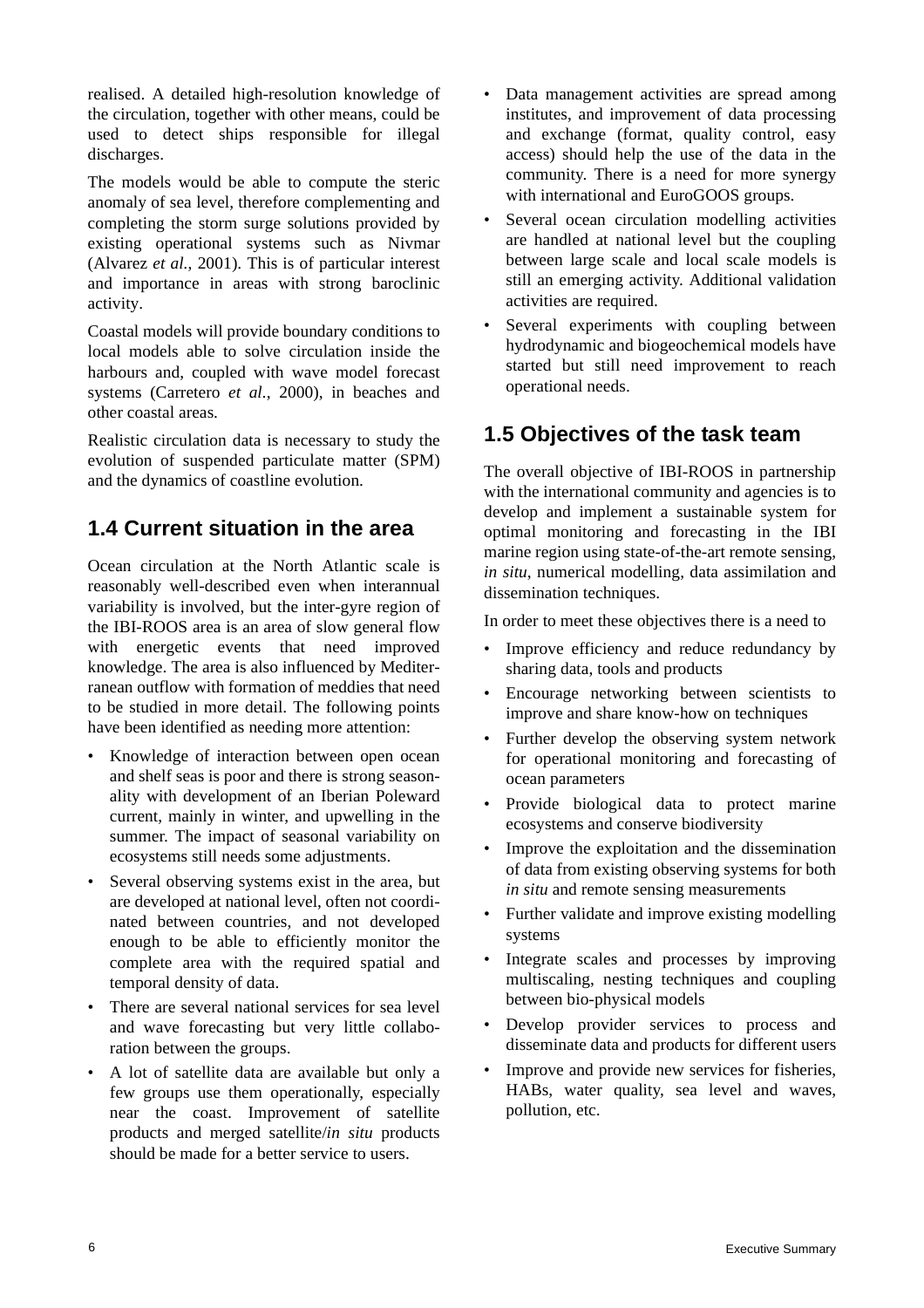### **1.6 Links with other programmes**

One important link to be strengthened is with the North West Shelf Operational Oceanographic System, NOOS, which shares part of the IBI-ROOS area. The organisation of IBI-ROOS will follow the functional structure of GOOS, where "liaison and integration" will include links to GODAE, GCOS, JCOMM, GMES, various EU-funded projects (e.g. MERSEA and MarCoast), IOC, IMO, OSPAR, and national monitoring programmes.

GMES is a key initiative in Europe, aiming to develop European operational services in support of public demand and policy-driven requirements for information. Implementation of operational oceanography in this area provides useful information to existing GMES projects. There will be close collaboration with the MERSEA Integrated Project, as well as the pan-European Coastal project ECOOP that will start in early 2007. The implementation of operational oceanography in the IBI area will build on the observing methods and modelling systems partially developed with support from these projects.

Links also need to be established with activities in USA, Canada, North Africa and other countries with an interest in the IBI area.

# **1.7 Implementation plans**

ECOOP will provide the means to work together in the IBI area, where we propose to work on the Atlantic front in a downscaling strategy from the global scale (MERSEA) to regional, coastal and local scales with specific end users applications — HABs, oil spill and storm surges. This approach is also planned to be addressed over other areas through the ECOOP project to cover all regional European seas in the EuroGOOS sense (NOOS, BOOS, Arctic GOOS, MOON, MedGOOS and Black Sea GOOS).

The EU is developing a Marine Framework Strategy and has adopted a green paper on Maritime Policy. Both documents have strong influence on IBI-ROOS implementation and IBI-ROOS will help with the required coordination between countries. Countries from the region will have to commit to studying the state of the ecosystems, requiring coordination between countries. In the Atlantic area, two or three subregions are involved from the IBI-ROOS area:

• The Celtic Sea subregion

- The East North Atlantic waters of France, Spain and Portugal
- The waters around the Azores, Madeira and the Canaries.

The International Council for the Exploration of the Sea (ICES) has traditionally carried out work on environment and fisheries in the IBI-ROOS region. A yearly ICES Annual Ocean Climate Status Report is published as well as planktonic state. International Commissions such as OSPAR are strongly involved in quality control. The last report of the State of Area IV was published in 2000 and was a collaboration between France, Spain and Portugal, mostly written by IBI-ROOS partners.

Initiatives for a tsunami alert system are being developed by the Intergovernmental Oceanographic Commission (IOC) for both the Atlantic and the Mediterranean.

A number of parallel activities are ongoing which can contribute to the development of operational oceanography in the IBI area. The Global Climate Observing System has produced an Implementation Plan which identifies a number of actions to be taken to establish observing systems, many of which are directly related to the IBI region (GCOS, 2004).

The GMES initiative, initiated jointly by the EU and ESA, aims to develop and establish operational monitoring services by 2008. A number of GMES projects are funded to develop these services, including several Atlantic-related projects such as MERSEA, ECOOP and ESONIM (European Seafloor Observatory Network Implementation Model).

GMES is a mechanism to fund development and implementation of Core and Downstream services based on operational observing and modelling systems. The ESA GMES programme has defined several key service elements to be implemented against the background of user needs and ongoing developments in many applications of satellite data, including risk management and security (e.g. ROSES and MarCoast). GMES includes observations and models, data provision and distribution, service providers, research and development, and links to user groups who are the recipients of the data products. GMES builds links between research institutes and operational institutes and between climate monitoring and operational services (monitoring and forecasting). The Final Report from the GMES initial period 2001–2003 outlines a number of actions for the implementation of operational services within the next five years (GMES,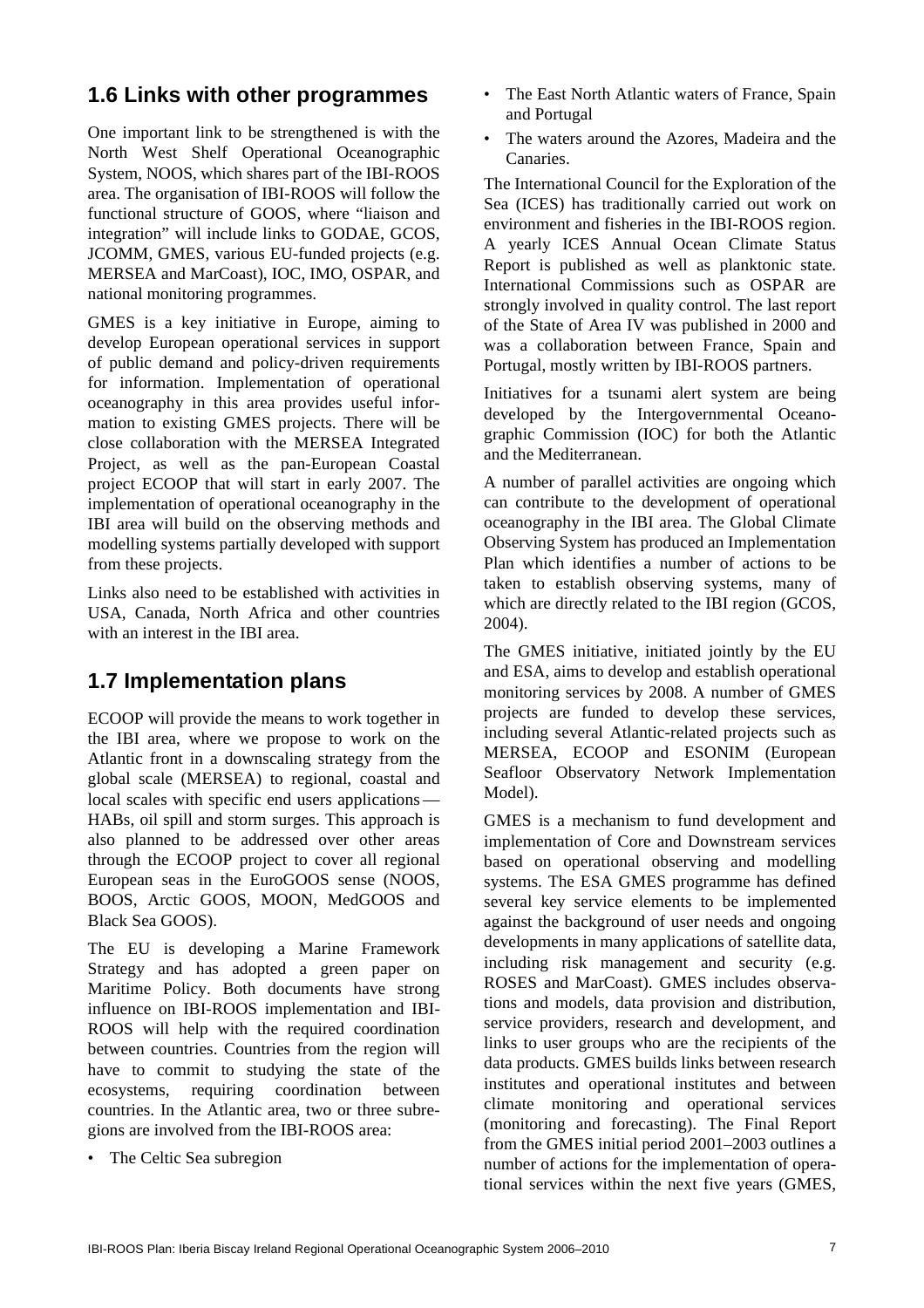2004). The marine area is one place where GMES services have been identified to be fast-tracked with the establishment of a marine core service to intermediate users (e.g. agencies) and a downstream service to end users as shown in Figure 2.

It is likely that GMES and other such initiatives will provide funds to consolidate activity in the area of operational oceanography but the key funding for providing these operational services will come from member states in the first instance.



*Figure 2 GMES core services*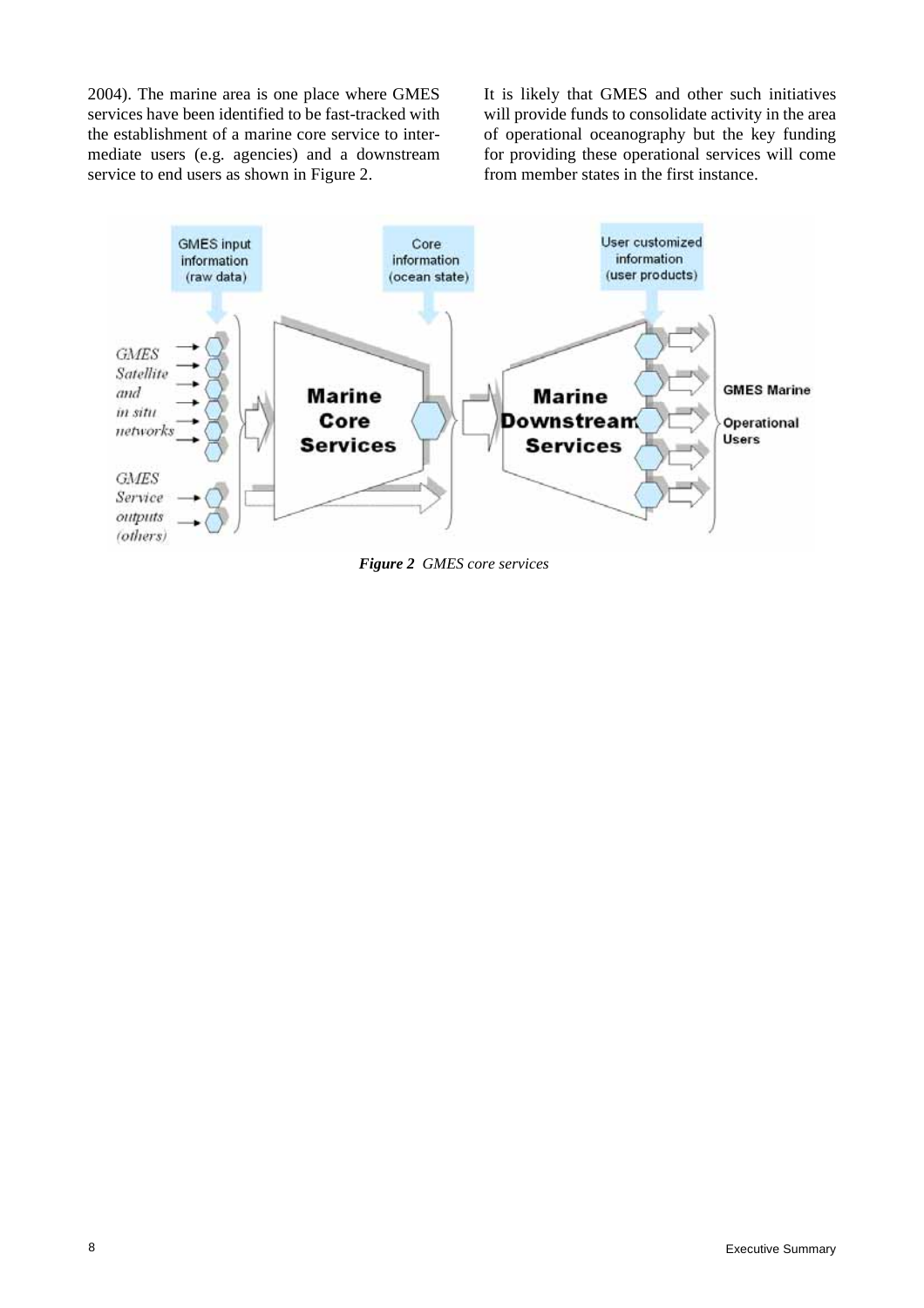# **2 Background**

### **2.1 Oceanographic characteristics**

### **2.1.1 Definition of the region**

The IBI-ROOS region encompasses the Celtic Sea, the western Irish shelf, the whole of the Bay of Biscay, the European sector of the Gulf of Cadiz and the western Iberian margin (Figure 3). The western limit is defined by 30° W and the eastern limit by the continent and 2° E in the English Channel. The northern limit roughly corresponds to Northern Ireland and the southern to the latitude of the southern boundary of Western Sahara (20° N).



The IBI-ROOS region includes:

• Deep areas associated with the presence of the first few hundred metres of North Atlantic Central water overlying Mediterranean water masses. Currents are low and present an important variability linked to mesoscale dynamics.

• Coastal regions characterised by strong tidal and wind-induced currents, effects of rivers (Miño, Douro, Tejo, Gironde, Loire, Adour and Guadalquivir), freshwater discharge, and seasonal upwelling in the Western Iberia, but permanent in NW Africa.

The region is characterised by a number of physical processes such as slope currents with marked seasonal variations, eddies and internal tides resulting from the interaction of the continental margin current instabilities with the topography.

### **2.1.2 Bottom topography**

The Iberian continental margin is divided into subregions by seamounts, banks and submarine canyons. Some of these canyons are particularly prominent, such as the Cap Breton (~44° N) and Nazaré Canyons (~39.5° N), where the 1000 m isobath is found only 3 km from the coast.

The continental shelf in the northern Bay of Biscay has gentle slopes that are more than 140 km wide (Vanney and Mougenot, 1981). Along the Cantabrian coast the shelf may be as narrow as 12 km; off western Iberia the wide section is between the river Miño and the Nazaré Canyon, and in the Gulf of Cadiz it is of the order of 50 km wide, particularly to the east.

The shelf is relatively narrow off south-western and north-western Ireland and quite broad to the west of Ireland. The narrow shelf off the south-west coast is adjacent to the shelf break near Goban Spur while Erris Head (off the northwest coast) is located close to the narrowing continental shelf that plunges into the Rockall Trough where depths exceed 2500 m.

### **2.1.3 Meteorology**

Atmospheric circulation in the middle latitudes of the North Atlantic and over western Europe is governed by the existence of two main centres of activity: an anticyclonic zone near the Azores (the Azores High), and a low pressure area near Iceland (the Iceland Low). Between these two areas, the prevailing winds are south-westerly (downwelling favourable) in autumn and winter while they are north-westerly (upwelling favourable) in spring and summer. The average patterns of individual years reveal a great inter-annual variability, enhanced in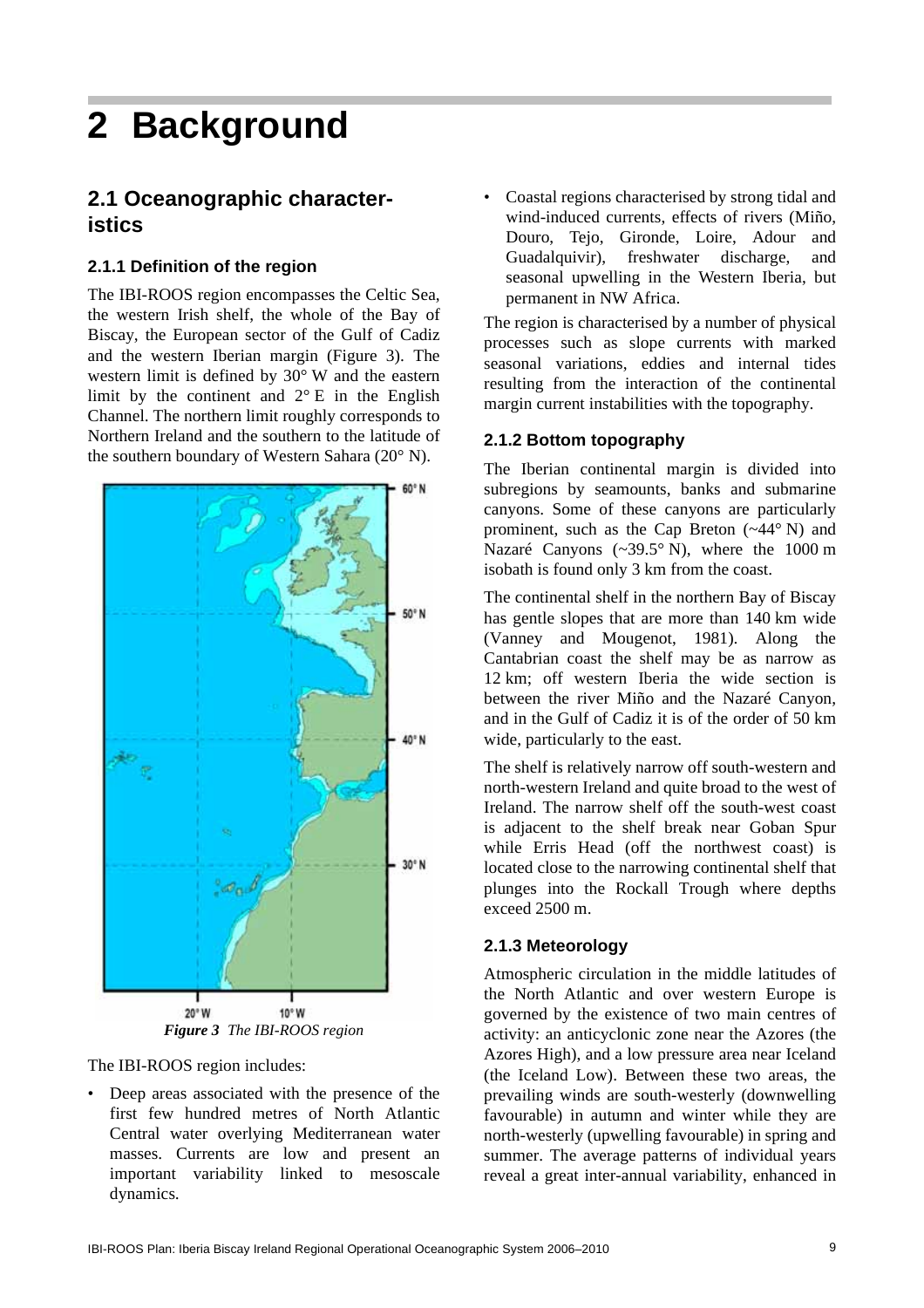spring (March–April). The annual mean wind stress near the European ocean margin at about 43º N is directed to the east, while south of that latitude the wind stress turns to a more southward direction (Isemer and Hasse, 1987).

### **2.1.4 River runoff**

Rivers represent the principal sources of freshwater that drain into the Atlantic along the French and Iberian coast. The Loire, Gironde, Miño and Douro are the main rivers with an annual mean outflow about  $27000 \text{ m}^3 \text{s}^{-1}$ . Together they contribute 60% of the total freshwater discharge onto the shelf. Each of them has a peak runoff in winter or spring exceeding 3000  $m^3s^{-1}$  and a minimum in summer of about  $200 \text{ m}^3 \text{s}^{-1}$ . Along the French coast, the plume of the Vilaine can merge with the Loire and strengthen its impact, especially in terms of turbidity. The rivers in the Cantabrian shelf are small due to the proximity of the mountains to the sea. In Ireland the river Shannon provides up to  $800 \text{ m}^3 \text{s}^{-1}$  run-off to the western Irish shelf at peak times. It is also worth noting that freshwater sources in the United Kingdom such as the river Severn are likely to be significant contributors to the fresh water flux in the Celtic Sea and western Irish shelf.

### **2.1.5 Sea level, waves and tides**

Sea level is of significant practical importance with regard to storm surges in estuaries; it also constitutes a dimensioning parameter in the design of harbours and coastal infrastructures for land protection, erosion prevention and is a relevant indicator in the context of global warming.

Forecasting of waves and tidal currents are essential for navigation safety and coastal marine activities. There are plans to develop the considerable potential for tidal power generation in some parts of the French, British and Irish coast. At present only the Rance has been operating for 30 years. However, the cost estimates, coupled with concerns over environmental impact, discourage actual construction and currently none of the plans are progressing.

### **2.1.6 Water masses and circulation**

Most of the water masses are of North Atlantic origin, including those that have been transformed after mixing with the Mediterranean water that outflows through Gibraltar (Pollard *et al.*, 1996; Rios *et al.*, 1992).

Between 1000 m and the surface, Eastern North Atlantic Central Water (ENACW) (Harvey, 1982) is found with two main branches: a subpolar branch formed in an area south of the North Atlantic Current (NAC) spreading southwards (Pollard *et al.*, 1996) and a subtropical branch formed in the northern margin of the Azores current, which moves towards the Iberian Coast (Pingree, 1997). They meet near the Iberian NW corner where the subpolar branch subsides to spread southwards under the subtropical branch (Fraga *et al.*, 1982; Rios *et al.*, 1992). Mediterranean outflow in the Gulf of Cadiz splits vertically into several cores at different levels: the shallow core centred at depths around 400 m (Ambar, 1983), the upper core at depths around 800 m and the lower core at depths around 1200 m. In the region off Cape St. Vincent, where the bottom topography turns sharply, part of the Mediterranean undercurrent — mainly the shallow and upper cores — is deflected northward and follows the continental slope along Iberia.

A poleward-flowing slope current at most depths is found along the eastern Atlantic margin west of Ireland. Mean residual currents range from about  $5 \text{ cm s}^{-1}$  SW and W of Ireland but can increase to  $10 \text{ cm s}^{-1}$  further west at Porcupine Bank. Residual currents are stronger NW and N of Ireland (15–  $20 \text{ cm s}^{-1}$ ) along the Malin shelf. Seasonality in the slope current is apparent south of Porcupine Bank (53° N) which is less readily measured in the Rockall Channel margin. Poleward transport along the continental slope south of Porcupine Bank does not vary hugely and is about 3 Sv. Along the Rockall margin, whilst transport varies little with season, interannual variability is relatively large, so that the transports may vary from 0–8 Sv (White and Bowyer, 1997).

Shelf currents are dominated by the tides. Residual currents have a southerly component on the outer shelf but northerly and clockwise around Ireland on the inner shelf. Wind-forced residuals are relatively small but there is a significant difference in the dynamic response to different wind forcing on the shelf currents.

In south-west Ireland the proximity of the Irish Shelf Front (ISF) to the coast determines the strength of the coastal current (Raine and McMahon, 1998). A front close to the coast inhibits the coastal flow, but when the front is further offshore, flows of about  $20 \text{ cm s}^{-1}$  appear. The presence or absence of northern Celtic Sea Water (NCSW) near Fastnet rock (Southern Ireland) may be linked to the frontal position.

Off south-west Ireland thermal fronts and upwelling events are observed in summer (Raine *et al.,* 1990). The fronts form the boundary between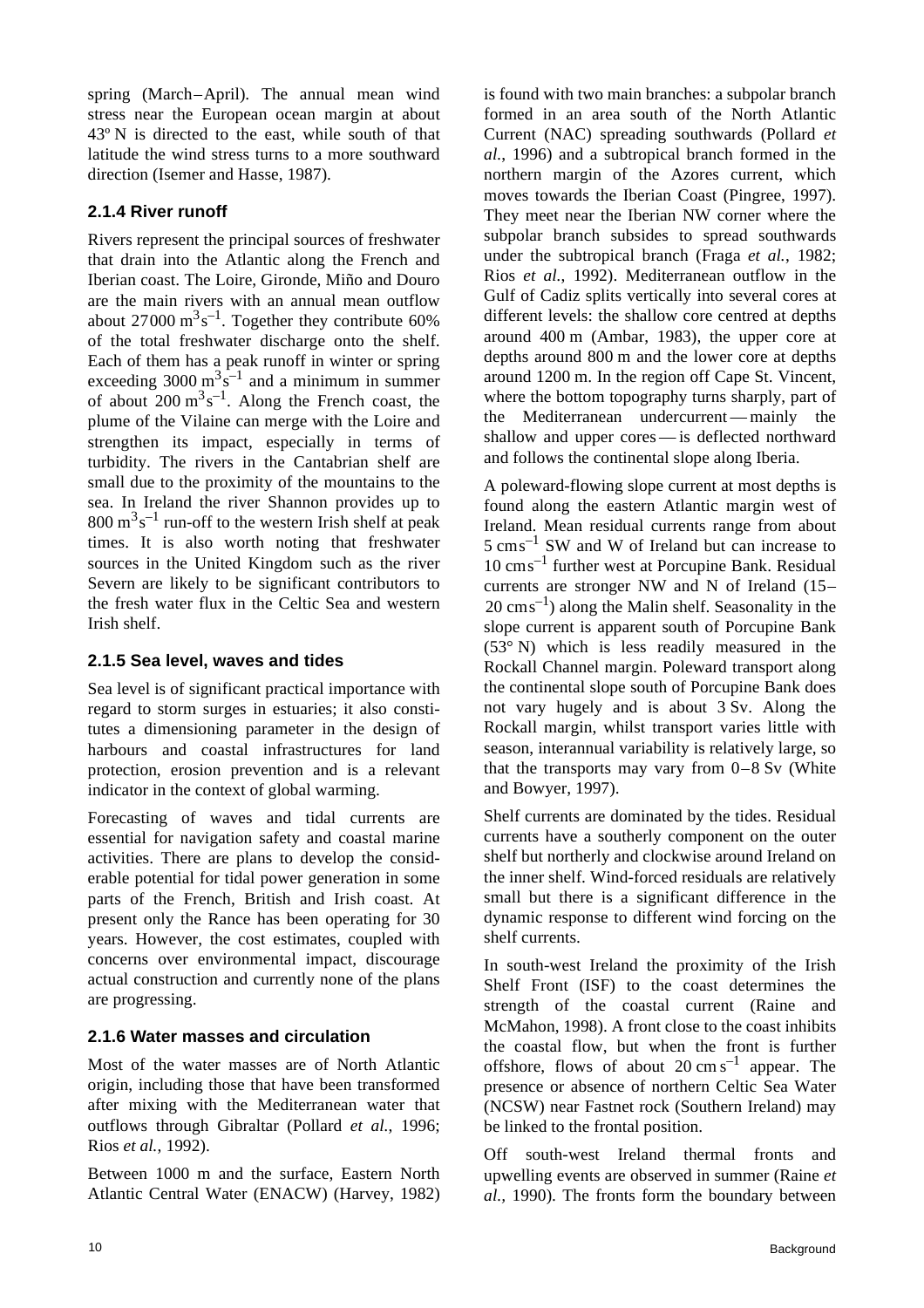stratified and well-mixed (probably upwelled) waters, and phytoplankton blooms often occur in the vicinity of the fronts. Summer stratification results in the development of bottom density fronts on the inner shelf which drive baroclinic flows clockwise along the Irish coast, reinforcing any buoyant freshwater-forced currents (Nolan, 2004).

In the Bay of Biscay, interactions of tidal currents with bottom topography are responsible for the formation of seasonal thermal fronts, such as the Ushant front off western Brittany. Several other mixed areas occur along the French coast, generally in the vicinity of islands. Along the Armorican and Celtic slopes, frontal zones are induced by internal waves. Coastal upwelling appears off the Iberian Peninsula in spring and reaches a maximum in summer, when it also occurs in the south-eastern Bay of Biscay over the shelf off the Landes coast. Coastal upwelling intensifies off the western Iberian coast at typical periods of four to ten days as the wind forcing the circulation pattern is characterised by along-shore shelf currents stronger that the cross-shelf component. The effect of the upwelling on the chemical parameters of the coastal waters off western Iberia was characterised by Coste *et al.* (1986) and the mesoscale processes such as jets, eddies, and counterflows associated with the upwelling by Peliz *et al.* (2002). The consequences of the upwelling of subsurface waters are not only a lowering of the sea surface temperature (SST) but also an increase in primary productivity and fisheries (Fiúza, 1979; Chícharo *et al.*, 2003). Although upwelling off western Iberia occurs mainly during summer months, there are also winter events which can have an impact on the biology (Santos *et al.*, 2004; Ribeiro *et al.*, 2005).

South of Gibraltar, a lot of knowledge of the coastal upwelling ecosystem was obtained during the intensive studies of the 1970s. The coastal upwelling is maintained by the presence of favourable north-easterly winds throughout the year, although winds and upwelling are more intense during the summer months.

The distribution of water masses in the region has been summarised by Barton (1998). Most of the region, from Cape Finisterre to Cape Blanc, is dominated by North Atlantic Central Water (NACW), responsible for fertilising the coast during upwelling processes, although there is considerable variation in this water mass with latitude.

In western Iberia (Figure 4) there are along-shore flows, mainly towards the north over the shelf (surface and slope) and towards the south (Portugal current) off the continental shelf (Perez *et al.*, 2001; Huthnance *et al.*, 2002; Martins *et al.*, 2002). The Portugal Current is the northeastern branch of the large-scale subtropical surface gyre flowing off Portugal. The Mediterranean Undercurrent flows from the Strait of Gibraltar along the upper continental slope of the Gulf of Cadiz. Off Cape St. Vincent, part of it turns northward and part spreads west and south-westwards into the NE Atlantic. Eddies are shed by the Mediterranean Water Undercurrent off Portugal. A poleward flow along the continental slope off western Portugal exists throughout the year at intermediate depths (carrying Mediterranean Water) and also at the surface layer in winter (Portugal Countercurrent). However, in summer, the surface circulation along the slope reverses, turning equatorwards, in response to the wind-induced coastal surface divergence. The circulation of MOW is towards the north with meanders and meddies as the main significant characteristics, and deeper waters have northeastward drift with less variation and thus less impact on the yearly upper layers oceanic climate.



*Figure 4 Surface circulation in the IBI-ROOS area*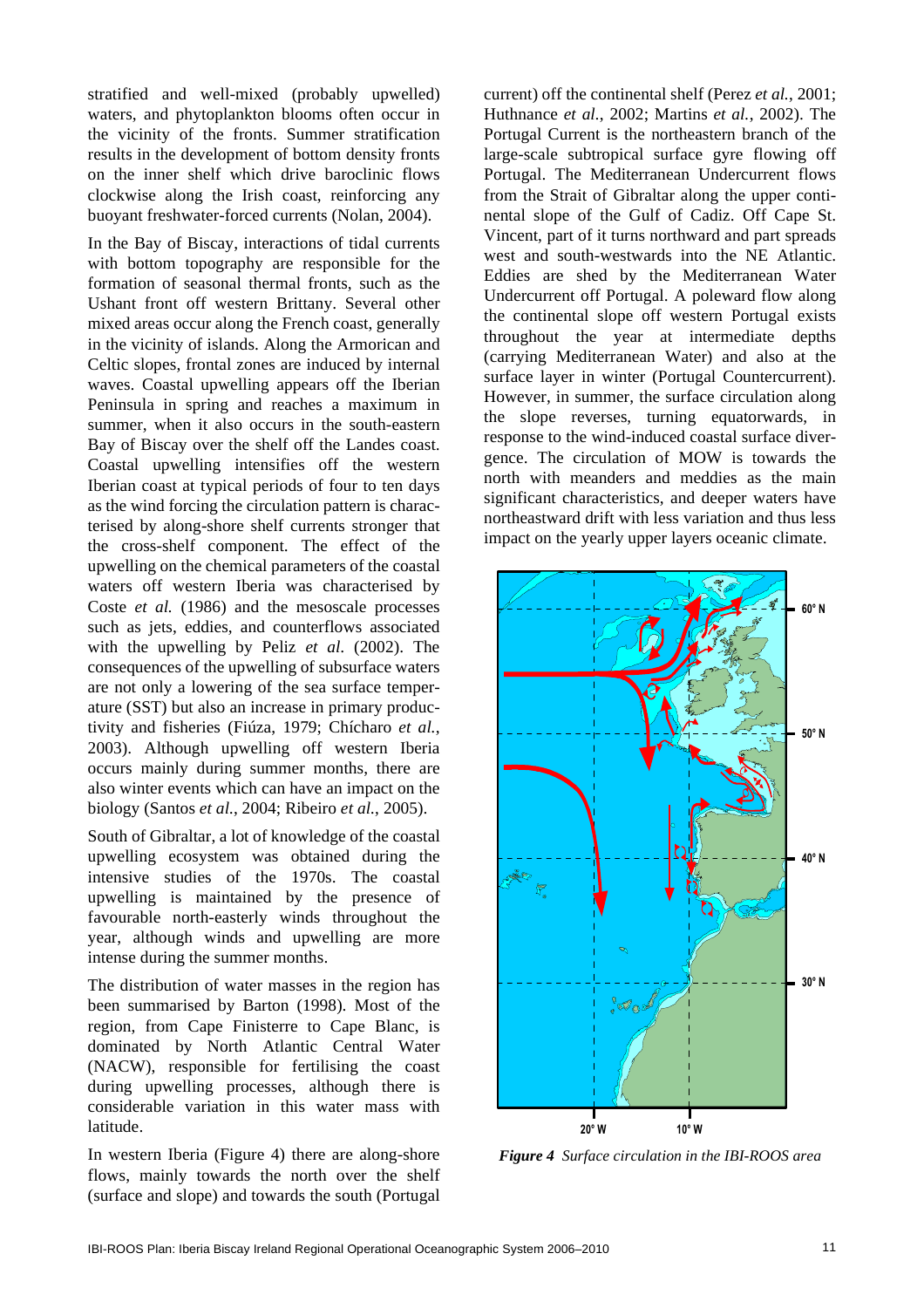In Biscay (Figure 4) there is a weak  $(1-2 \text{ cm s}^{-1})$ and variable anticyclonic surface circulation and the presence of cyclonic and anticyclonic eddies shed by the slope current (Saunders, 1982; Maillard, 1986; Koutsikopoulos and Le Cann, 1996; Pingree and Le Cann, 1992). As the winter Poleward Current enters the Bay of Biscay around Cape Finisterre, warm water moves eastward along the Cantabrian continental shelf and slope. Some flow continues its poleward advance across the Landes Plateau and the continental slope of Cape Ferret canyon. Where topography changes abruptly, as in Cape Ortegal, Cape Ferret canyon and Goban Spur, the slope water is injected into the oceanic region to form anticyclonic eddies that contain a core of slope water (Pingree and Le Cann, 1989; 1990). These slope water oceanic eddies (or "swoddies") contain surface warm water and their movements have been followed using infrared and colour satellite images (Garcia–Soto *et al.*, 2002) and floats (van Aken, 2002; Huthnance *et al.*, 2002).

### **2.1.7 Synthesis of main oceanographic characteristics**

The hydrodynamics of the region are dominated by the following features:

- **Weak anticyclonic circulation** in the oceanic part of the Bay of Biscay where mesoscale features such as anticyclonic eddies have been found, containing a core of slope water (Pingree and Le Cann, 1989; 1990) formed where topography changes abruptly such as in Cape Ortegal, Cape Ferret canyon and Goban Spur.
- **A poleward-flowing slope current** due to the geostrophic adjustment of the cross-shore density gradient that occurs when the large-scale eastward flow meets the continental boundary.
- **Coastal upwelling** particularly evident along the western Iberian coast, although it also occurs off northern Iberia and to a limited extent off south-west France. It results from the persistence of alongshore equator-ward winds during spring and summer, with a southward jet over the shelf, offshore transport in the upper water layers (especially in association with filaments) and compensatory onshore transport at subsurface levels.
- **A northward flow of MW** particularly relevant to the (bottom-trapped) shallow and upper cores, and to the generation and displacement of eddies carrying MW out of the IBI-ROOS region.
- **Shelf circulation** governed by the combined effects of tides (which are particularly important over the Armorican shelf and the southern Celtic Sea), buoyancy (coastal currents induced by run-off from the main rivers) and wind.
- **River plume fluctuations and lower salinity lenses** sustain a cold pool known as a "Bourrelet froid" (Vincent and Kurc, 1969) which is isolated on the middle part of the French shelf and sometimes in the northern Celtic Sea.
- **Cross-shelf transport** acts along the axes of submarine canyons. This is due to amplified tides and non-linear wave-current interactions, and is particularly important in relation to the canyons dissecting the shelf between Cap Breton and Nazaré.

Cabanas *et al.* (2003) showed that a notable shift in the winds has occurred during the last two decades, resulting in a reduction in the spring-summer upwelling off the northwest of the Iberian Peninsula. Koutsikopoulos *et al.* (1998) determined a mean increase of 1.4ºC in the surface waters of the southeast Bay of Biscay for the period 1972– 1993 (0.6ºC per decade), which was slightly higher in winter than in summer. Over the last century, Planque *et al.* (2003) showed an increase in the mean annual SST of 1.03°C. In the intermediate Bay of Biscay waters from the mixed layer to 1000 m, temperature and salinity increased during the last decade by  $0.032^{\circ}$ C yr<sup>-1</sup> in the ENACW and  $0.02^{\circ}$ C yr<sup>-1</sup> in the Mediterranean. These rates of warming are two to six times greater than those accepted for the North Atlantic (Gonzalez–Pola *et al.*, 2005).

Cabanas *et al.* (2003) reported a long-term trend in sea level, varying from  $2.02$  mm yr<sup>-1</sup> in Santander to 1.45 mm  $\rm{vr}^{-1}$  in A Coruña, where estimates over recent decades are greater than for the whole period (1945–1999).

# **2.2 Marine activities**

In the IBI-ROOS region the marine industries related to fishing, shipping and shipbuilding have been a feature for many hundreds of years. These activities are concentrated in coastal areas and the last century has seen an increase in the utilisation of marine resources and the marine environment linked to economic and social development of the coastal regions.

The most important activities concerning uses of the sea are described in the following subsections.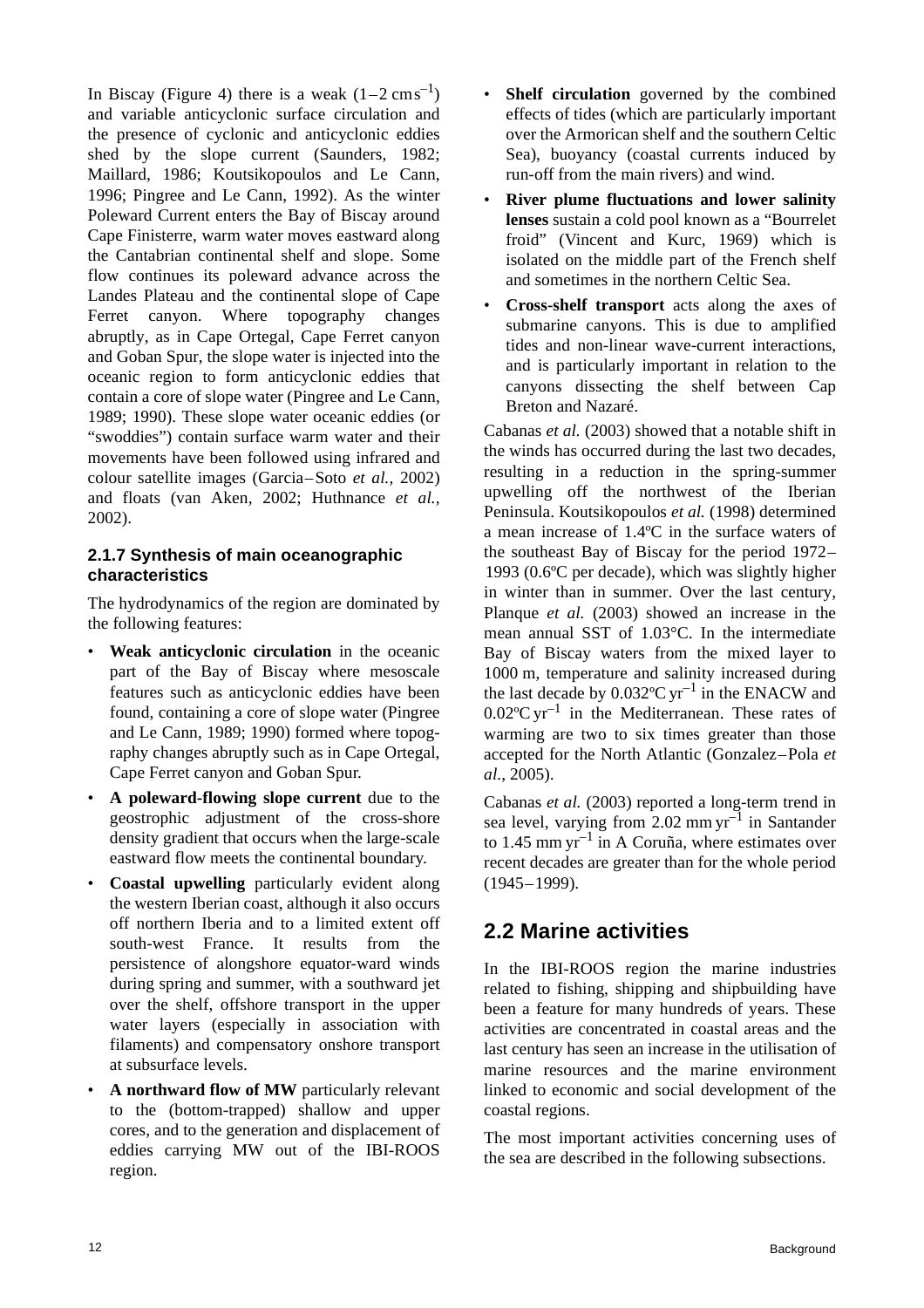### **2.2.1 Transport**

For centuries transport related to trade between northern Europe and Africa and Asia has been an important business in the IBI-ROOS region. Increased oil transport from the Middle East has caused occasional damage (disasters) and problems near the seashore. Maritime traffic is more intense and is expected to increase substantially in the future.

In addition to traditional navigational aids weather forecast, traffic control, lighthouses, etc. real-time data and forecasts of oceanographic parameters such as water level, current velocity and direction, waves, buoyancy, and wind speed and direction are required by captains in order to ensure a safe voyage.

### **2.2.2 Ecosystem management**

To manage the ecosystem, nowcasts and forecasts of ocean climate are necessary to improve the assessment of renewable resources. Knowledge of expected biological production is necessary to improve management tools such as TAC and quotas, and also the expected aquaculture harvest.

Upwelling intensity, and to a lesser extent other factors such as water stability, retention areas produced by local or general current fields and other mesoscale features like river plumes and eddies affect biological processes in the small pelagic fish community. Global warming has been related to changes in the distribution of several species that are progressively increasing their northernmost distribution limits. Recently, rare species from North Africa were reported in the Algarve and western Iberia (Quero *et al.*, 1998).

Oyster and mussel cultivation dominates aquaculture in France estimated at around 100000 tons per year. In Spain, the total production oscillates around 300000 t shellfish — 90% of the total aquaculture production. In Ireland 43000 t of shellfish were produced in 2004, as well as 58000 t of finfish (mainly salmon). Production can be affected by the presence of harmful algae or spread of disease.

### **2.2.3 Environmental protection**

For many decades industry, agriculture and the general population (including coastal users and tourism) in the densely populated coastal area have placed the seashore under strong environmental pressure. A large number of cargo ships, oil tankers and hazardous cargo vessels adds an extra risk to the safety of coastal waters and the shore.

Real-time operational oceanographic forecasting is desirable for support in combating accidental oil and chemical discharges into the sea. Both drift forecasts and impact assessments are produced to ensure optimum use of resources available and diminish the damage.

Moreover, for nature conservation, vulnerable or sensitive natural seabed habitats have to be monitored, such as maerl beds, zostera eelgrass or kelp forests. A reliable assessment of the hydrodynamic and biogeochemical environment of these areas can only be provided by the results of operational oceanography obtained at the appropriate scale. For instance, there should be more focus on forthcoming marine protected areas by zooming in on them.

### **2.2.4 Coastal management**

All countries have for decades operated a network of tide gauges and of met-ocean buoys. Reliable data are required for climatic studies, but real-time transmission is still expected so that government agencies can assess the options to manage the coast.

### **2.2.5 Recreation**

The shoreline of the IBI-ROOS region has for generations attracted people for tourism and recreational purposes — an activity that has increased since 1970. The number of people on beaches, leisure boating and wind surfing has especially increased during the past 1–2 decades, resulting in higher frequencies of rescue operations. Ocean forecasts and warnings are improving the safety connected to leisure activities in the region.

### **2.2.6 Fisheries**

This region is a transition zone where both tropical and boreal species are naturally present. This means a complex community structure where typical temperate-water species from the south occur together with those of northern origin and, consequently, high biodiversity indices exist with a large number of commercial and non-commercial fish species caught for human consumption. The fishing activities and the industries related to these activities are of great social and economic importance in the coastal areas. The fisheries exploit demersal and pelagic fish species, crustaceans and cephalopods.

The main pelagic species are sardine and anchovy (small pelagic) and mackerel and horse mackerel (middle-size pelagic). These species form the basis of important fisheries in the Iberian Peninsula and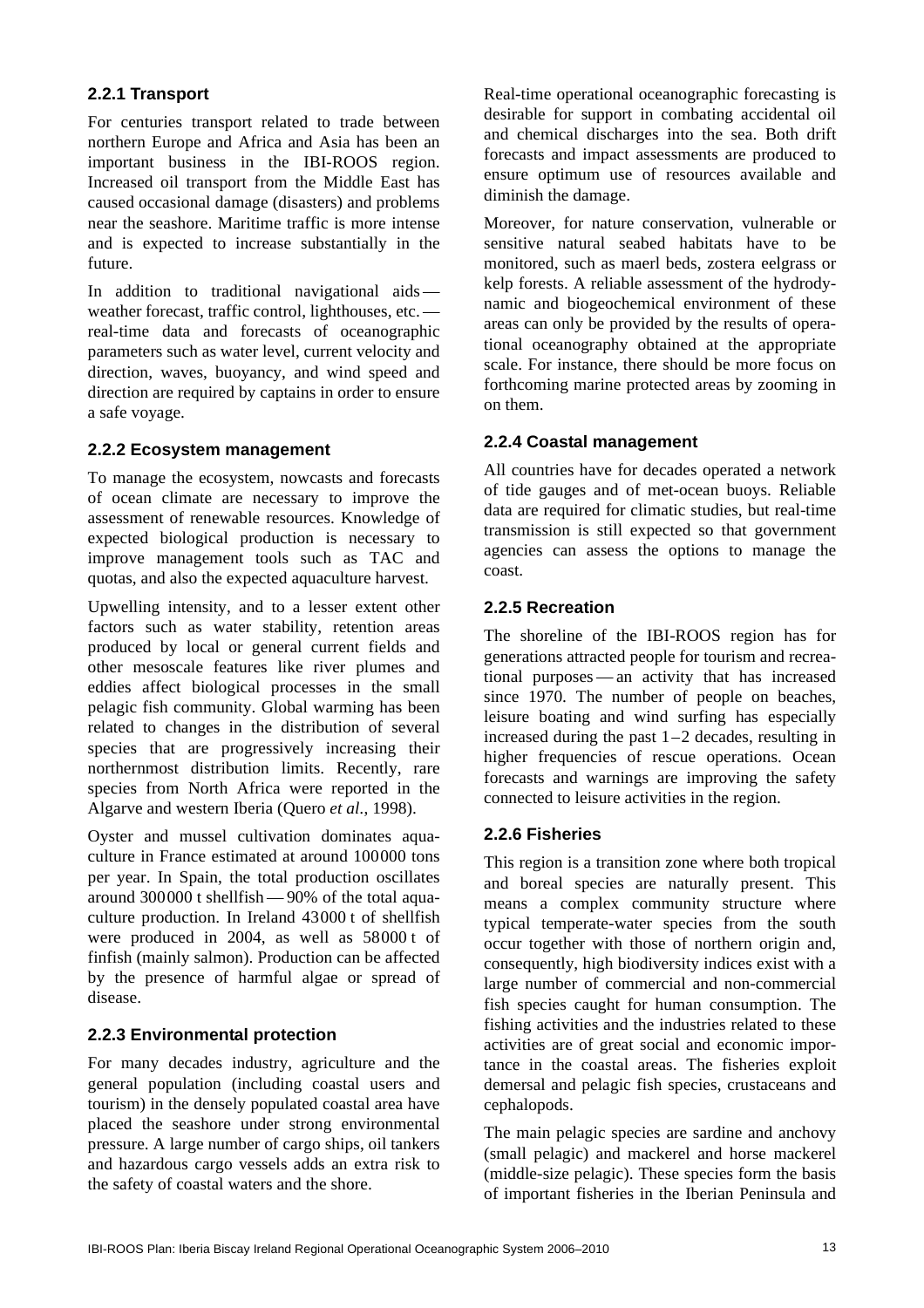the Bay of Biscay, which represent an important source of income for local economies. Other species more common to temperate and subtropical waters, such as chub mackerel (*Scomber japonicus*), Mediterranean horse mackerel (*Trachurus mediterraneus*), tuna (*tunnus alalunga*) and demersal species, namely hake, megrim, fourspot megrim and anglerfish (*Lophius piscatorius* and *L. budegassa*), are distributed throughout the area and targeted by the fishing fleet.

Different kinds of fleets operate in this area trawl, artisanal, purse-seine and longline.

The main species landed by the trawl fleet are hake, white and black anglerfish, megrim, horse mackerel, mackerel, blue whiting, red shrimp, rose shrimp and Norway lobster.

The artisanal fishery is composed of a large number (over 10000) of small boats, operating mainly inshore and using a variety of gear such as gillnets (the majority), seines, beam trawls, longlines, traps and dredges. Some of these boats are licensed for more than one type of gear. The main species landed are octopus, pouting, horse mackerel, hake, mackerel, anchovies and sardines.

The wind, river runoff and oceanographic characteristics greatly affect the fish abundance, distribution and catchability.

The river runoff in the French shelf of the Bay of Biscay benefits species with estuarine dependencies, which are absent in the Spanish area. Species whose recruitment is highly dependent on larval drift processes, such as hake or megrim, show strong links with hydrographic structures of retention and transport, independently of whether they have cyclonic (cold and fresh) or anticyclonic (warm and saltier) characteristics in relation to the general pattern of the surrounding waters (Sánchez and Olaso, 2001).

Upwelling in the Iberian Peninsula has a large influence in the pelagic community, both in terms of productivity and thus food availability, and offshore transport and thus possible increases in mortality rates. Upwelling indices, based on both wind data and hydrographical models have been used to improve environmental-stock-recruitment relationships. Seasonal upwelling, local upwelling and mesoscale-induced upwelling have also been suggested as important environmental features affecting ecosystem production and fish recruitment, although measures of these features on a large scale are necessary to improve understanding of fish recruitment.

### **2.2.7 Harmful Algal Blooms**

An important problem that occurs on this coastline is due to the toxicity of seafood products and to the mortality of sea life induced by the growth/accumulation of some toxic algal species. The main agent of mass mortalities of fish and benthic organisms in the region is the hemolysin-producing dinoflagellate *Karenia mikimotoi*. Dense blooms of this species have been detected in the Bay of Biscay, both by teledetection and by sampling with ships of opportunity (FerryBox).The most serious Harmful Algal Bloom problems that have made an impact on the development and sustainability of aquaculture within Europe are associated with contamination of farmed shellfish with Diarrheic Shellfish Poisoning (DSP) toxins produced by different dinoflagellate species of the genus *Dinophysis*, and Paralytic Shellfish Poisoning (PSP) toxins produced by dinoflagellate species *Gymnodinium catenatum* and *Alexandrium minutum*. The latter species usually blooms in estuaries or semienclosed areas. In contrast, *Gymnodinium catenatum* populations build up in Atlantic shelf waters off Galicia (south of Cape Finisterre) and Portugal (Sordo *et al.*, 2001). Intense PSP-toxin outbreaks associated with blooms of this species have re-appeared in the Atlantic coasts of Iberia after 10 years without being observed, a fact that suggests connections with climate variability. ASP toxins also seem to be widely spread in the Channel and in some bays (Rade de Brest), where *Pseudonitschia* blooms occur with a wide diversity of species.

The characteristic spatial-temporal scales for population development are 10 n.m. and 10 days respectively. The occurrence of an event at the coast depends on advection and/or dispersal of structures developed offshore. Implementation of 3D hydrodynamical models resolving these scales would allow risk analyses to be conducted for the coastal rias and embayments where intensive mussel aquaculture and other shellfish resources from natural beds are located. Better knowledge of nutritional requirements — for instance, in the case of the mixotrophic species of *Dinophysis*— would be a benefit from refinement of those predictions.

The general approach aims towards prediction of harmful events at the coast based on risk analyses, which could be successively refined, following successive improvement in the knowledge of the ecology of these species. Consequently, the development of *in situ* measuring systems should follow a tiered approach integrating the different improvements in knowledge and technology.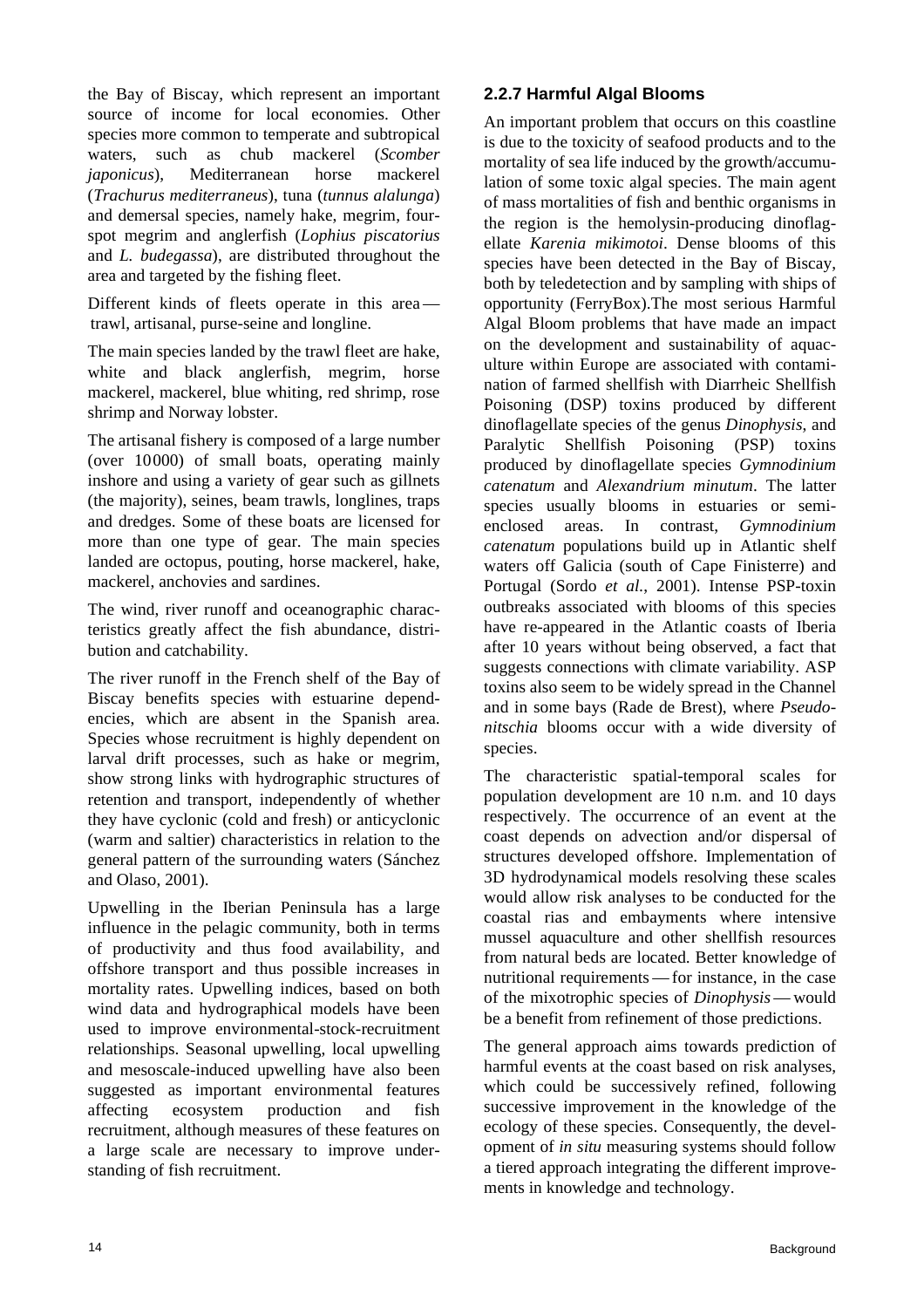# **3 Existing Systems in the IBI-ROOS Area**

# **3.1 Introduction**

IBI-ROOS constitutes a close cooperation between national governmental marine laboratories and agencies in the countries surrounding the IBI area responsible for collection of observations, model operations and production of forecasts, services and information for industry, the public and other end users.

IBI-ROOS plans to coordinate, strengthen and harmonise the national and international efforts to assess and predict the marine environment and thus effectively improve operational oceanography defined as the activity of systematic and long-term routine monitoring of the seas, their interpretation, and the rapid dissemination of products (typically forecasts, but also assessments to politicians, and mobilisation of resources to face unexpected events such as the recent Prestige oil spill).

IBI-ROOS is based on a family of existing programmes, projects and modules, financed and operated by different institutes and marine laboratories in the IBI area. The existing ocean observing systems have been developed and maintained to meet their own purpose, including:

- Management of fish stocks for sustainable exploitation
- Preserving healthy marine ecosystems
- Ensuring public health
- Safe and competent navigation.

These purposes, which serve the broad public good, require long-term observations and commitments as well as international cooperation which may be executed only through involvement from governments and governmental institutes.

# **3.2 Existing activities and observation platforms**

IBI-ROOS is being built on existing monitoring programmes and activities at sea and along the coast, sustained by the countries bordering the IBI area. Many of these oceanographic observatories are based on long-term projects assessing practical needs such as fisheries management, sea health and secure transportation.

Protection of this economical value has resulted in pre-operational or on-line monitoring systems of many environmental and biological variables, with a value for IBI-ROOS determined by:

- Real-time/on-line availability
- Spatial and temporal resolutions and coverage in sampling
- Operational status of the measuring systems
- Monitoring status of the observations: routinebased or monitoring oriented projects

Most physical parameters can be measured accurately with sensors from research and commercial vessels, fixed platforms and floating buoys. Although all these systems lack synopticity, remote sensing systems can resolve the spatial variability for some parameters and therefore operational products are offered in near real-time.

Biological measurements are still at an early stage of technical development, and real-time data together with temporal and spatial coverage of processes are bottlenecks that limit the generation of operational products. The creation and introduction of new technology regarding biological measurements should be considered in itself as a challenge to IBI-ROOS.

The various variables of interest are reviewed here together with the techniques presently in use. Innovative technical solutions are mentioned. Table 1 summarises the individual systems and networks which produce this information in the various regions of the IBI area (a more detailed list of the existing observation types is provided in Annex 1). The spatial coverage of these resources is also shown in Figure 5.

### **3.2.1 Water level**

Water level is one of the first variables which has been measured routinely. The IBI waters are not an exception to that rule: 42 water level stations are operated from Dunkerque to Gibraltar, including the Irish coast. Variations can then be traced back for many years. This variable is of high practical importance regarding storm surges in estuaries, and also constitutes a dimensioning parameter in the design of harbours and coastal infrastructures for land protection and erosion prevention. Finally, water level is a relevant indicator in the general context of global warming.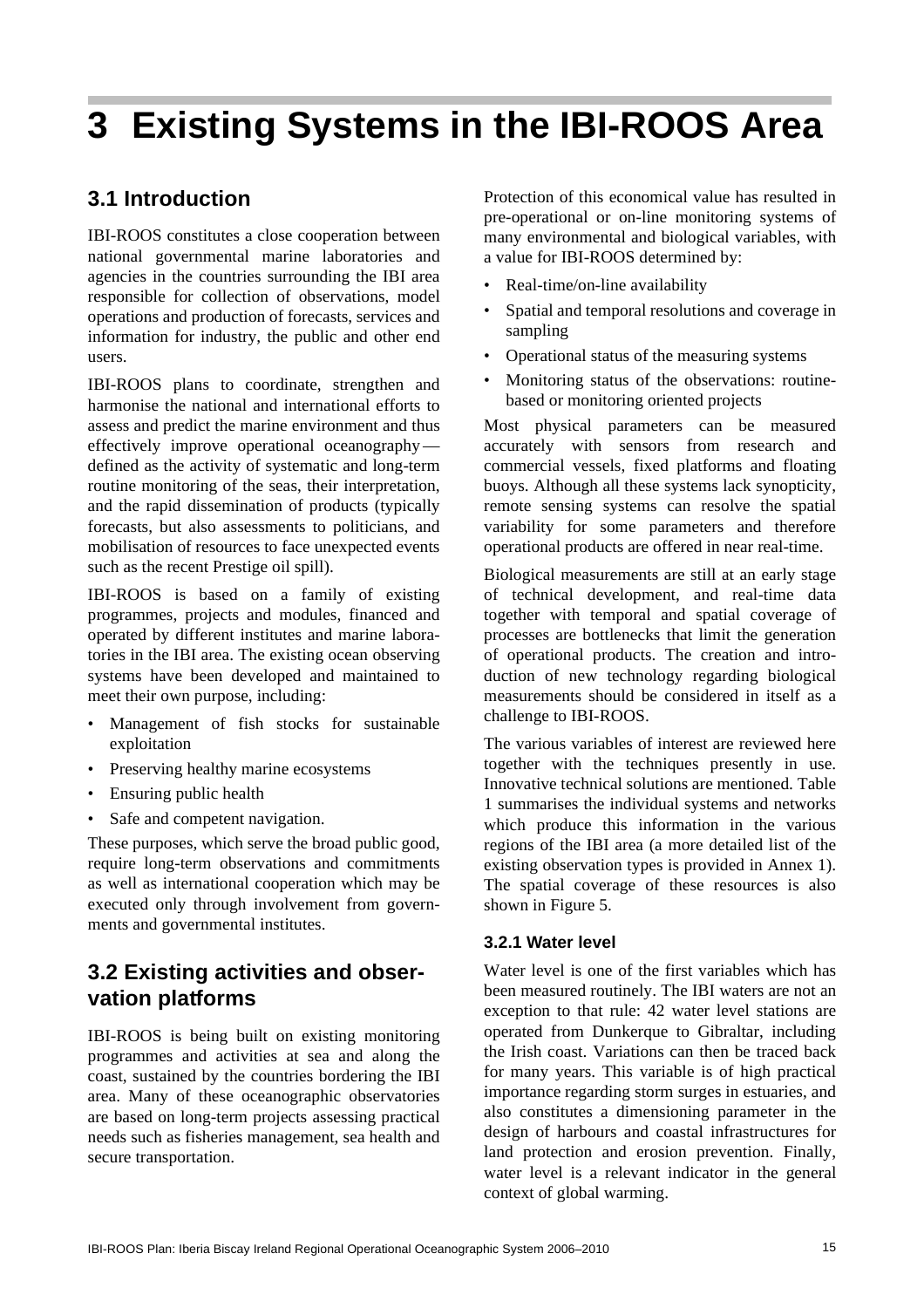|                                     | Variables, observing systems and national scores |   |   |  |
|-------------------------------------|--------------------------------------------------|---|---|--|
|                                     |                                                  | O | 楽 |  |
| Water level                         | Tide gauges                                      |   |   |  |
|                                     | <b>Satellite</b>                                 |   |   |  |
| River discharges                    |                                                  |   |   |  |
| Wind, waves and surface circulation | <b>Buoys</b>                                     | ● |   |  |
|                                     | Meteo stations                                   |   |   |  |
|                                     | Satellite (radar)                                |   |   |  |
| Hydrological variables              | Transects (time series)                          |   |   |  |
|                                     | <b>Fixed stations</b>                            |   |   |  |
|                                     | Large scale ship observations                    |   |   |  |
|                                     | Ships of opportunity                             |   |   |  |
|                                     | Moored systems                                   |   |   |  |
|                                     | Satellite SST                                    |   |   |  |
| Currents in the water column        | Moored systems                                   |   |   |  |
|                                     | <b>Drifters</b>                                  |   |   |  |
| Hazardous substances                | Pollutants (metals, organic, oil)                | e |   |  |
|                                     | Microbiological                                  |   |   |  |
| Phytoplankton and zooplankton       | Transects/stations (time series)                 |   |   |  |
|                                     | <b>Harmful Algal Blooms</b>                      |   |   |  |
|                                     | Satellite (visible)                              |   |   |  |
|                                     | Ships of opportunity                             |   |   |  |
| <b>Fisheries</b>                    | Pelagic species (surveys)                        |   |   |  |
|                                     | Groundfish species (surveys)                     |   |   |  |

*Table 1 Summary of the ocean observing systems and networks in the various IBI-ROOS regions.*



*Figure 5 Map showing the spatial coverage of different ocean observing systems operating in the IBI-ROOS area.*



*Figure 6 Spatial distribution of hydrographical stations in the ICES oceanographic database within the area 34°N to 54°N, 26°W to 0.5°W as of May 2005 (courtesy of ICES).*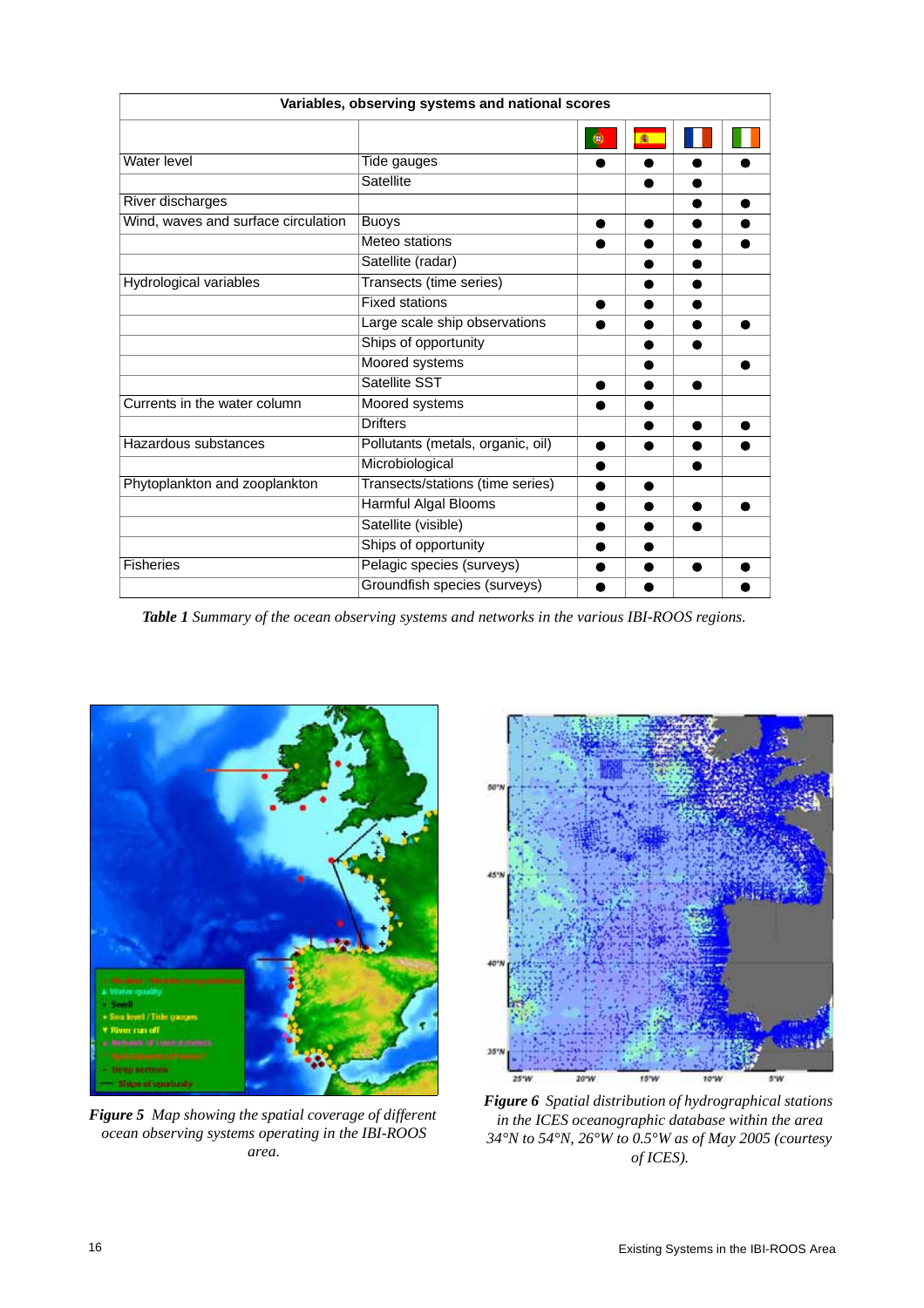Therefore, within the IBI-ROOS area, the effort to collect water level data should be encouraged and improved, particularly regarding access to data in real-time. At an international level, the network of European sea level measuring stations contributes to GLOSS (Global Sea Level Observing System) under the IOC (Intergovernmental Oceanographic Commission), see www.pol.ac.uk/ntslf/data.html.

### **3.2.2 Wind, waves and surface circulation**

Monitoring and forecasting of wind, waves and surface currents are essential for navigation safety, harbour construction and most marine activities. Related operational services are generally conducted by national services and concern both measurements (*in situ*, coastal radars and remote sensing) and modelling.

The network of *in situ* monitoring stations in the IBI-ROOS area is composed of 39 permanent installations, most of them transmitting real-time information accessible on the web. On the Atlantic Coast of Spain it should be mentioned that Puertos del Estado has carried out an experiment operating 2 HF radars to measure waves and surface currents during four months with very good results in measurement validation with fixed buoys and utility of technology. A similar experience started in 2006 with two HF radar operated by SHOM/France in the western part of Brittany. These experiences should be capitalised on and extended to other areas. It should also be noted that 3 deep water ODAS buoys (Brittany, Gascogne and Ouessant) are operated by Météo-France for metocean measurements, 5 more in Irish waters by the Marine Institute, and 6 others in Spanish shelfslope waters by Puertos del Estado. In the Basque area there are 7 completely operational coastal metocean stations.

Satellite observations will play an increasingly important role in monitoring waves over the entire region. Techniques such as "collocation of satellite and buoy measurements" are very promising when higher-resolution satellite observations provide data closer to the coastline. SLA, SST and colour images provide a synoptic spatial distribution of circulation features.

Within the IBI-ROOS initiative, wind, waves and surface current information should be made available to all actors through a data management system to support the modelling activity.

**Collocation** of a satellite sensor together with oceanographic (wave spectrum, etc.) and meteorological (surface parameters) buoy networks consists of associating **each** measurement from the satellite product with **all buoy measurements** matching the following criteria:

- distance from satellite projection lower than a given value
- time difference between satellite and buoy measurement lower than a given value.

The process is thus slightly different from satellite/satellite collocation since not only the closest buoy measurement is selected but all of those matching the criteria. The final product contains all the satellite cells for which collocated buoy measurements were found, together with the related list of buoy measurements.

### **3.2.3 Hydrological variables**

The term "hydrological variables" include temperature, salinity, dissolved oxygen, turbidity and nutrients. Observations of temperature and salinity are carried out in real-time by more than 50 fixed buoys and shore stations in the IBI-ROOS area. Additional data are collected regularly from ships during scientific cruises and in connection with monitoring programmes (Figure 6), and by ships of opportunity such as the FerryBox activity conducted by SOC between Portsmouth and Bilbao, weekly since April 2002, or with the cooperation of the coastal fishing fleet (RECOPESCA project). Moreover about 20 Argo floats provide temperature and salinity measurements every ten days in the deep-sea part of the IBI-ROOS area.

### **3.2.4 Synoptic sea-surface fields**

Remote sensing is a major source of hydrological data. As an illustration, IFREMER has developed an image browser for the Bay of Biscay and the English Channel/Southern North Sea (http://www.ifremer.fr/nausicaa). These browsers aim to:

- Present a comprehensive remote sensing data set (Sea Surface Temperature, chlorophyll concentration, mineral suspended matters) over the continental shelf of the Bay of Biscay processed through locally calibrated algorithms.
- Provide inputs to biogeochemical models (surface solar irradiance, winds, river outflow) and satellite data for assimilation.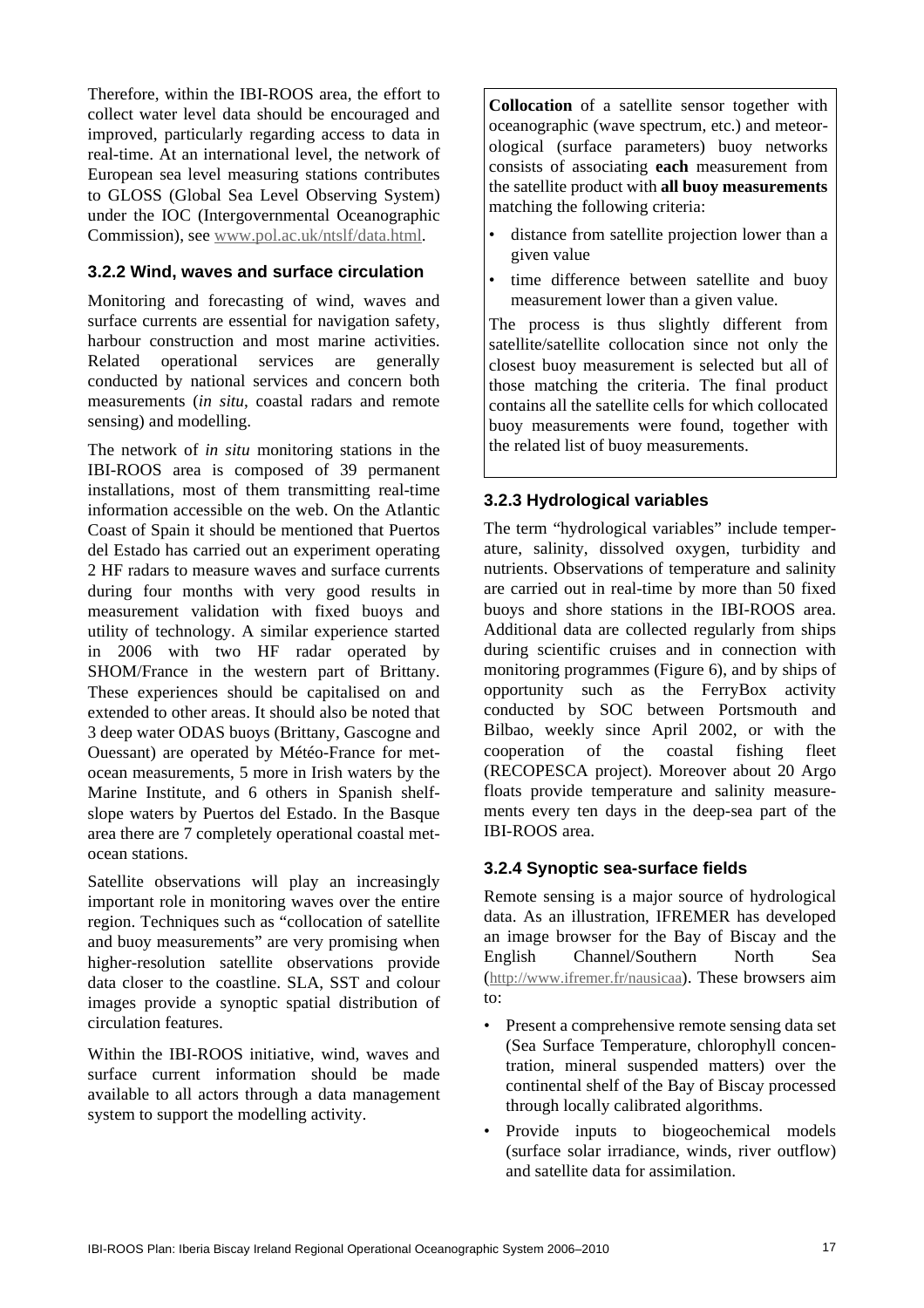The following parameters are displayed in the browsers:

- Bathymetry
- Mean climatological SST for the current day (calculated on 10-day periods from 1982–1995)
- SST (4 daily AVHRR passages, data provided by the Ocean and Ice Satellite Application Facility of EUMETSAT/Météo-France in Lannion)
- Chlorophyll concentration
- Inorganic suspended particulate matter
- Irradiance
- Wind (shown on the irradiance maps)
- *In situ* data (when available)
- Outputs of biogeochemical models are included as they become available.

There is however a need to complement the present observation scheme with real-time observations on the vertical distribution of temperature and salinity at least, and hopefully the complete set of hydrological variables, in a synoptic pattern over the geographical coverage of models with a limit as close as possible to the coastline.

The experience of the Coriolis programme will provide very valuable real-time data using a proven powerful data management system.

### **3.2.5 River runoff**

Fresh water fluxes as well as concentrations of the main biochemical variables are of utmost importance as they represent the main source of anthropic perturbation of the coastal environment. They are needed as a forcing variable to models. Data generally exist as climatologies of the main rivers; access to this information has to be improved.

Action should be taken to at least complete the climatologies of the main Atlantic rivers and gather these data into a single database. Plans should be made to implement real-time monitoring programmes in the main estuaries, in close connection with water authorities. Moreover, access to forecasts should be granted for modelling purposes.

### **3.2.6 Currents in the water column**

Currents in the water column are measured by specific moorings carrying current meters at different depths and more recently by bottommounted Acoustic Doppler Current Profilers. In both cases, data are not generally available in realtime. Campaigns are regularly conducted using bottom-mounted ADCPs for limited periods of time (a few months), and 7 ADCPs constantly monitor the water column currents along the Basque Coast.

There is a clear need for better geographical coverage and for observations in the open waters to monitor the transports between locations. Experiments to derive turbidity from ADCP signals have been successfully proven (Tessier *et al*., 2003) and should be considered as a candidate technique for future operational activities.

### **3.2.7 Hazardous substances**

"Hazardous substances" are defined as substances that are not only toxic but also persistent and liable to bio-accumulation. The most well-recognised hazardous substances are organic chlorinated hydrocarbons, heavy metals and organo-metallic compounds. The presence of hazardous substances in the water, sediments and biota in the Bay of Biscay is monitored by the IEO and IFREMER and along the coast of Portugal by IPIMAR, and AZTI runs a network for water, sediment and biota quality assessment in the Basque estuaries and coastal area. The objectives of these traditional activities is to monitor levels and general trends of concentrations of these substances by manual sampling and laboratory analysis. The sampling frequency extends from yearly to weekly during accidental spill crisis periods.

Higher frequency monitoring of these variables is needed in order to produce alarms that could signal a discharge from waste water, sewage or ships. Incorporation of remote sensing surveillance of ship routes is recommended in order to identify tank-cleaning activity in open waters.

### **3.2.8 Primary production, harmful algal blooms and zooplankton**

In Portugal, Spain, France and Ireland programmes are carried out to monitor and inform the authorities and the public of potentially harmful algal blooms — HABs (Figure 7).

These programmes are implemented at locations where molluscs (e.g. mussels and oysters) are cultivated for human consumption. Identification of harmful species and data on algal concentrations are provided in near real-time. This system has been in operation for 20 years.

Remote sensing of ocean colour provides a unique means for synoptic observation of the phytoplankton distribution over the continental shelf. Chlorophyll, as an indicator of biological particles and inorganic suspended particulate matter governs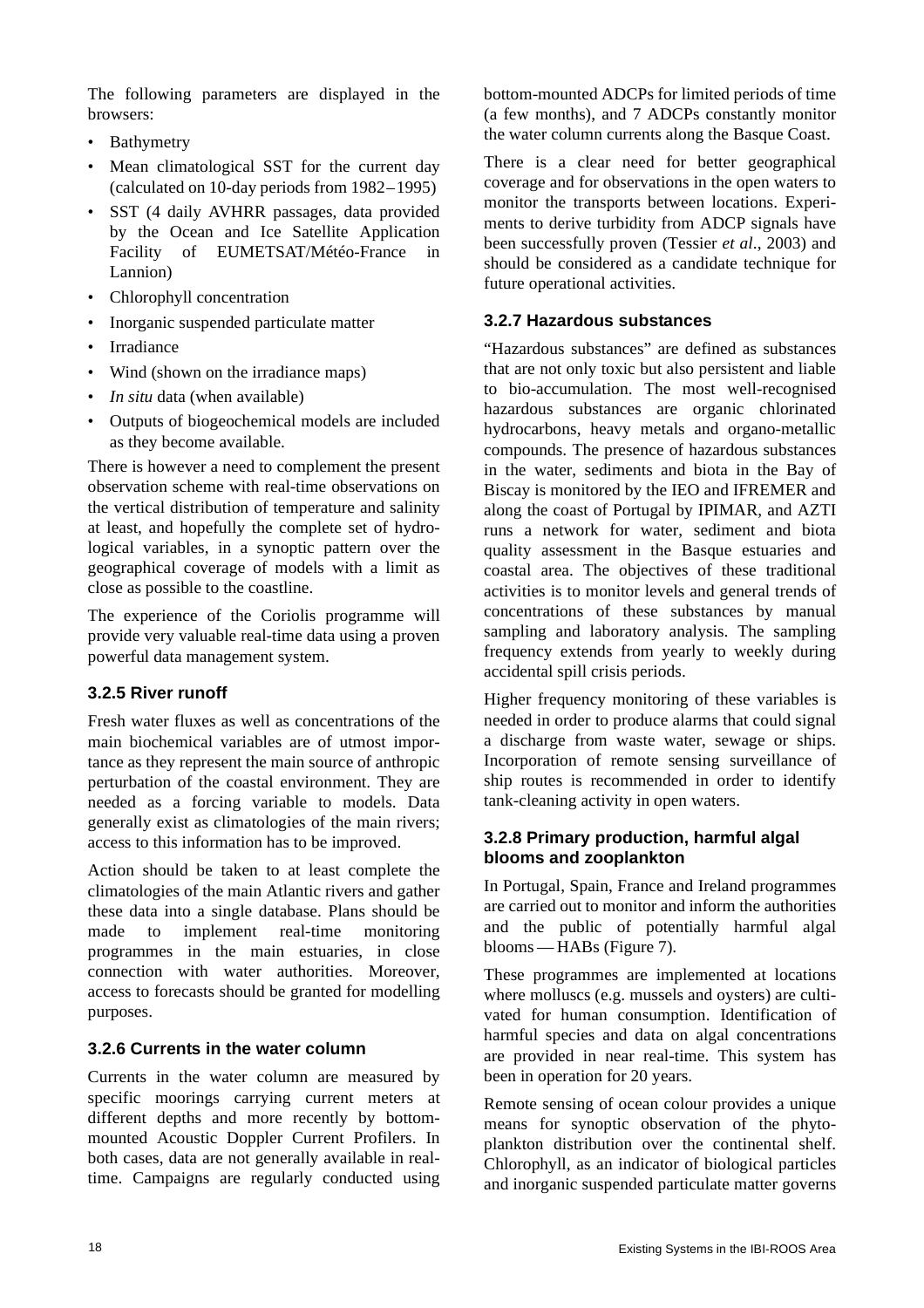

*Figure 7 Live cells from a plankton net-haul, dominated by Ceratium furca, Dinophysis caudata and to a lesser extent D. acuta, collected in Ria de Vigo during a diarrhetic shellfish toxins outbreak, October 2003 (Escalera et al. 2003, Phase contrast micrography, 100X).*

a large part of the absorption and scattering properties of the coastal waters. However, optical techniques from space are hampered by clouds and cannot be used alone for year-round monitoring of phytoplankton; they need to be associated with biochemical models (Gohin, 2005).

Chlorophyll concentrations in the IBI area has been routinely retrieved from SeaWiFS (and more recently from MODIS data) since 1998. This activity has to be pursued as it is a unique source of real-time synoptic information about the biological processes at work in the water masses.

Zooplankton abundance and biomass are a proxy to food availability for fish larvae and for pelagic species. Both parameters are routinely measured in oceanographic surveys and monitoring programmes carried out at specific locations (i.e. Santander, Gijón, Cudillero, Coruña and Vigo). New equipment has recently been developed to measure abundance and biovolume of zooplankton at a fine vertical resolution and a wide range of size classes (e.g. Laser Optical Plankton Counter, L-OPC). Therefore abundance and biomass (dry weight or biovolume) of zooplankton can be obtained in near real-time and the data used for fish assessment. The longest available data series for oceanic phyto- and zooplankton in the IBI area has been monitored by SAHFOS' CPR (Continuous Plankton Recorder) Survey since the early 1950s (www.sahfos.org).

Abundance and seasonal dynamics of zooplankton species can be traced to monitor changes in the ecosystem due to human impact or climate variability. Long-term programmes on biological oceanography were established in 1988–1992 at several locations along the Spanish margin of the

Bay of Biscay, and zooplankton species counted every month. Both data and sampling logistics can be mobilised for operational purposes on demand, e.g. historic data have been used to monitor potential changes in the ecosystem after the Prestige oil spill (Figure 8).



*Figure 8 Abundance of two copepod species before and after the Prestige oil spill (courtesy of IEO).*

#### **3.2.9 Fisheries**

Sardine, anchovy, tuna, mackerel and horse mackerel constitute the main pelagic fisheries in the IBI area. Acoustic surveys are carried out during winter and spring and egg surveys are performed during the spawning season of sardine and anchovy and cover the waters from the Bay of Biscay to the Gulf of Cadiz. Sampling combines acoustic methods with plankton tows and fish catches. Results are processed and used operationally for the evaluations within the same year of sampling (ICES, 2006).

The main groundfish species are hake, megrim, anglerfish and *Nephrops*. Bottom trawl surveys have been performed since 1982 (fourth quarter) along the Spanish continental shelf from Vigo to the French border and since 1979 (first and fourth quarter) along the Portuguese continental waters, (from 42°N to 36°N) according to the sampling strategy described in Cardador *et al*. (1997). These maps on the number of recruitments as well as adults are produced in near real-time and assimilated into models (ICES, 2005).

### **3.3 Existing modelling activities**

There is active model development work on the south-western shelf of Europe, an area extending onto the Atlantic Ocean/Margin from Ireland to Morocco. This activity is very diverse due to the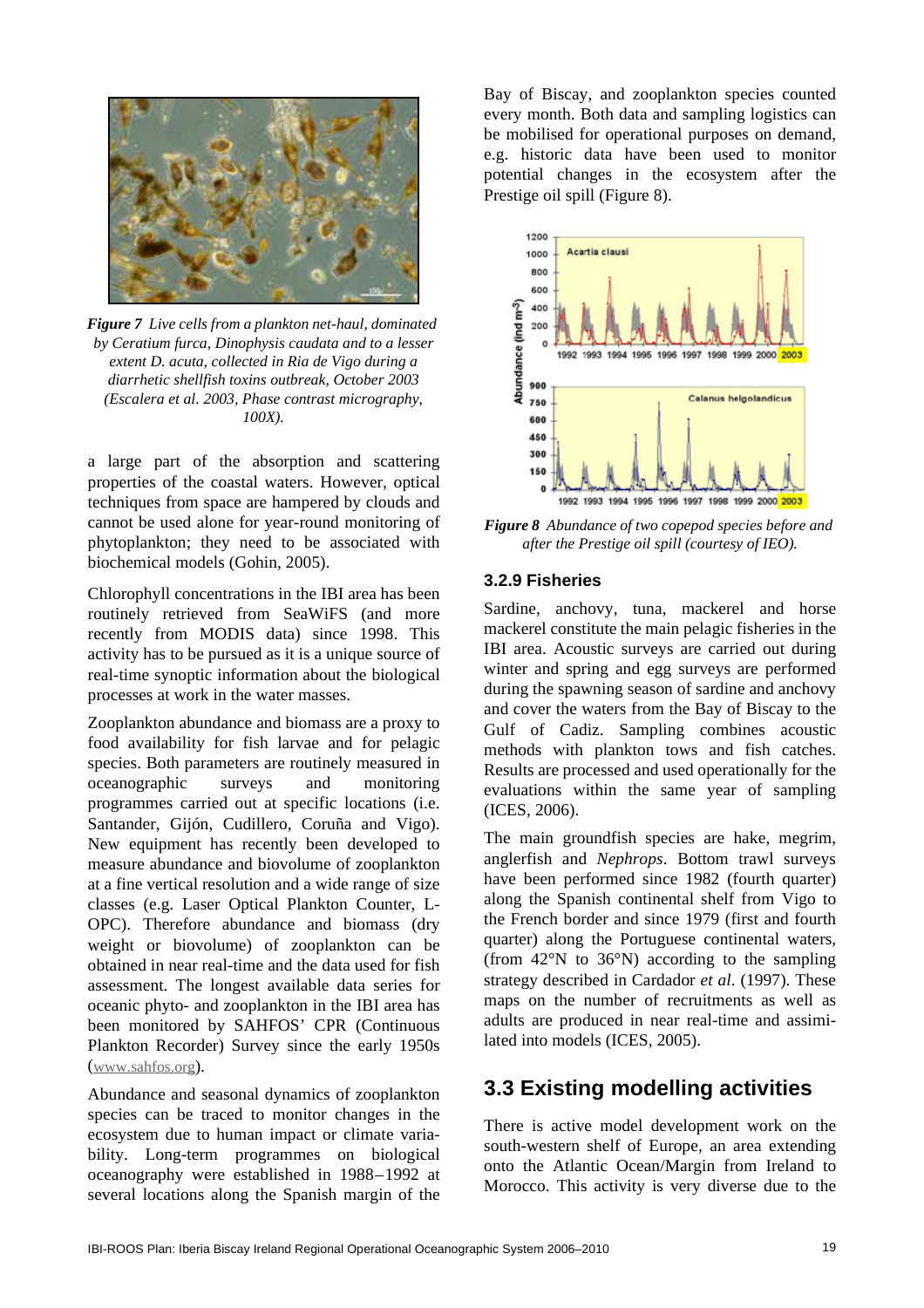objectives to be reached. These objectives deal with operational oceanography and real-time and forecasting data, research improvement on processes and applications such as algal blooms, storm surges, accidental pollution, sediment transport, fishery or primary production. For this reason, the modelling activity of the area concerns several scales:

- regional, coastal and local
- research or operational mode systems
- circulation, wave, tidal, ecosystem, drift, dispersion or sediment transport models on their own or linked together.

These systems are mainly supported by national resources. Most of them are maintained and run and often also developed — by a laboratory or team for their own needs. Some of them, such as in France and Spain, result from the association of several institutes and laboratories that work together to reach a common objective of operationality.

A selection of operational and future operational modelling systems are described in the following subsections. They address those models run by present EuroGOOS members and IBI-ROOS partners. This list will be able to evolve with time as members or partners increase.

#### **3.3.1 Circulation models**

The objectives of the Mercator<sup>1</sup> system are to forecast the global ocean circulation and dynamics, for climate, research, marine security, natural hazards or other end-user oriented applications. Its aim is also to provide initial and boundary conditions to open ocean forecasts and to higher resolution regional or coastal systems. The system, using OPA code, has been developed at global and basin (North Atlantic) scale and is going to be developed at the regional scale, covering the IBI-ROOS area, to improve the circulation near to the coast. At the moment, Mercator runs an operational system of the North Atlantic (9°N to 70°N) and the Mediterranean sea including assimilation of satellite and *in situ* data (Figure 9). This system has been operational since January 2003 and is run every week to forecast the circulation of the complete area for the following 14 days.

1. Mercator is the French sustained programme on operational oceanography led by Mercator Océan, a consortium company composed of 6 members: CNES, CNRS, IFREMER, IRD, Météo-France and SHOM.



*Figure 9 Mercator North Atlantic operational system.*



*Figure 10 Atlantic domain (ESEOAT) of the operational ESEOO project.*

The main objective of the Spanish national project  $ESEOO<sup>2</sup>$  is to promote operational oceanography in Spain, with special focus on oil spill pollution forecasting at any place along the Spanish coast where an accident might occur. This project is concerned with observation, data management and modelling in an area corresponding to the Spanish waters, i.e. surrounding the Iberian Peninsula on both Atlantic and Mediterranean sides and the Canary Islands. The modelling system is divided into 3 domains to be run in operational mode. The ESEOAT domain, (Figure 10) using POLCOMS code, covering the Western Iberian coast and shelf

<sup>2.</sup> ESEOO is a 3-year project (2004–2006) composed of 14 Spanish and 4 international partners and coordinated by Puertos del Estado. After the end of the project, a continuation is planned as a consortium company (referred hereafter as ESEOO-II).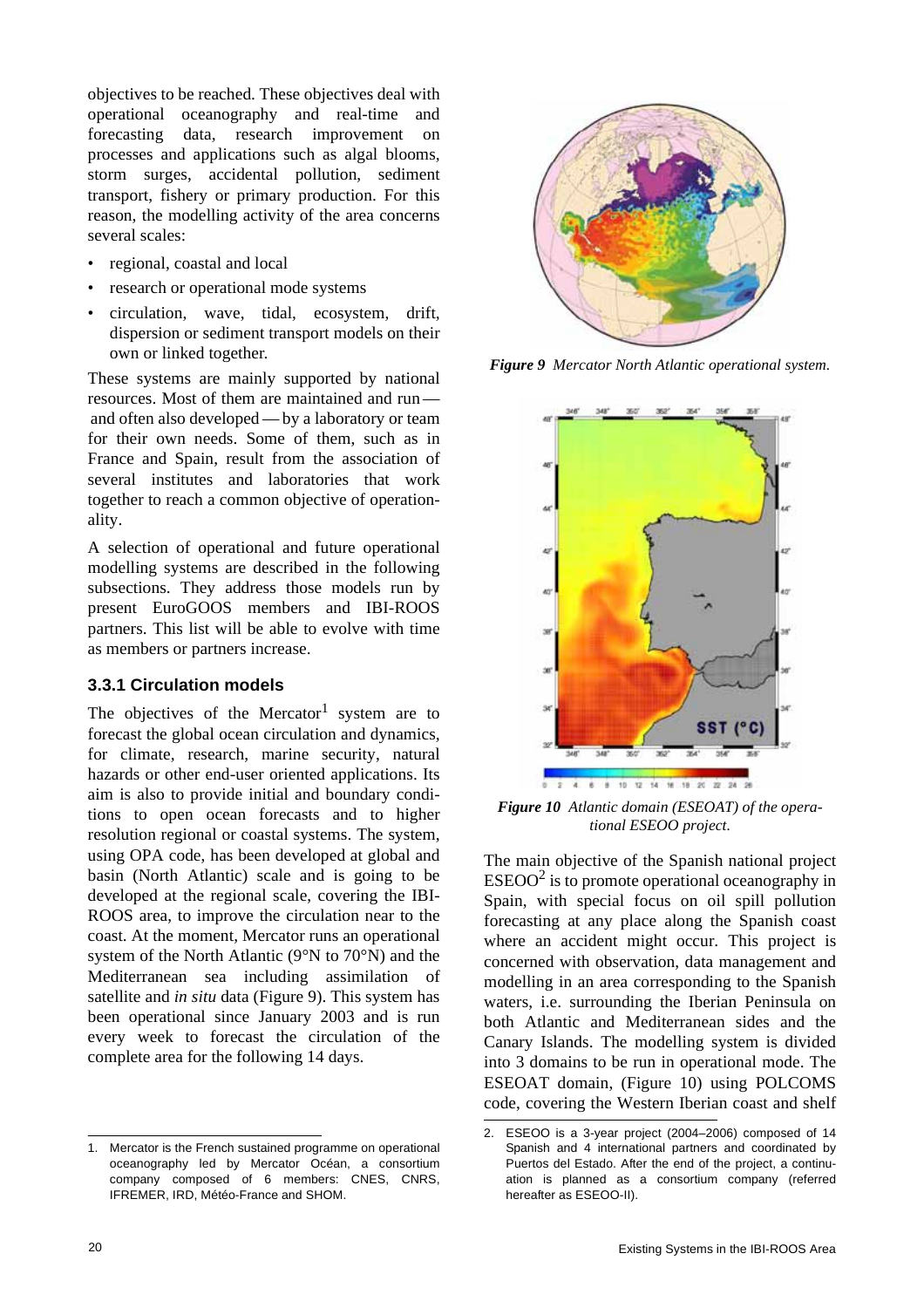(15°W–0.5°W, 32°N–48°N) and the ESEOCAN domain of the Canary Islands are both included in the IBI-ROOS area.

One of the objectives of the operational coastal oceanographic system PREVIMER coordinated by IFREMER is to have routine information on the state of the marine coastal and local environment for the entire French coast. This information concerns various ecosystem applications strongly linked to the circulation in the area. Applications vary with respect to the end-users:

- the public (recreational areas: bathing, diving, fishing, yachting)
- professional users (shellfish farming, HABs, fishing, eggs and larval cruises, turbidity)
- coastal managers (water quality against microbiological or chemical discharges)
- environmental businesses (hindcasts for strengthening impact studies)
- intermediate users such as scientists (halieutic research, climatic research, interest in hindcasting).

Based upon experimental data and numerical modelling (MARS code), the relevant processes identified range from space scales including the Bay of Biscay, the Channel or the north-western Mediterranean down to the estuaries or littoral bays. Therefore the models used are embedded using AGRIF with the possibility of two-way zooming, and the whole system will evolve with a greater ability to zoom over areas that can be selected for an urgent need (e.g. accidental spills). Ecosystem applications can be studied either directly or by coupling with ecological, wave and sediment transport models. Time scales concerned with these various applications encompass the tidal cycle up to a decade for describing annual variability.

PREVIMER, the current operational system running in the IBI-ROOS area, gives a 2-day forecast. It consists of 4 embedded models (Figure 11) with a mesh resolution range from 5 km down to 200 m and tidal flats for coastal and local domains. Over the Iroise sea, a daily forecast displays both hydrodynamic circulation and sea state.

The Instituto Superior Técnico (IST) addresses coastal and local applications — both recreational (bathing) and ecological (fisheries, shellfish farming) in the estuary and the coastal region of fresh water influence of the river Tagus. The very high resolution circulation MOHID system is used,



*Figure 11 Operational PREVIMER system: 4 embedded models running simultaneously.*

including tides, run-offs and tidal flats necessary to correctly represent this area of very small depth (a few metres) and the exchanges of Tagus water between the estuary and the coastal sea (Figure 12). The system is operational with a few days forecast.



*Figure 12 IST operational system for the Tagus estuary and the coastal area of fresh water influence.*

Several other Portuguese institutes have strong modelling and data assimilation activities off the Portuguese coast with various objectives:

- Mediterranean Water outflow dynamics  $(IOFCUL<sup>3</sup>)$
- Dynamics of the Iberian coastal current system  $(IOFCUL, IST, UA-CESAM<sup>4</sup>, IH<sup>5</sup>)$
- Dynamics of internal waves off Iberia (IOFCUL, IST, IH)
- Regions of Fresh Water Influence (IOFCUL, IST, UA-CESAM).

5. IH: Instituto Hidrográfico

<sup>3.</sup> IOFCUL: Instituto de Oceanografia, Faculdade de Ciências de Universidade de Lisboa

<sup>4.</sup> UA-CESAM: Ocean modelling group of the Aveiro University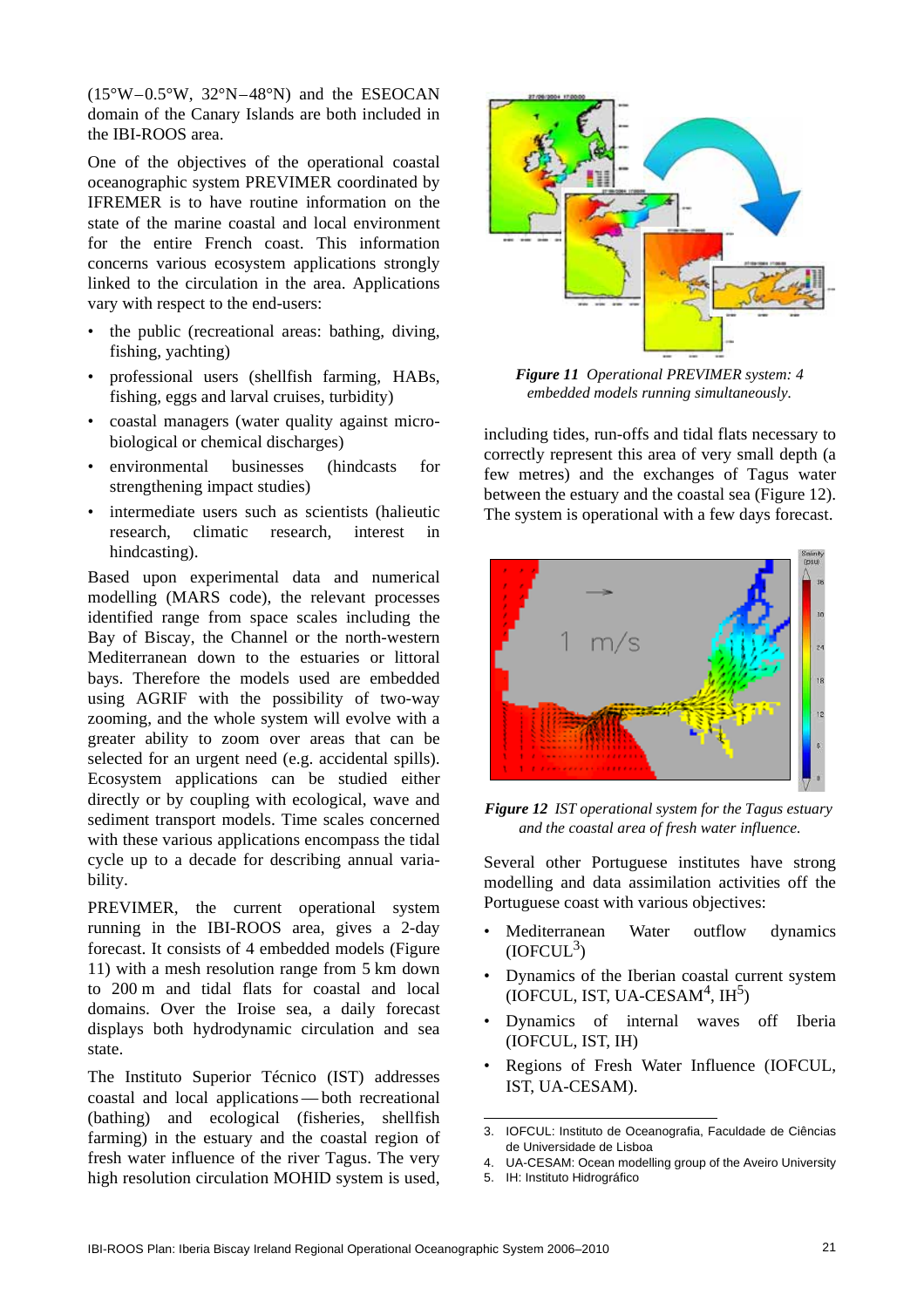These teams and subjects are a good basis for the implementation and validation of a future operational coastal circulation system for the Portuguese coast. It would be natural to implement coastal high resolution hydrodynamic models and to nest them in regional scale systems like ESEOO-II and MERCATOR.

The motivation for the modelling effort of the Irish Marine Institute (IMI) falls into 3 main areas: Harmful Algal Bloom (HAB) modelling, larval recruitment and salmon migration on a domain of interest extending to the Rockall Bank in the west to the southern North Sea in the east and from the Bay of Biscay to the Shetlands in the north (Figure 13).



*Figure 13 The Irish Marine Institute shelf domain.*

The IMI has been engaged in numerical modelling for 2 years and all of the IMI's models can be classified as scientific at present. Currently the IMI runs ROMS for this large hydrodynamic model domain where some smaller sub-domains are nested for bays on the west coast of Ireland: Galway Bay and Clew Bay. There are short term plans to nest other bays, which have commercial aquaculture and fisheries interests. Bio-modelling can be added when necessary to the hydrodynamic modelling to study specific plankton species. The IMI also runs QUODDY, a Finite Element Mesh numerical ocean circulation model for the NE Atlantic region, and the SWAN wave model for small domains of interest to groups conducting experiments with wave energy.

AZTI has 3 years of experience in modelling with ROMS and the Cantabrian coastal system is now working in operational mode with meteorological data provided by MeteoGalicia. ROMS outputs are also used to run an IBM pelagic model for the dispersion of anchovy eggs and larvae.

In order to set up a fast-response operational system in the Galician area and the estuaries, the hydrodynamic model MOHID is run by MeteoGalicia in a 3D barotropic version forced by atmospheric pressure, tides and wind. The forecast horizon is 72 hours. A similar system was successfully used during the Prestige accident (Carracedo *et al*., 2005). Together with Vigo University, Intecmar and IST/Maretec, MeteoGalicia plans to prevent and forecast ecological events such as algal blooms in estuaries where shellfish farming is important.

The IEO aims to provide answers to end users managers, scientists and the general public concerning interaction between circulation and ecosystems linked, among others, to fisheries (larval transport, stock management) and HAB monitoring. The area of interest is the Galician and Cantabrian shelf and slope as well as the adjacent ocean. A high resolution system (using ROMS code) solving shelf and slope dynamics with high resolution forcing and full physics that correctly represents freshwater plumes, upwelling fronts, internal tides and internal waves is under development (see Figure 14 and Ruiz-Villarreal, 2006) and coupling to an ecosystem model is one of the main aims.



*Figure 14 Variability of river plumes and the slope current in NW Iberia (subset of the IEO coastal domain) in the days leading up to the Prestige oil spill on the Galician coast.* 

### **3.3.2 Storm surge modelling**

The Storm Surge forecast system (Nivmar) is a group of applications designed to provide a forecast of the sea level in the Bay of Biscay, Iberian Peninsula and Canary Islands. The system (Figure 15), created in 1998, is based on the ocean circulation HAMSOM model and on the harmonic prediction of tides computed from data measured by the Puertos del Estado tidal gauge network REDMAR. It is executed twice a day using the results from the short-range weather forecasting programme HIRLAM provided by the Instituto Nacional de Meteorología (INM). Moreover, REDMAR data are assimilated, allowing the system to correct systematic errors in the mean sea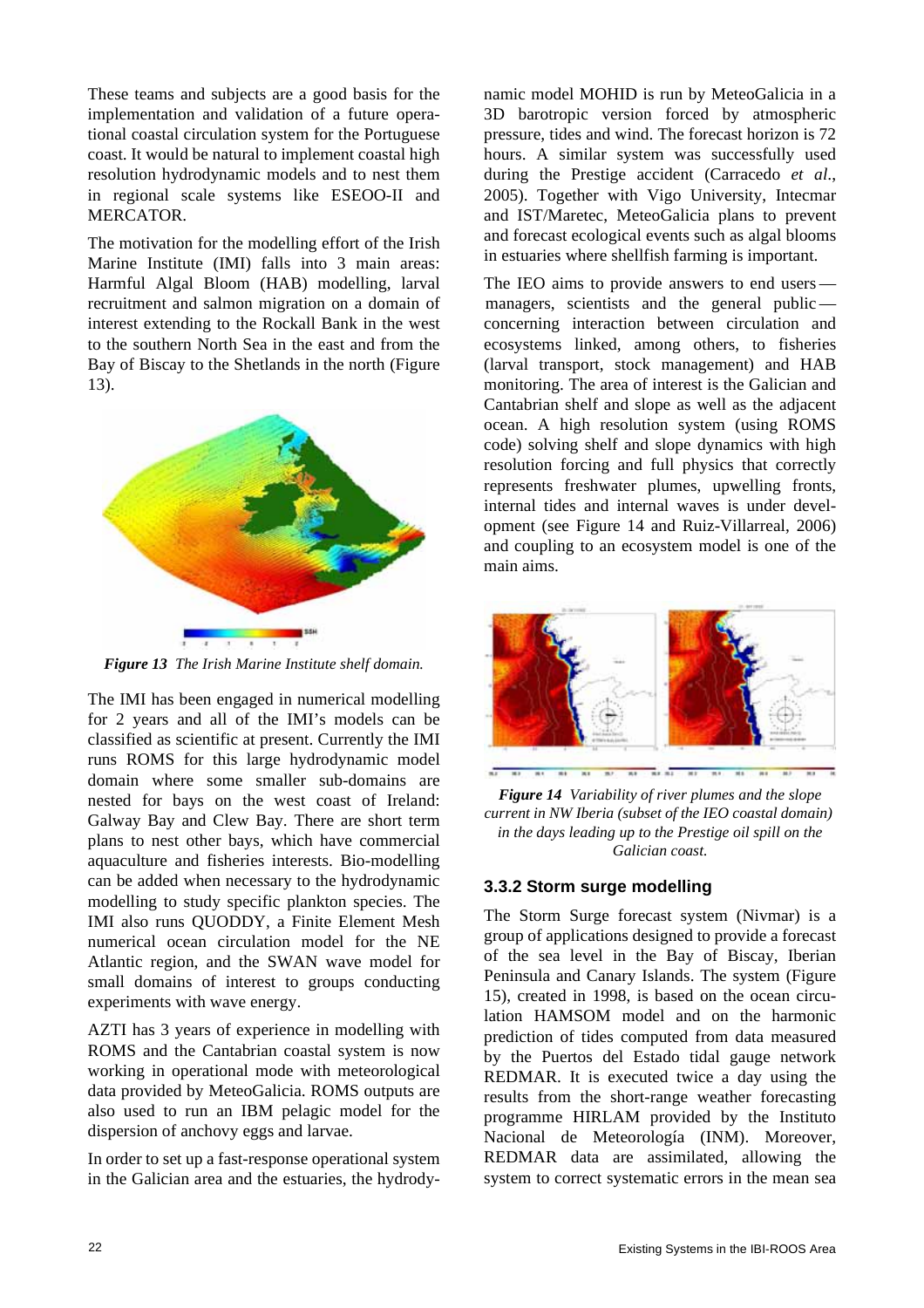Elevación a las 0 horas (GMT) del 26\1\06



*Figure 15 Sea level residuals computed from the Nivmar Storm Surge forecasting system.*

level due to physicals processes which are not included in the ocean model (i.e. steric height). The forecast period is 72 hours.

#### **3.3.3 Wave modelling**

The Puertos del Estado Wave Forecast System (Sistema de Predicción de Oleaje — SPO) was developed in 1995. It was initially created to fulfil the requirement of the Port Authorities to have a planning and management system for their port activities. The system is based on a version of the WAM code with a possibility of two-way nesting developed at Puertos del Estado. High resolution nested applications based on WaveWatch and SWAN codes are also operational in several regions (Figure 16). Data from the REDMAR network of buoys are used for real-time validation. Nowadays, any user can freely access this service through the INM web page. This institute is responsible for keeping the system operational and support Puertos del Estado in the technical development of the SPO.

MeteoGalicia runs the WaveWatch III wave model every day in an operational mode applied to 3 nested grid levels — North Atlantic, Iberian coast and the Galician area — in order to obtain a numerical forecast of sea state. At the same time, for smaller scales, the SWAN wave model is used



*Figure 16 The wave forecasting system of Puertos del Estado. Nested models from Atlantic scale to Harbour agitation model.*

to downscale the waves to the estuaries in northwestern Spain (Figure 17).

WWIII and SWAN wave models are also nested into the SHOM and IFREMER contribution to the PREVIMER system. This provides a well-validated sea-state forecast over the Iroise Sea, taking into account the barotropic currents and the predicted tidal level (and drying banks) for a better description of the wave propagation processes in the shallow coastal waters.



*Figure 17 SWAN model used for the Artabro gulf (NW Spain) by MeteoGalicia.*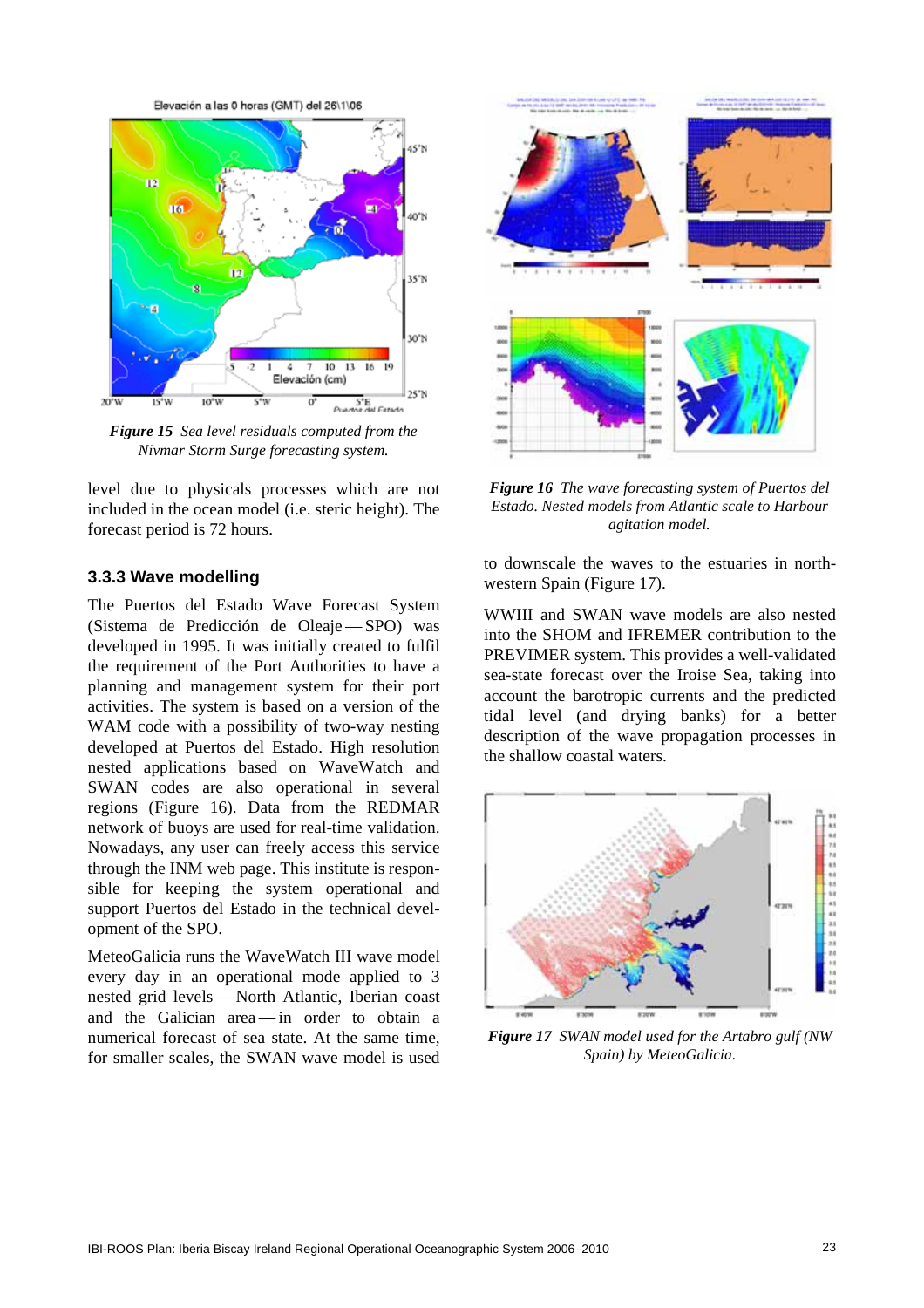# **4 Future Plans**

# **4.1 Requirements for IBI-ROOS**

The applications targeted by IBI-ROOS require long term observations and commitments as well as international co-operation which can only be realised through involvement from governments and governmental institutions.

The key issue for the establishment of an operational oceanographic observing system in the IBI area is integration and further development of the existing observational systems and data sets. The objective is to maximise their utility for the specific purpose for which they have been originally designed and, by combining data sets with further stages of modelling and forecasting, to make them available for other relevant purposes and user groups. The combination of data types into a single system will enable a higher resolution in models, more rapid delivery of products, and longer forecast horizons.

The existing observation systems should adapt and integrate new technologies to make observations more complete, more efficient and more affordable, and the data infrastructure and management system should be complementary to existing systems and attuned to multiple sources of data and their multiple uses as well as quality assurance procedures. Ocean observations in the IBI area require more effective co-ordination between institutes and countries.

The establishment of an oceanographic operational observing system in the IBI area will also be relevant for the work of intergovernmental councils such as

- IOC (Intergovernmental Oceanographic Commission)
- ICES (International Council for the Exploration of the Sea)
- Contributions to GMES (Global Monitoring for Environment and Security)
- EMSA (European Marine Safety Agency)
- EEA (European Environment Agency)
- OSPAR Convention for the protection of the marine environment of the North-East Atlantic
- IHO (International Hydrographic Organisation)
- IMO (International Maritime Organisation)
- WMO (World Meteorological Organization)
- Development of the European Marine Strategy for the sustainable use of the coastal seas

The data collected should fulfil operational needs as well as temporary and long-term demands such as scientific research, national policy on sustainable use of coastal regions and disaster prevention (e.g. Erika and Prestige). Because of the scale of the phenomena it is obvious that these activities and demands cannot be restricted to a national continental shelf: waves, currents, storms, and pollutants move freely across political boundaries. Therefore to meet user requirements we need:

- a) More co-operation between the coastal countries in their ship-based programmes and fixed monitoring activities
- b) A better geographical coverage of the sampling programmes
- c) Regular products on different levels of data aggregation covering the entire geographical region.

A complete operational oceanographic service should be focused on observations, analysis and model predictions of water level, waves, currents, temperature, salinity, oxygen, nutrients, algae, chlorophyll, zooplankton and fish populations.

A well-functioning operational system will require:

- An up-to-date observation system that can provide data with a quality satisfying international standards, combined with an international infrastructure for the capture, exchange and processing of oceanographic and hydrographic (river discharge) data that is capable of supporting real-time or near real-time services.
- A data analysis system that can provide a description of the actual state of the sea and generate input data to operational models. Additionally the analysis system should be able to create statistics and homogeneous time-series of state variables.
- Access to meteorological forcing data and boundary conditions from Atlantic models.
- Operational forecasting models providing forecasts of conditions for the maximum forward look which is achievable by deterministic modelling and statistical forecast of expected conditions for longer periods.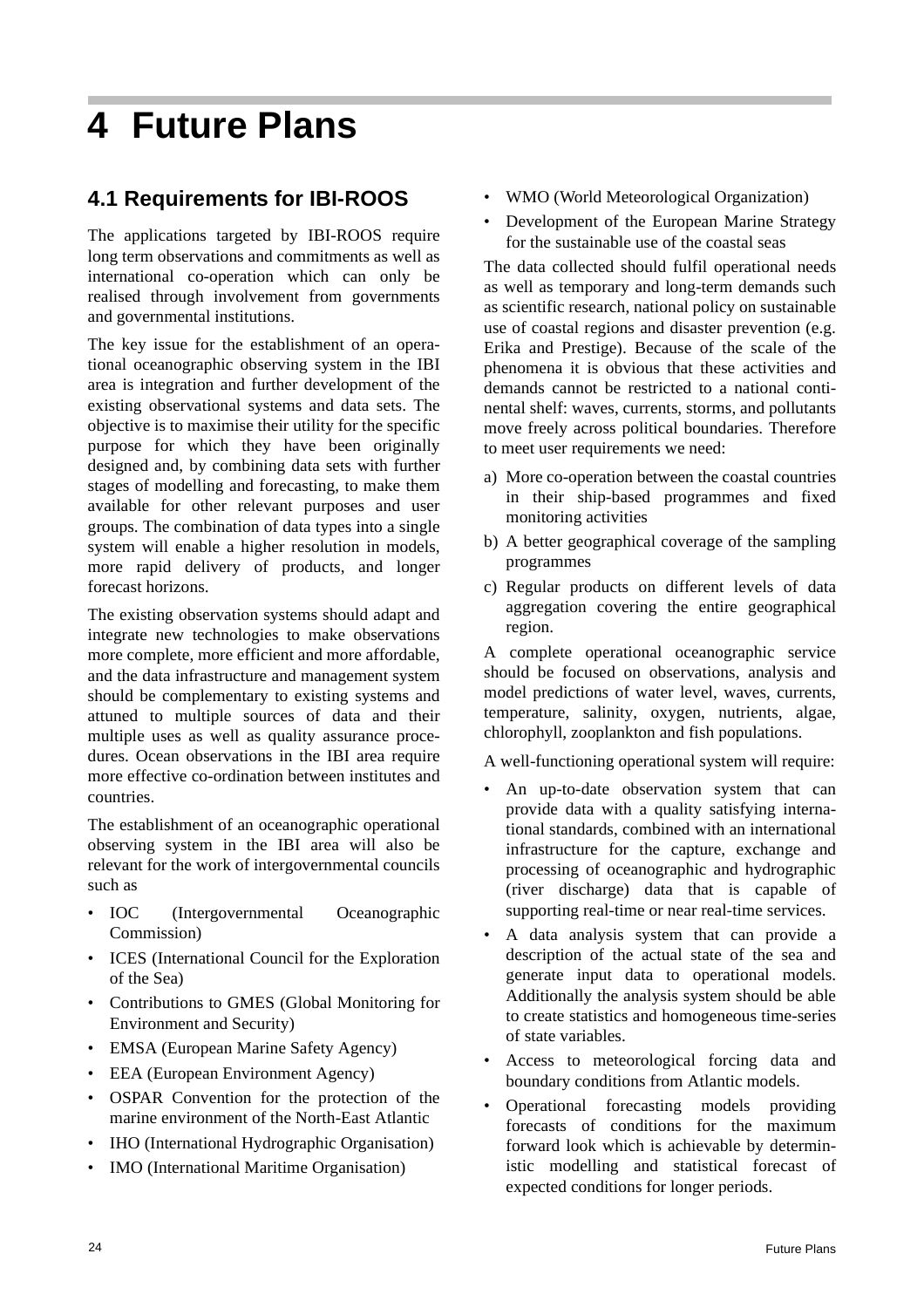• A presentation and information system specifically targeted to deliver the state and forecasts of the IBI marine environment designed to meet the exact requirements of the user at the site where the work is carried out.

In addition to integration and further development of the existing observational systems and data sets, a key issue for the establishment of an operational oceanographic system in the Bay of Biscay is to improve the speed of data transmission and create a supra-national network connecting marine data archives.

# **4.2 A coordinated observing system**

The review of existing monitoring systems in chapter 3 mainly shows three weak or missing components:

- Access to river runoff data with sufficient temporal resolution in near real time: fresh water fluxes to the coastal seas, and the accompanying nutrient and pollutant loads, are important for accurate monitoring and forecasting the coastal zone ecosystem, pollutant fate as well as for coastal flood management. Observing systems are fragmented, even within nations, and the data are difficult to access, especially in near-realtime (NRT). The IBI-ROOS partners will work towards a more efficient network for the IBI-ROOS area.
- Improved synoptic information for the IBI-ROOS area, especially T,S variables but also the entire set of biogeochemical parameters related to the water column from surface to bottom. This information is requested with a time frame of a day (even an hour or shorter when processes such as tide are involved) with a spatial resolution depending on the variability of the hydrological processes at a specific location. This can be achieved by different means:
	- start deploying continental shelf lagrangian TS profilers (Pagode), first in a limited area—a test case will be defined together with modellers
	- set up experiments to test the feasibility and usefulness of new technologies such as gliders or AUVs
	- take initiatives to install and run measuring systems on supports of opportunity such as ferries, coastal fishing fleet, merchant ships

sailing on regular coastal lines, fixed structures (islands, offshore oil and gas platforms) and animals (seals, dolphins)

- set up experiments with surface drifters (e.g. SURDRIFT floats)
- Improve high resolution bathymetry which is critical for model accuracy especially in shallow waters (<5 m). IBI-ROOS partners will work together in order to improve the bathymetry information available in the area.
- The use of other techniques such as undulating towed fish during scientific cruises or bottom stations could provide good complementary information for applications in specific areas (high variability, point source of pollution, etc.). The deployment of coastal HF radars where the morphology of the shore is favourable will be encouraged and the expertise shared between IBI-ROOS participants.

Improving the reliability of surface moorings (buoys and long-term autonomous instruments) as well as sensors and instruments devoted to biological parameters is considered to be of utmost importance. Partners agree to consider these issues as some of the conditions for future progress.

Finally, IBI-ROOS partners will collaborate to produce advanced remote sensing products for data assimilation in models and a better description of the IBI-ROOS area. Such advanced operational products will be constructed on the basis of the R&D remote sensing results, such as improved algorithms, *in situ*/remote sensing data merging, etc. The new satellite products specialised for the data assimilation in IBI-ROOS models include:

- SST merged with remote sensing/*in situ* products
- Altimetry merged with remote sensing with tide gauges and mean dynamic topography
- Ocean Colour merged with remote sensing/*in situ* products
- Use of SAR data for high resolution winds, waves and surface currents should also be strongly developed, as well as tools for tracking spills and illegal discharges.

# **4.3 From regional to coastal modelling**

Collaboration will enable the IBI-ROOS modelling group to explore the existing different working strategies and, at the same time, to minimise the redundancy between teams. Studies on different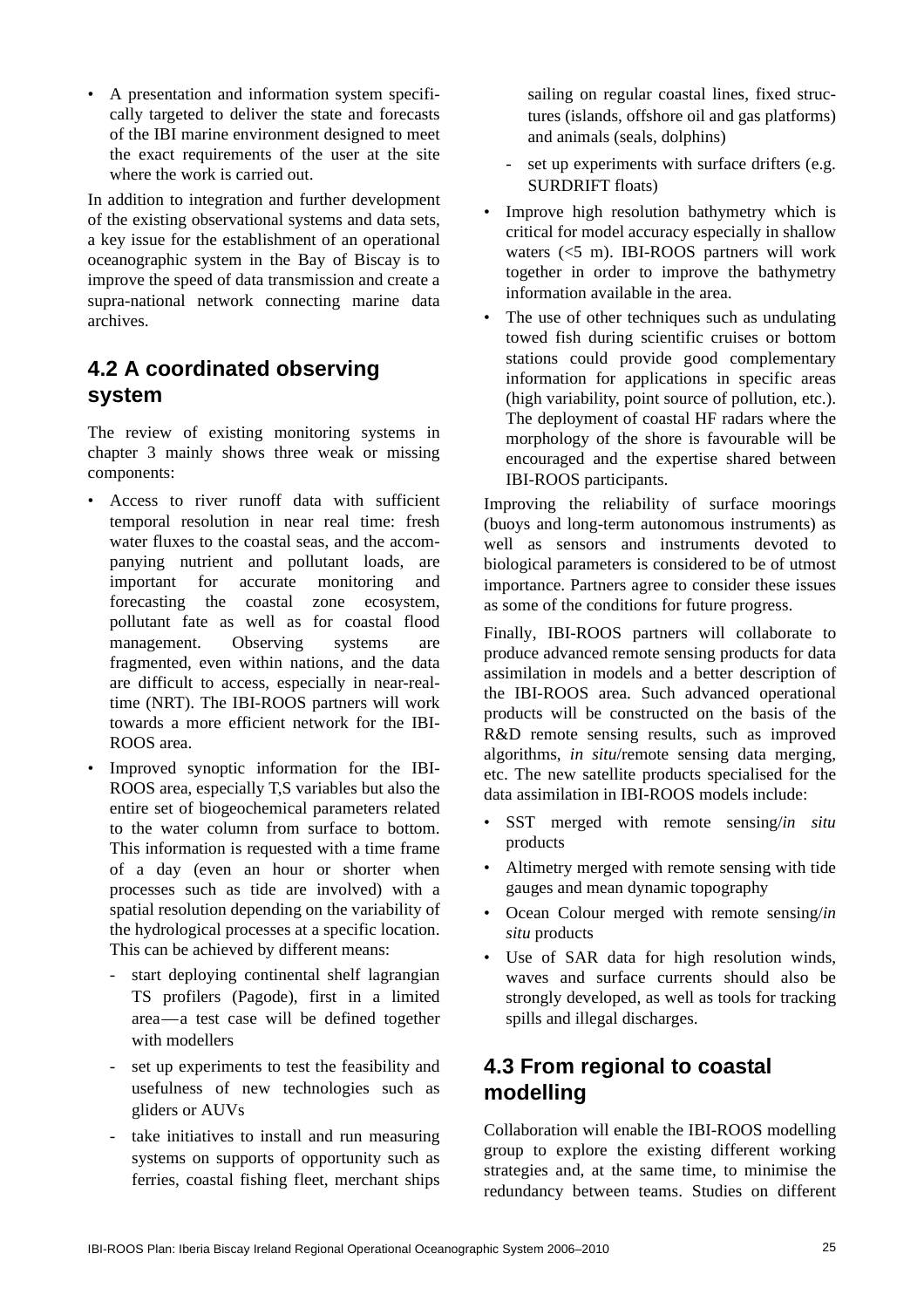scales (regional, coastal and local) complement each other, as the physical processes are different as well as the objectives. At regional scales, the main interest is on large scale and slope circulation, while for coastal scales it is on slope and shelf circulation, river run-off, high frequency processes, tides and upwelling. At local scales, waves, intense circulation patterns associated with estuarine and coastal lagoons mouths, flooding/drying processes and swell are particularly relevant. Another benefit expected from coordinated modelling within IBI-ROOS is that the expertise of several groups will be used to develop comprehensive applications. The simulation of an algal bloom event, for example, could be followed by the different coastal systems of the IBI domain and could in addition be studied in detail by local systems implemented in relevant areas.

The objective of the modelling team is to have a complete and validated pre-operational system from regional to coastal and local scales through a downscaling strategy.

The regional system will extend over the whole IBI-ROOS area, from Ireland to Morocco and from the open sea to the coast. The coastal systems will deal with subdomains of national interest and will together cover the entire IBI-ROOS coastal area (Figure 18). Local systems will be implemented at strategic places directly linked to ecological events and harbour activities. Systems will be developed and run by different IBI-ROOS partners who use different codes. Mercator Océan and ESEOO-II (the continuation of the operational Spanish oceanographic project ESEOO) plan to collaborate in the development of a regional system which includes the IBI area (based on the OPA model). The Irish coast and shelf system is developed and run by the Irish Marine Institute (IMI) and uses the ROMS model. The French coastal system which includes the Channel and the Bay of Biscay is modelled by IFREMER (using MARS code). The North and North Western Spanish system is run by the Instituto Español de Oceanografia (IEO) with the ROMS model. Finally, the Western Iberian coastal system is studied by both the Instituto Superior Técnico (IST) and MeteoGalicia using MOHID code.

Local systems will evolve following needs for applications, such as the circulation inside harbours which is an important water quality issue or the estuaries and coastal lagoons where the main urban and power plant discharges are located. Local systems have been planned or are under development for Galway Bay and Clew Bay (Western Ireland) by IMI, Iroise Sea (Western Brittany), Arcachon lagoon and other local bays by IFREMER, Galician Rias (North Western Spain) by MeteoGalicia and Tagus estuary (Portuguese West coast) by IST.



*Figure 18 The IBI-ROOS modelling system.*

Systems with different scales will be linked through downscaling. The regional system will provide data to initialise and force the IBI area coastal systems at open boundaries. These hindcast and forecast data will either be provided on the regional system grid or interpolated/extrapolated with divergence minimisation on the coastal system grid. Moreover a library containing tools and descriptions of techniques for interpolation, extrapolation and optimisation of data used by the different IBI-ROOS modelling teams could be developed and would probably also involve teams other than IBI-ROOS partners that have made important developments on this subject. This library would allow knowledge exchange between teams and, therefore, improvements on the difficult task related to initialisation and forcings. The use of this library would have to follow specific rules (to be defined), for example data format and conventions.

The IBI modelling system including all scale systems will be carefully validated for the different processes described in section 2.1 "Oceanographic characteristics". Some concern the entire area such as the thermal content or a high frequency phenomena, while others are more local, such as the impact of fresh water from rivers. Finally characteristics such as currents and upwellings are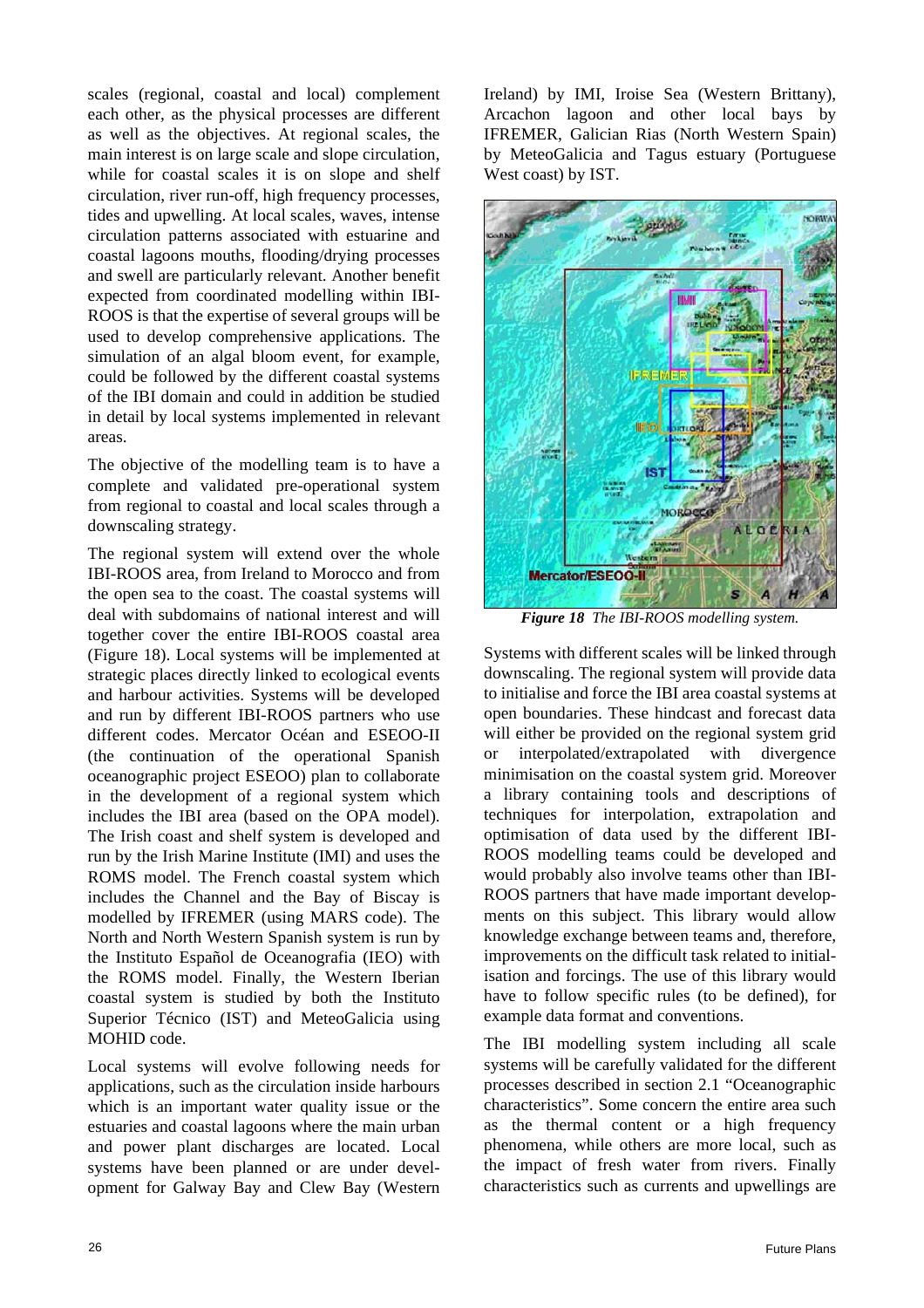linked to the synoptic variability and concern both the regional and the coastal scale. Beyond showing the realism and the limits of the representation of the IBI area circulation, the validation will focus on using a higher horizontal resolution in local and coastal systems in comparison with coastal and regional ones, respectively. Moreover, the work with model validation will support the regional design of the future observing network which will be mainly used as a model validation tool.

By following this common strategy, teams and institutes will be able to focus their resources on specific objectives that are more strongly linked to particular ecological events or problems. These include issues related to algal bloom forecast episodes (MeteoGalicia, Ifremer, IMI, IEO), water quality (IST, Puertos del Estado), bathing water (IST, Ifremer), aquaculture industry (IMI, Ifremer), support to ecosystem-based approaches for fisheries (IEO) and eutrophication (Ifremer, IST).

### **4.4 Fisheries and their impacts**

The impact of different environmental conditions on fish populations and fisheries has been studied extensively. Events such as depletion or increase in abundance of fish species suggest large-scale climate forcing. In addition to large scale forcing, there may be local or regional events such as coastal upwelling or low-range thermohalineforced currents which can largely contribute to recruitment variability. Most pelagic fish species inhabit areas in which turbulence dominates their environment because it acts on the advection and retention of larvae and so affects recruitment success. These environmental conditions can be represented by indices of upwelling, turbulence, sea temperature, winds or oceanic large or mesoscale circulation as well as atmospheric factors. Operational oceanography activities and products provide scientists and managers with a number of environmental variables and parameters that could help to understand their influence in the distribution of fish spawning, retention areas, production in food webs, and hence availability of food to larval and juvenile fish. Nowadays these operational oceanography products are not in routine use in fisheries assessment and management systems.

Operational fisheries assessment and management is currently performed at annual time scales (at least in ICES waters), and this is likely to be the scale at which operational oceanography products will be of greatest value. In addition, operational products need to be available over multi-decadal time-scales so that they can be compared to historical biological series (e.g. recruitment). Whilst long-term indices of ocean climate are generally based on large scale features (e.g. NAO), process understanding of fish response to the environment is generally more obvious at the mesoscale (10–100 km, days–weeks) where oceanographic features such as fronts, plumes, upwelling or eddies occur. An understanding of fish response to climate, compatible with process understanding, requires mesoscale oceanic features to be detected and tracked over long periods of time.

The major trend in the Celtic Sea ecosystem is the steady warming of the area, particularly in the context of the slope current (ICES WGRED). The Rockall trough waters have been warming steadily for several years and have reached an all-time high. The general and continuing reduction of copepod abundance is also of major concern given the major role of these organisms in the food web. Both these factors are likely to have an impact on the life histories of many species, but particularly on the migratory pelagic species—mackerel, horse mackerel and blue whiting.

Both mackerel and horse mackerel migrations are closely associated with the slope current. Mackerel migration is known to be modulated by temperature. Continued warming of the slope current is likely to affect the timing of this migration. The timing and location of spawning by all these species is also likely to be affected by warming. The impact on recruitment is difficult to assess, as mackerel generally recruits well, and the horse mackerel stock depends on very rare massive recruitments. No ecosystem link has been identified for either species.

The widespread and sudden increase in occurrence of non-commercial species such as *Capros aper*, particularly after 1990, might indicate some change in environmental conditions but mechanisms and consequences are poorly understood.

Exploitation of living marine resources in the Bay of Biscay includes a wide range of organisms, from seaweed to shellfish (i.e. Norway lobster, cephalopods), fish (i.e. mackerel, hake, anchovy, sole) and whales. Indeed, it has been reported that molluscs were exploited in the bay as early as the Palaeolithic period and whales in the middle ages (Valdés and Lavín, 2002). The study of the exploitation of some pelagic fish in the Bay of Biscay started in the middle of the last century under the auspices of ICES (International Council for the Exploration of the Sea). The economic and social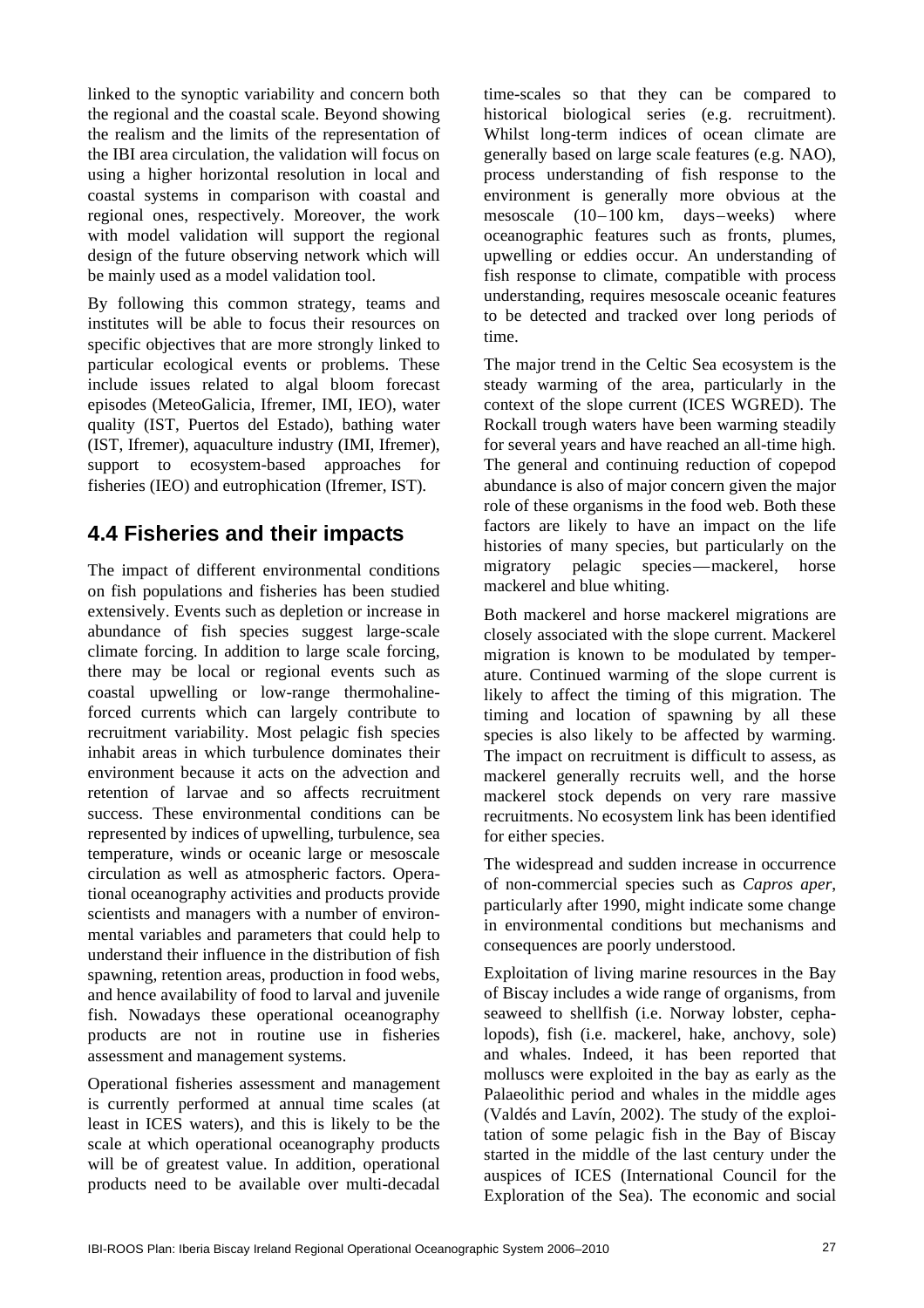importance of these and other fisheries and the objective of obtaining appropriate yields led to the development of studies to explain the variability of fish abundance and to predict the strength of incoming recruitment. In this way, important developments have been made in research fields related to marine primary production, ichthyoplankton, zooplankton and applied oceanography. Many of the exploited resources in the Bay of Biscay are managed as a particular unit or stock. In spite of the amount of information about the biology of these species, there is still much ignorance on species interactions, including man, and in their relationships with the variable environment.

In spite of the effort devoted to the description of the marine communities, there are many difficulties in explaining why some species extend and contract their spatial distribution and how their abundance increases and decreases. This is due to the complexity of relationships among abiotic and biotic properties of the ecosystem, which are subjected to different sources of variability (both natural and anthropogenic).

The IBI-ROOS region is populated by a large number of commercial and non-commercial fish species. The fisheries exploit demersal and pelagic fish species, crustaceans and cephalopods. Different kinds of Spanish and Portuguese fleets operate in this area. The main pelagic species in the Iberian Peninsula are sardine and anchovy (small pelagic) and mackerel and horse mackerel (middlesize pelagic). These species form the basis of important fisheries in the Iberian Peninsula and in the Bay of Biscay, which represent an important source of income for local economies. The Spanish and Portuguese fleets operating in the Atlantic Iberian Peninsula shelf also catch a variety of species: hake, white and black anglerfish, megrim and four spot megrim, Norway lobster and blue whiting.

In the Iberian waters, upwelling is the main environmental event that affects fisheries, mainly at the pelagic early stages. Climatic variability of the upwelling and slope current over the IBI-ROOS area will provide information and previews that will benefit the fisheries management, as well as the international cooperation in solving or preventing common problems.

To generate products in the form of easy-to-use indexes, which can be easily transferred to the community of fisheries scientists that relate fish stocks to ocean processes in order to improve the ecosystem management, is of the utmost importance.

# **4.5 Plan for accidental pollution**

Over the last decades there has been a continuous increase in human habitation and industrial and recreational activities in the ocean and the coastal zone, as well as a substantial acceleration in maritime transport and the economic and strategic value of the merchandise transported. This implies an increase in socioeconomic and environmental impacts, sometimes with catastrophic consequences.

The total volume of pollution due to spillage and dumping (associated mostly to human pressure upon the coastline) is substantially larger than the volume from accidental spills. These represent a localised and added impact; their effects, for both shorter and longer time-scales, are relevant and difficult to evaluate. Following the diverse pollution accidents which have occurred in recent years, a number of areas have been directly identified, in which substantial improvements need to be developed in order to advise on pollution impacts and, in case of accidents, to describe the physics and biochemistry of a polluted scenario. Data concerning the local hydrodynamics and detailed chemical composition and properties of the spilled material have to be gathered and combined in order to prepare the best management advice.

### **1. Prevention of accidents: risk and danger analysis, prevention measurements, monitoring and prediction**

- Prepare complete and realistic inventories of areas sensitive to pollution (areas of natural resources, natural beauty, etc.)
- Investigate pollution monitoring and prediction systems, i.e. efficient systems for the measurement of parameters, with modelling oriented to forecasting.
- Establish and develop databases of information relevant to common shipping routes—most frequent substances carried and their physico-chemical characteristics, experts and necessary resources for antipollution operations, etc.
- Design surveillance plans and carry out inspections for the fulfilment of regional, national or international laws.
- Develop and train personnel for local and harbour emergency plans, including both regional and trans-national emergency plans.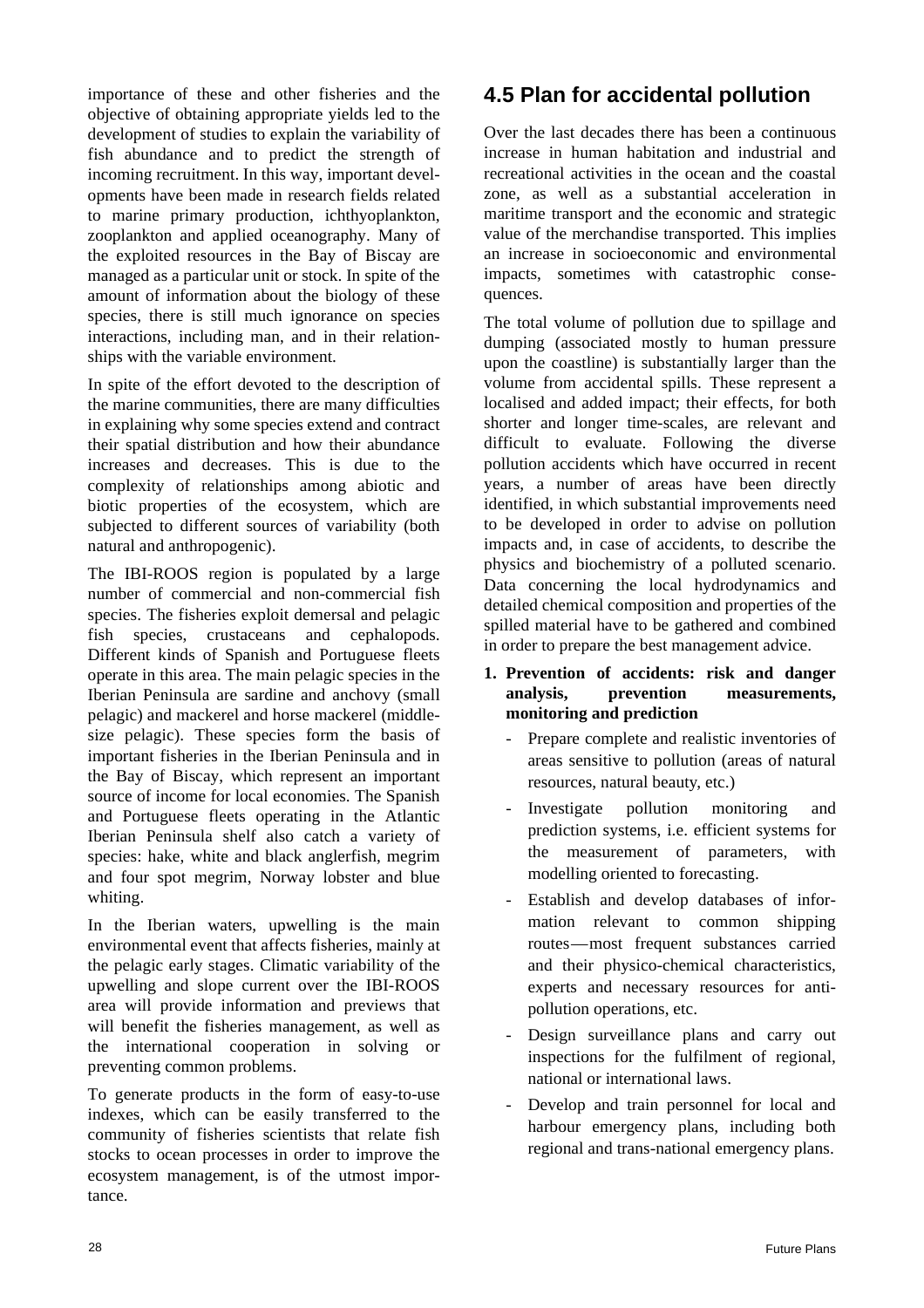- Identify shipping routes that are secure for both the marine environment and for ships.
- **2. Systems of operational forecasting: generation of products and services oriented to emergency event managers and decisionmakers**
	- Maintain networks of stations for the measurement of environmental parameters, using different instrumentation systems, including airborne sensors that cover areas with high potential risk of suffering pollution accidents, or that comprise areas under risk.
	- Establish monitoring and pollution forecasting protocols for use during emergency events.
	- Develop new systems for the detection of marine pollution including systems of 'dissuasive surveillance' for routine spills from ships.
	- Optimise and install hydrodynamic and particle dispersion models, with highresolution and reasonable computational costs, working in an operational way and rendering forecasts in real-time.
	- Update, validate and calibrate installed models, using registered databases, supported by information available from the different types of instrumentation systems.
- **3. Management of information: advance the use of new technologies for the evaluation of risk events, data distribution and information generation**
- Circulate data freely and efficiently between managers and administrators involved in the anti-pollution fight.
- Improve information channels between managers and the media, relating to the antipollution operational tasks and the management decisions adopted during the course of the crises.
- Disseminate information and improve communication. Exploit visual communication tools, sharing opinions on data and previous experiences.

### **4. Anti-pollution operations: retrieval and management of residues**

- Update inventories of available material means, both at a national and international level. Design operational plans, and describe logistics and distribution of means, depending on priorities.
- Advance the design of new systems for the retrieval of pollution from the sea.
- Train those sectors related to the sea (professional and sport fishermen, merchant shipping, etc.) for combating pollution. Establish security and health plans for people involved in anti-pollution operational tasks.
- Define plans of action to deal with/dispose of the retrieved residue.
- **5. Impact analysis: evaluation of environmental and economic impact**





*Figure 19 Retrieval of oil following the Prestige accident.*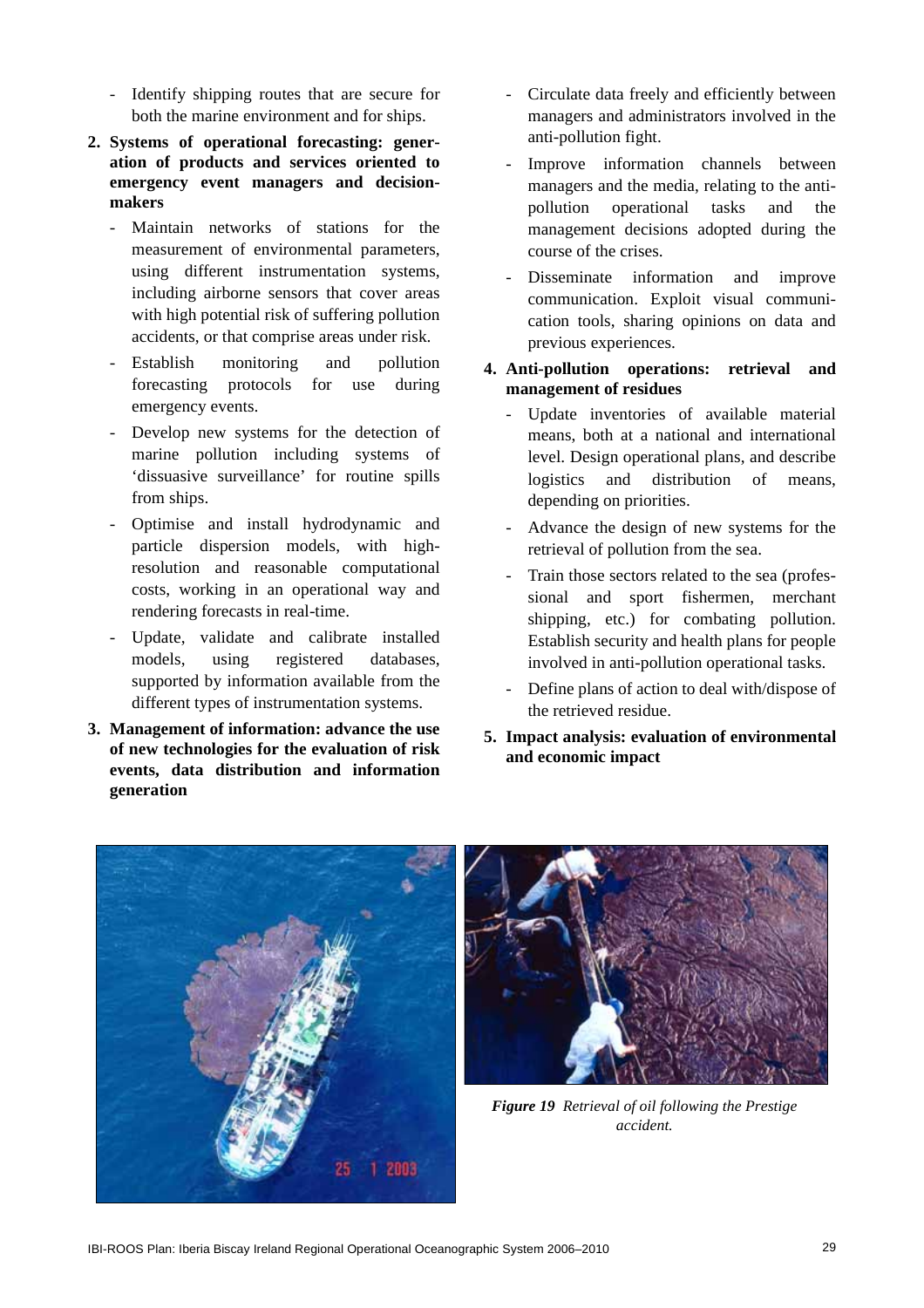- Improve the knowledge of base level marine pollutants, especially in the biological substrate.
- Establish standards for environmental impact studies and derive socio-economic indicators.
- Establish protection measures for public health, with banning and/or closed seasons for commercial fisheries in affected areas.
- Define plans of action for the restoration of the environment.
- **6. Follow-up of the impact: networks of measurements and plans**
	- Define pollution monitoring plans
	- Establish restoration plans, considering different aspects (biological, industrial, tourist, etc.)
	- Maintain permanent marine environment observatories.

The services and products provided by operational oceanography will reduce the possibility of the occurrence of an accident in the sea and, if one does occur, enhance the capability of the system to undertake its analysis, monitoring and restoration in a satisfactory and efficient way; as well as minimise the socio-economic and environmental impacts.

# **4.6 Oceanographic control of HAB events**

Blooms of toxigenic microalgae (*Dinophysis* spp., *Gymnodinium catenatum*) that render shellfish unsuitable for human consumption, and of ichthyotoxic species (*Karenia mikimotoi*) that cause mass mortality of caged fish and benthic resources, constitute the most serious natural hazard for the development and sustainability of aquaculture within the IBI-ROOS region. Contamination of farmed shellfish with lipophylic shellfish toxins (DSP, pectenotoxins) above regulation levels and produced by dinoflagellates of the genus *Dinophysis*, is responsible for the longest periods of shellfish harvesting closures.

Information from years of traditional water sampling reveals that proliferations of these species respond to common patterns of physical forcing and to species-specific physical-biological interactions. Another important characteristic is that, with the exception of some *Karenia* blooms, they do not reach high biomasses, and cannot be tracked with ocean colour detection systems. Nevertheless, we can trace the temperature of the water masses they are associated with.

Over the past few years, development of instruments capable of detecting fine structures of the water column have shown that *Dinophysis* spp., *Karenia mikimotoi* and other HAB species often grow and/or aggregate in high cell densities (105– 106 cells  $L^{-1}$ ) in sub-surface thin layers. Investigation on the formation and persistence of these layers, often located in the pycnocline, through the study of interactions between fine scale physical diffusion and net growth, is extremely important, because they can act as retention zones and be transported from shelf waters to coastal areas. Other microscale physical structures, such as anticyclonic gyres, may also serve as retention areas and act as incubators of harmful microalgae. Thus, predictive schemes of *D. acuminata* events in southern Brittany are directly related to the establishment of temporary retentive structures at middepth and to their subsequent advection to the coast (Xie *et al.*, 2006); and in the southwest coasts of Ireland, *D. acuta* blooms have been related to transport by bottom fronts. The study of these retention areas constitute the main topic of an ongoing European project, Harmful Algal Blooms in Thin Layers (HABIT), focused on *Dinophysis* spp. in the Bay of Biscay, the Galician coasts and the west coasts of Ireland.

On a larger scale, observations on mesoscale distribution of *Dinophysis acuta* (southwest and west coasts of Ireland, Galicia and northern Portugal), and *Gymnodinium catenatum* (Iberian coast) blooms can be justified by latitudinal differences in the onset of thermal stratification, but also by physical transport (of the conditions, the populations or both) mechanisms that include along-shore transport, cross-shelf transport, bottom fronts, and populations entrained in river plumes after the upwelling season. The offshore boundary of the blooms may be associated with the increased turbulence levels due to internal wave activity.

Monitoring programmes for harmful phytoplankton and phycotoxins established in all EU countries protect public health and control food quality, but increasing demands from fisheries managers and shellfish growers stress the need to improve the predictive capabilities of the toxic outbreaks. Further, monitoring programmes mostly focus on the coastal embayments where shellfish resources are grown and thus provide patchy information on processes that need to be investigated at a larger spatial scale, with the implication of countries that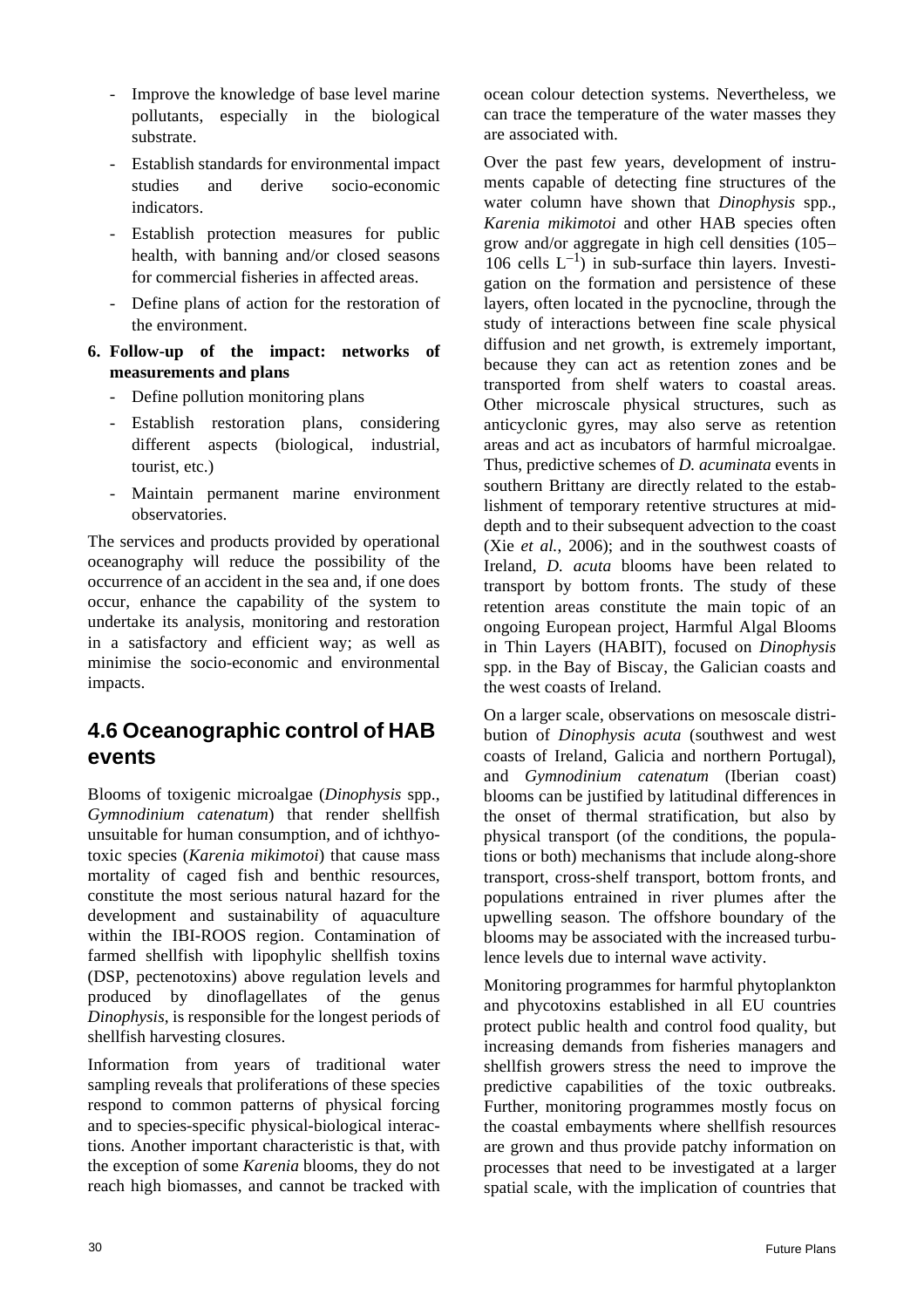

*Figure 20 Total number of harvest closure days, for French basins, for the period 1984–2003, showing that Dinophysis is the main cause of closure.*

suffer a common problem, and with a multidisciplinary approach.

Different approaches have attempted to predict the onset of HAB populations in coastal areas, including artificial neural network analyses, fuzzy logic and hydrodynamic modelling. Given the large influence of the oceanic climate on the IBI-ROOS region coastlines, the belief is that the most appropriate approach would be that based on the concept of operational oceanography.

The ultimate goal is to develop coupled physicalbiological models for the main species that cause intoxication in the IBI-ROOS region, especially for those such as *Dinophysis acuta* and *Gymnodinium catenatum*, which seem to be subject to mesoscale along-shore transport and exhibit large inter-annual variability. This is a very ambitious goal requiring a sound knowledge of the physical factors affecting different life history stages (cysts, overwintering populations, vegetative cells) of the species of interest. A preliminary effort should be devoted to the identification of specific HAB situations, parametrisation of the physical and biological processes, and validation of simple species-specific models.

To achieve an operational tool that serves the purpose of HAB prediction, a downscaling of existing models, such as MERCATOR, MOHID, MARS and ROMS to the critical scales at which the physics and the biological processes interact is needed. These scales are of the order of a few tens of centimetres to several metres on the vertical axis, and of a few kilometres to a few hundred on the horizontal axis. Existing or down-scaled physical models can then be used to test situations, such as formation and persistence of gyres and other retention areas, the transport of shelf populations to estuaries during relaxation and downwelling events, and as a consequence, the onset of HAB events at the coast.

The IBI-ROOS region has the appropriate characteristics to fulfil the necessary complementation of expertise and the geographic extent to study physical-biological interactions of HAB species in order to improve prediction of these events. Coordination to carry out simultaneous observations at sea, applying the same techniques, represents an added value. Networking activities, exchange of data and thematic workshops would allow a comparative approach to the study of common problem species, and improved analyses and exploitation of results, through fluid and continuous dialogues between the physicists, modellers and biologists about their respective needs.

The following list of deliverables would encourage interaction between physicists and biologists, networking activity and coordination:

- Construction of HAB species datasets (e.g. *Dinophysis acuta*, *Dinophysis acuminata*, *Karenia mikimotoi*, *Gymnodinium catenatum*, *Pseudonitzschia* spp. and *Lingulodinium polyedrum*) from monitoring stations and oceanographic cruises carried out in the IBI-ROOS area
- Compilation of other relevant data (temperature, salinity, upwelling indices, stratification, species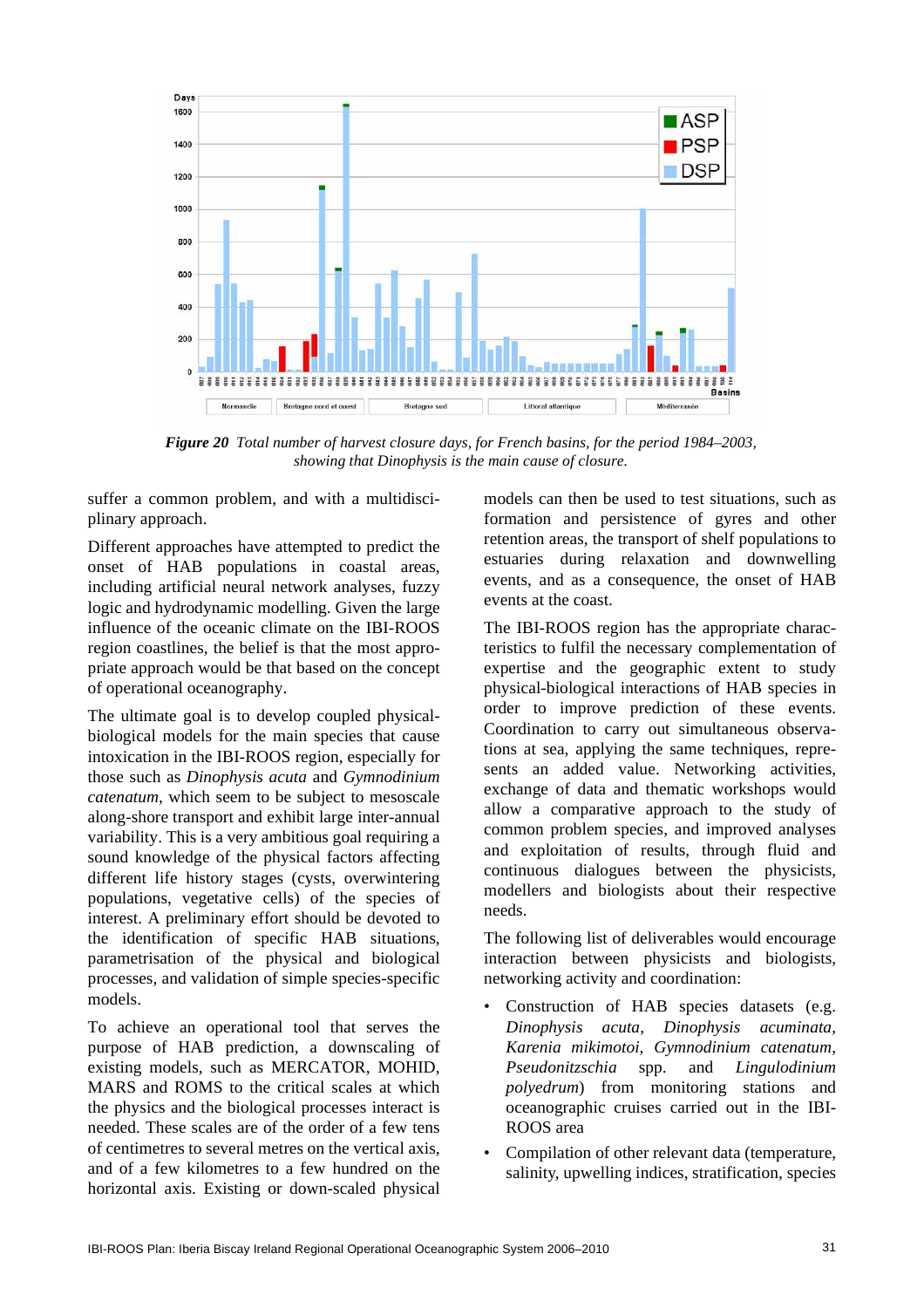growth rates, current measurements, satellite images, etc.)

- Identification of specific HAB situations to be used for modelling purposes
- Identification of specific circulation patterns favouring bloom initiation, development and dispersion; retention areas, fronts, etc.
- Development of coupled physical-biological models for the main species that cause toxicity in Irish, French and Galician-Portuguese shellfish, especially for those — such as *Dinophysis acuta*, *Karenia mikimotoi* and *Gymnodinium catenatum* — that seem to be subject to along-shore mesoscale transport and exhibit large interannual variability.

The overall product would be improved predictive skills of HAB initiation, development and dispersion based on understanding the physical forces underlying the areas of bloom development.

# **4.7 Water quality services**

During the last few decades, human intensified use of water has led to a progressive decrease of water quality in aquifers and interior, transitional and coastal waters. The coastal waters support a very rich environment from the ecological point of view which are, at the same time, located downstream of all the main regions of water use (e.g. agriculture, urban and industrial discharges).

In order to identify and understand the majority of water quality problems, it is necessary to have access to data that can contribute to an appropriate description of the carbon, oxygen, nitrogen, phosphorus and silica in the different mineral and organic forms.

The ecological and chemical status must be monitored in continuum and compared with a reference scenario considered to be a "good ecological and chemical status".

The main barriers to overcome in relation to operational water quality services in coastal areas can be be referred to gaps in:

- 1. **Legislation**: The integrated approach derived from the new Water Framework Directive is going to increase the level of commitment of water users, legislators and the scientific community. This new approach will demand greater exchange of information between all partners.
- 2. **Monitoring**: The definition and monitoring of the good ecological and chemical status of each

system will demand a huge effort. The existing monitoring programmes need to optimise classical field campaigns with automatic data acquisition systems, remote sensing and modelling.

- 3. *In situ* **sensors**: New and cheaper sensors need to be deployed to automatically measure relevant water quality parameters such as nutrients, pathogen indicators and plankton structure.
- 4. **Remote sensing**: New products derived from SST and ocean colour can be developed to assess water quality in coastal and transitional waters.
- 5. **Modelling**: The number of approaches to simulate biogeochemical processes is very diverse and the level of complexity can change a lot. Present data assimilation methodologies applied to biogeochemical models tend to be computationally burdensome; new and more computationally-efficient techniques must be promoted.
- 6. **Land interface**: The land inputs can be divided into urban and industrial discharges and river discharges. All all these inputs must be monitored in a proper way as the interconnection of the ocean and land water quality observing systems is a critical issue.

IBI-ROOS will be an additional platform of debate in the implementation of the WFD. Work towards a water quality forecast system in the IBI-ROOS area will optimise the definition of the ocean boundary condition for any type of local water quality services.

# **4.8 Plan for sea level application**

Today, sea level operational applications are mainly based on the use of real-time tide gauges to provide the current sea level situation, combined with numerical models to create forecasts. Several networks and forecast systems are available in the IBI-ROOS area, but they work without any kind of inter-communication or connection.

One of the aspects where the lack of co-ordination is more evident is the total absence of real-time data exchange, which affects the service provided. A good example is the sea level forecast systems. Numerical models make use of real-time data by means of data assimilation. Existing systems could and should take advantage of all the data available. This is not the case due to the absence of a mechanism to exchange data in real-time. This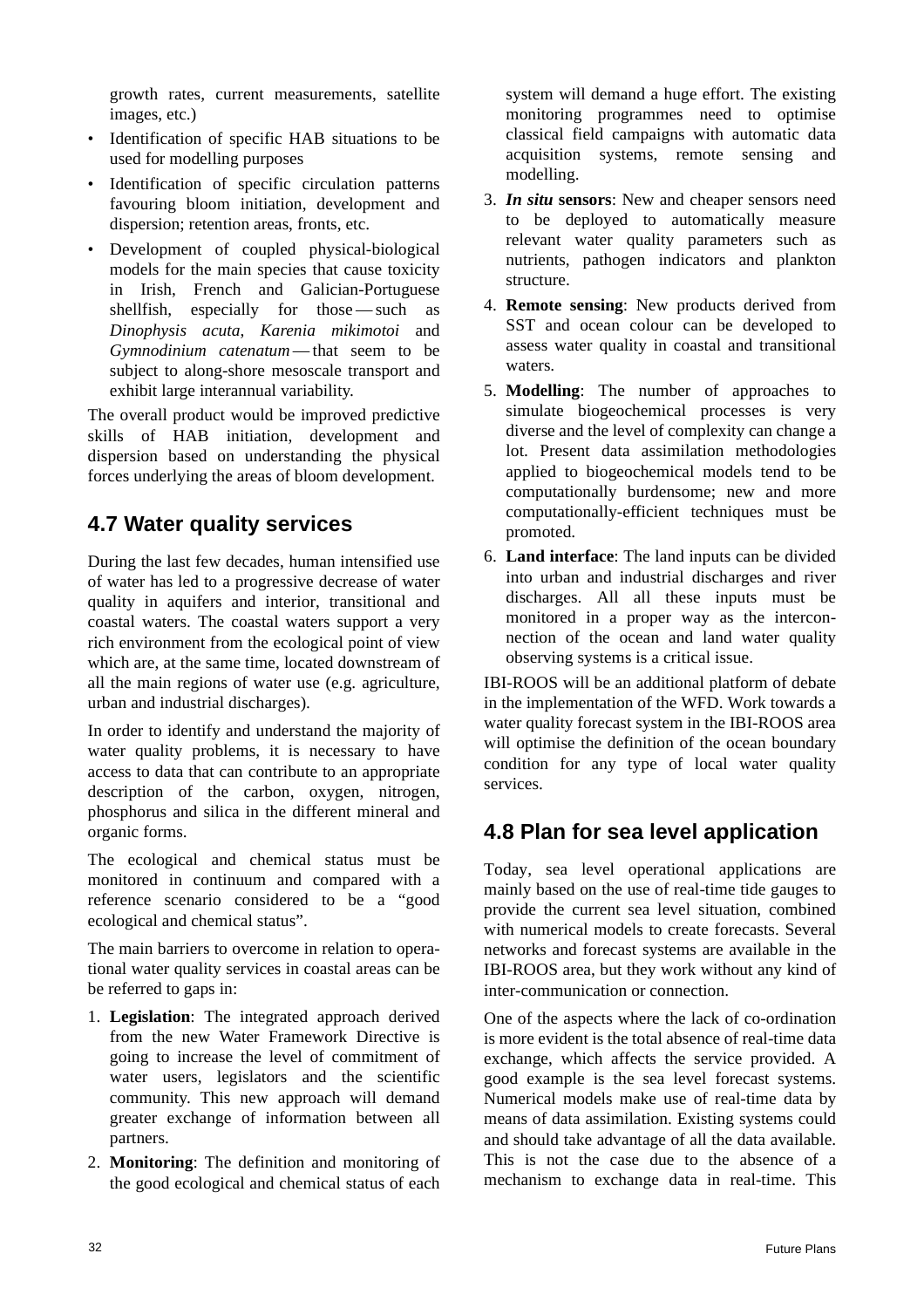problem has been recently addressed by ESEAS at European level, but a contribution is clearly expected from IBI-ROOS.

The GLOSS strategy is trying to change the concept of a tide gauge station from the classical view of a device able to study tides, storm surges and trends to a fully multi-hazard study system, with the ability to monitor phenomena such as seiches and Tsunamis. The tide gauge networks in the IBI-ROOS area use different measuring principles, which hampers the capability of creating stations ready for multi-hazard studies.

Finally, the storm surge operational systems in the region are completely unlinked. This situation is clearly deficient and could lead to serious problems in the case of a severe discrepancy between forecasts.

One of the activities to be carried out in IBI-ROOS is the real-time data exchange of oceanographic data, including sea-level. This work will be done in co-ordination with other European level initiatives such as ESEAS and SEPRISE. Additionally, these steps can also be understood as an advance towards the tide gauge component of an IBI-Tsunami warning system. Tide gauges are a critical component of a future Tsunami and storm surge warning system and it is mandatory to develop systems for the real-time transmission and dissemination of sea level high frequency data at European level.

In the field of sea level forecasting systems, action will be taken in order to create a super-ensemble forecast system for the IBI-ROOS area. In order to do so, atmospheric model data will be shared between the IBI-ROOS partners in order to perform simulations. Results from the different ocean models will be additionally presented in an integrated way, giving the user an estimation of the level of dispersion and confidence of the forecast. This work will be done in full co-ordination with the existing plans derived from the ECOOP project.

The activity derived from IBI-ROOS with respect to sea-level can be understood as one of the necessary steps towards a truly European sea level service, always in co-ordination with other initiatives such as ESEAS.

# **4.9 Data management and exchange**

A number of systems for managing, archiving, and distributing data already exist in the IBI-ROOS

area but they are handled at national or institute level with poor coordination between institutes, especially for coastal and real-time applications. Moreover, *in situ*, satellite and model data are often processed, archived and distributed through separate non-interoperable means, which does not help the development of value-added applications.

IBI-ROOS will take advantage of these systems to create a "system of systems" which will provide oceanographic and environmental information to a wide range of users. This "system of systems" will be built on existing components and networks; it will be based on MERSEA developments and the SEADATANET initiative funded by the 6th EC Framework Programme. The aim is for users to be able to access information stored at different locations from a 'one-stop' shopping point, which would also make the link with global networks.

To meet the requirements of this wide range of users, IBI-ROOS needs to:

- Make an inventory of all the existing data and products that are available for the IBI-ROOS area
- Implement advanced quality control and validation systems taking into account the large volume of collected data
- Ensure the long-term storage and safeguarding of the data and metadata, built on existing archiving systems
- Move towards a common data policy which will follow the EuroGOOS data policy, implying free exchange of data among IBI-ROOS partners
- Define a common strategy to offer services and common standards for sharing of data and metadata. This common strategy should improve mutual cohesion, cooperation, data exchange, harmonisation of data quality and harmonisation of protocols for data access and visualisation.

The plan would ease data sharing between the different contributors, extending existing services to lead to an integrated data and product service for the IBI-ROOS community. For this we will build the IBI-ROOS box in Figure 21 that will make the link between the global system — under construction within the MERSEA Integrated Project and GMES Marine Core Service — and existing local/coastal systems that are in direct connection with the coastal application users at governmental and commercial level.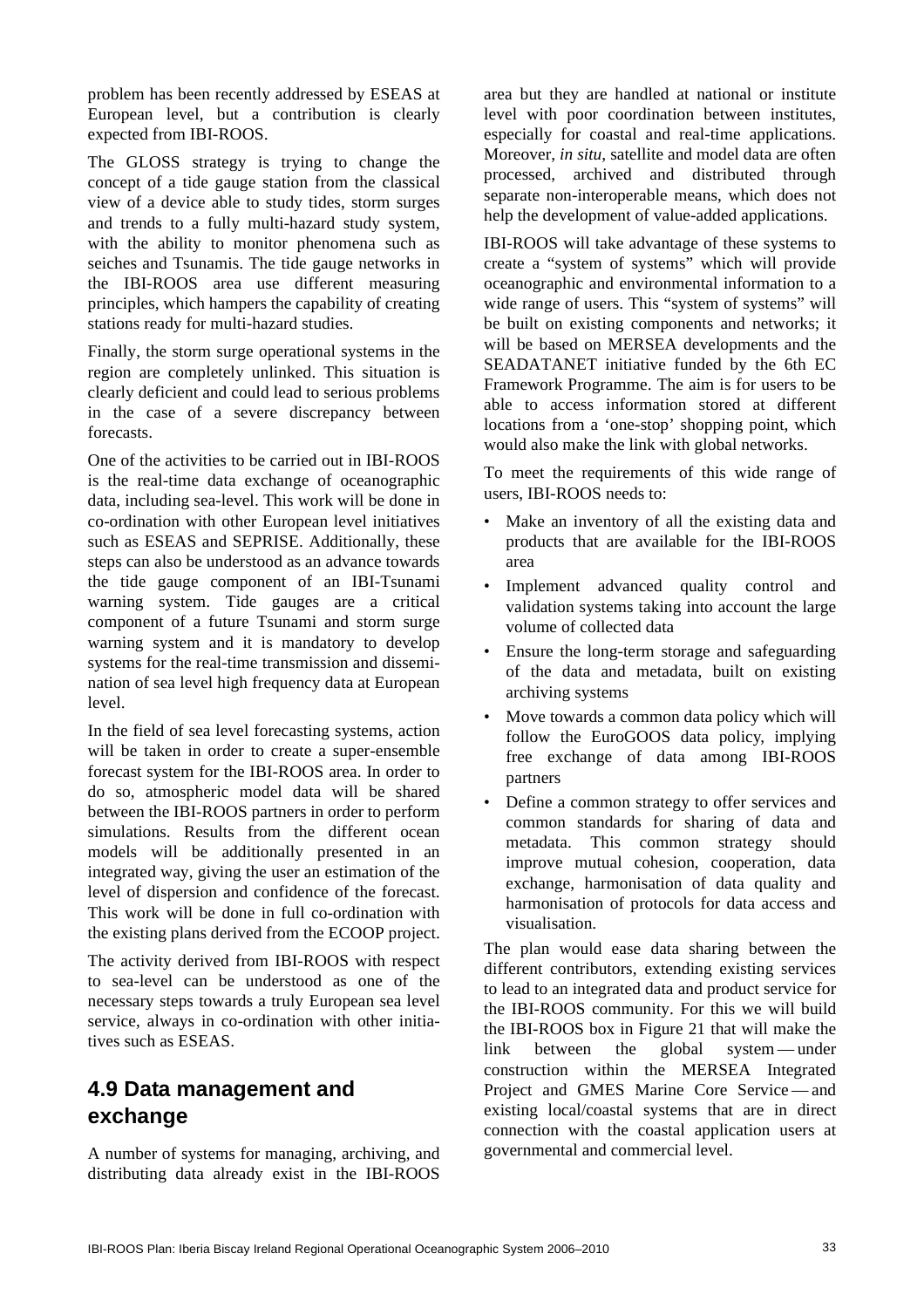

\*OFS = Ocean Forecasting System

*Figure 21 THE IBI-ROOS Ocean Forecasting System.*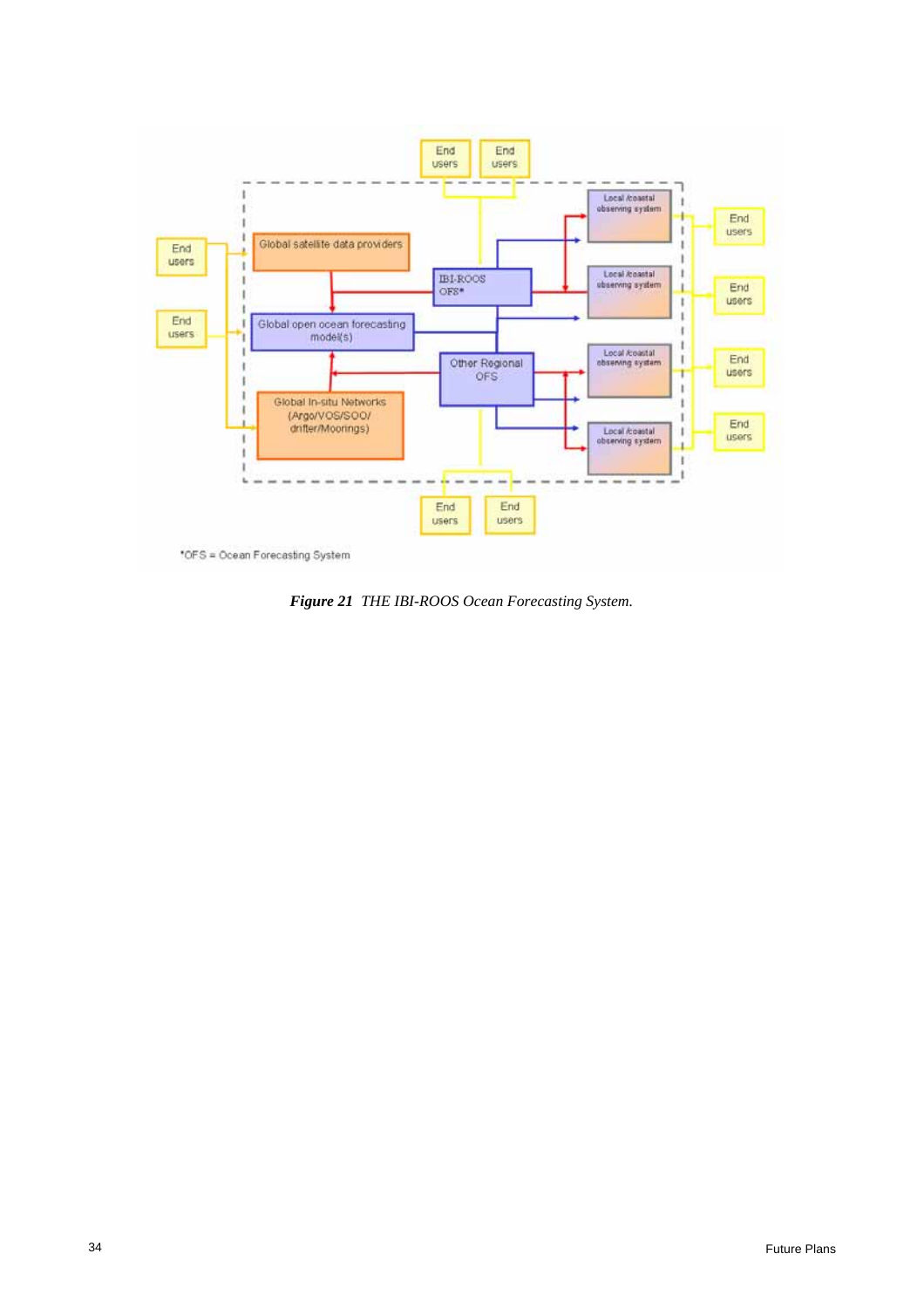# **5 Action Plan for IBI-ROOS**

# **5.1 Strategic development**

The strategic development of IBI-ROOS activities can be organised along the following five key areas:

### 1. **Organisation of the cooperation between the different partners**

The EuroGOOS Agreement provides a general framework and set of objectives for operational oceanography in the European areas of interest, which can be supplemented by more detailed and binding documents and agreements where Members commit themselves to delivering services or resources on a regular basis. For the Iberia Biscay Ireland region, a Memorandum of Understanding will be prepared, setting out the practical methods of collaboration, and the types of commitment which are needed to develop and run collaborative operational systems.

2. **Improve data exchange at IBI-ROOS level**

This will be done in collaboration with the EuroGOOS Data Exchange Working Group (DATA-MEQ), and European projects such as SeaDataNet and ECOOP following international recommendations from JCOMM or IODE. Free exchange of data will be promoted within IBI-ROOS. The initial focus will be on real-time needs followed by delayed mode exchange.

3. **Define the IBI-ROOS basic monitoring network** (VOS, Argo, Mooring, Satellite SST, SSH and Colour)

This is achievable by networking activities between the different countries surrounding the region to improve sampling by avoiding duplications. Moreover special efforts will be placed on improving the collection of river runoff information, and implementing emerging technologies such as gliders or shelf lagrangian profilers. The improvement of satellite products in coastal areas will also be studied.

### 4. **Ease the development of a complete preoperational system from regional to coastal and local scales through a downscaling strategy**

The regional system will cover the Atlantic front from Ireland to Morocco and will be used to force coastal systems distributed all along the South Eastern European coastline. Some of these coastal models will themselves force local areas with a specific end user interest. Regional systems will include modelling and assimilation, with a difference between regional and coastal models. This will be done in collaboration with the MERSEA and ECOOP projects.

5. **Improve inputs to downstream services** for the five applications that we have identified as critical in the IBI-ROOS region.

# **5.2 Priority projects for IBI-ROOS (2007-2009)**

**Data Exchange:** The need to exchange data between operational agencies and end users has never been more acute. IBI-ROOS will establish a data exchange project that will consider:

- Data management
- Data quality
- Data exchange between partners.

The work will be done in collaboration with the EuroGOOS DATA-MEQ working group, first focusing on real-time data exchange, homogenising quality control for core parameters and then delayed mode data exchange for re-analysis purposes.

**Model downscaling:** Ocean processes within the IBI-ROOS region are governed by local processes (e.g. wind stress, surface heating, river inputs) and by large scale processes within the wider northeast Atlantic Ocean. To ensure that local area models are realistic the IBI-ROOS partners propose to downscale from basin scale models (e.g. MERCATOR, FOAM) through regional models to local high resolution models at the coast. A model downscaling project is envisaged for early development and implementation within IBI-ROOS.

**River discharges:** There is a growing recognition of the role than river discharges play in governing the physical, chemical and biological characteristics of the IBI-ROOS region and other shelf regions. Accurately measuring these fluxes and prescribing them in models is critical to successfully forecasting coastal dynamics of the region. IBI-ROOS will initiate a project on near real-time and delayed mode delivery of river discharge data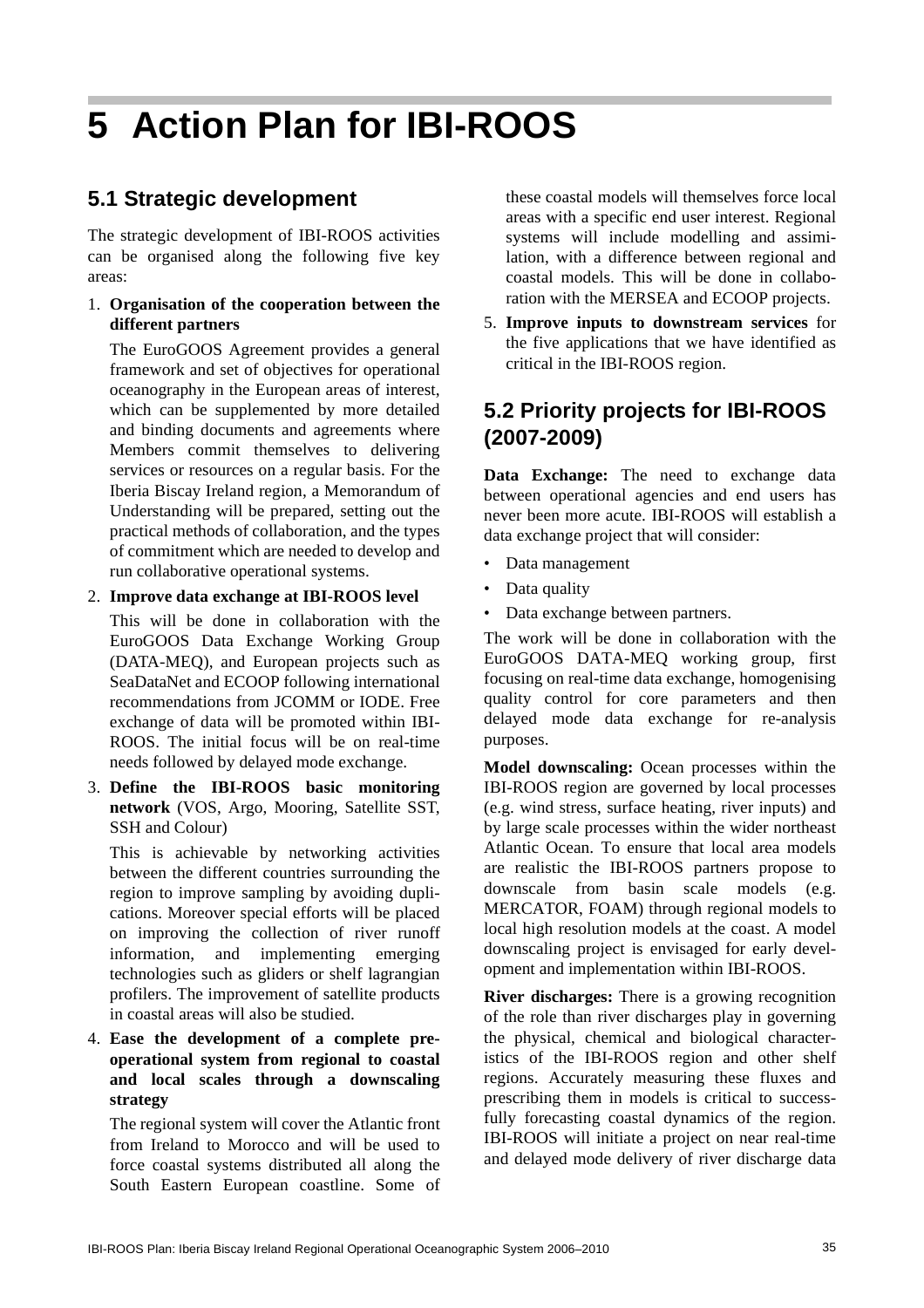sets so that these data can be included in model simulations of the area.

**Observing system design:** With national and European requirements to optimise and in some cases rationalise observing system platforms, IBI-ROOS will have a dedicated programme of work examining the current observing system assets within the region (buoys, tide gauges, gliders, etc.) and examining ways in which the system can be enhanced to provide a high quality integrated data set at a reasonable cost. Ferrybox systems and new technologies will be considered in this context for the IBI-ROOS region.

**Coastal contamination:** IBI-ROOS will examine issues of concern with respect to contamination of coastal waters, principally:

- Harmful Algal Bloom (HAB) dynamics
- Oil spill events.

These types of events are common in the IBI-ROOS region and require detailed understanding if they are ultimately to be predicted and mitigated.

The IBI-ROOS partners will produce indicative time-lines and milestones for achieving the objectives of these projects in early 2007.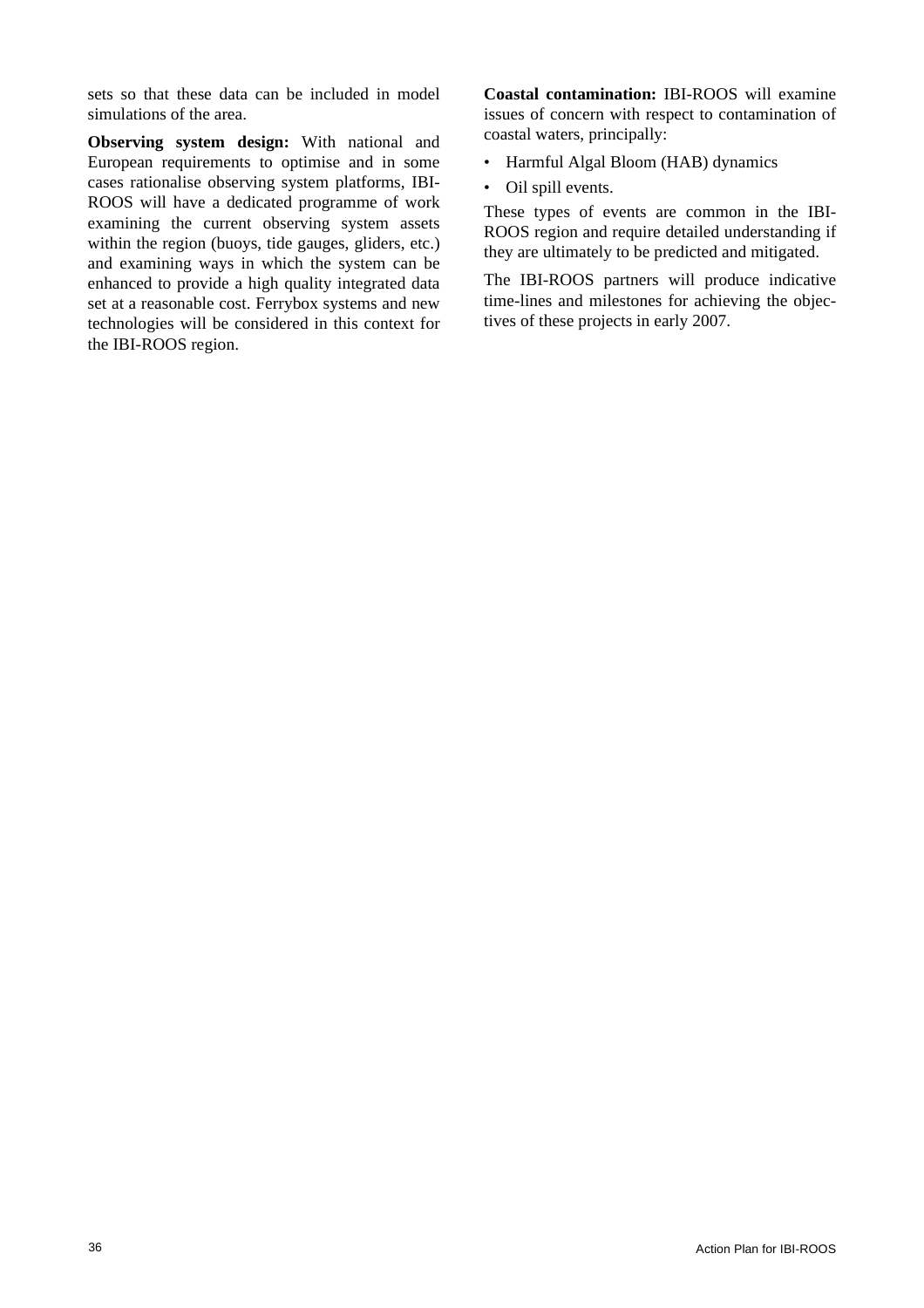# $\overline{\mathbb{R}}$ **6 Glossary**

| <b>ASP</b>         | Amnesic Shellfish Poisoning                                                            |
|--------------------|----------------------------------------------------------------------------------------|
| <b>DSP</b>         | Diarrheic Shellfish Poisoning                                                          |
| <b>ECOOP</b>       | European COastal-shelf sea OPerational observing and forecasting system                |
| EcoQO <sub>S</sub> | <b>OSPAR Ecological Quality Objectives</b>                                             |
| <b>ESEOO</b>       | Establecimiento Español de un Sistema de Oceanografía Operacional www.eseoo.org        |
| <b>ESONIM</b>      | European Seafloor Observatory Network Implementation Model                             |
|                    | www.oceanlab.abdn.ac.uk/esonet/esonim.shtml                                            |
| <b>GODAE</b>       | The Global Ocean Data Assimilation Experiment www.bom.gov.au/GODAE                     |
| <b>GCOS</b>        | Global Climate Observing System www.wmo.ch/web/gcos                                    |
| <b>GLOSS</b>       | Global Sea Level Observing System pol.ac.uk/psmsl/programmes/gloss.info.html           |
| <b>GMES</b>        | Global Monitoring for Environment and Security www.gmes.info                           |
| <b>GOOS</b>        | Global Ocean Observing System www.ioc-goos.org                                         |
| <b>HAB</b>         | Harmful Algal Blooms                                                                   |
| <b>ICES</b>        | International Council for the Exploration of the Sea www.ices.dk                       |
| <b>IMO</b>         | International Maritime Organization www.imo.org                                        |
| <b>IOC</b>         | Intergovernmental Oceanographic Commission ioc.unesco.org                              |
| <b>IODE</b>        | International Oceanographic Data and Information Exchange www.iode.org                 |
| <b>JCOMM</b>       | Joint WMO-IOC Technical Commission for Oceanography and Marine Meteorology             |
|                    | ioc.unesco.org/jcomm                                                                   |
| <b>MarCoast</b>    | A GMES Services Project marcoast.info                                                  |
| <b>MERSEA</b>      | Marine Environment and Security for the European Area www.mersea.eu.org                |
| <b>OSPAR</b>       | The Convention for the Protection of the Marine Environment of the North-East Atlantic |
|                    | <b>Convention WWW.OSpar.org</b>                                                        |
| <b>PSP</b>         | Paralytic Shellfish Poisoning                                                          |
| <b>ROSES</b>       | Real-time Ocean Services for Environment and Security roses.cls.fr                     |
| <b>SeaDataNet</b>  | Pan-European infrastructure for Ocean & Marine Data Management www.seadatanet.org      |
| <b>SEPRISE</b>     | Sustained, Efficient Production of Required Information and Services within Europe     |
|                    | www.eurogoos.org/seprise                                                               |
| <b>TAC</b>         | <b>Total Allowable Catches</b>                                                         |
| <b>WFD</b>         | Water Framework Directive www.euwfd.com                                                |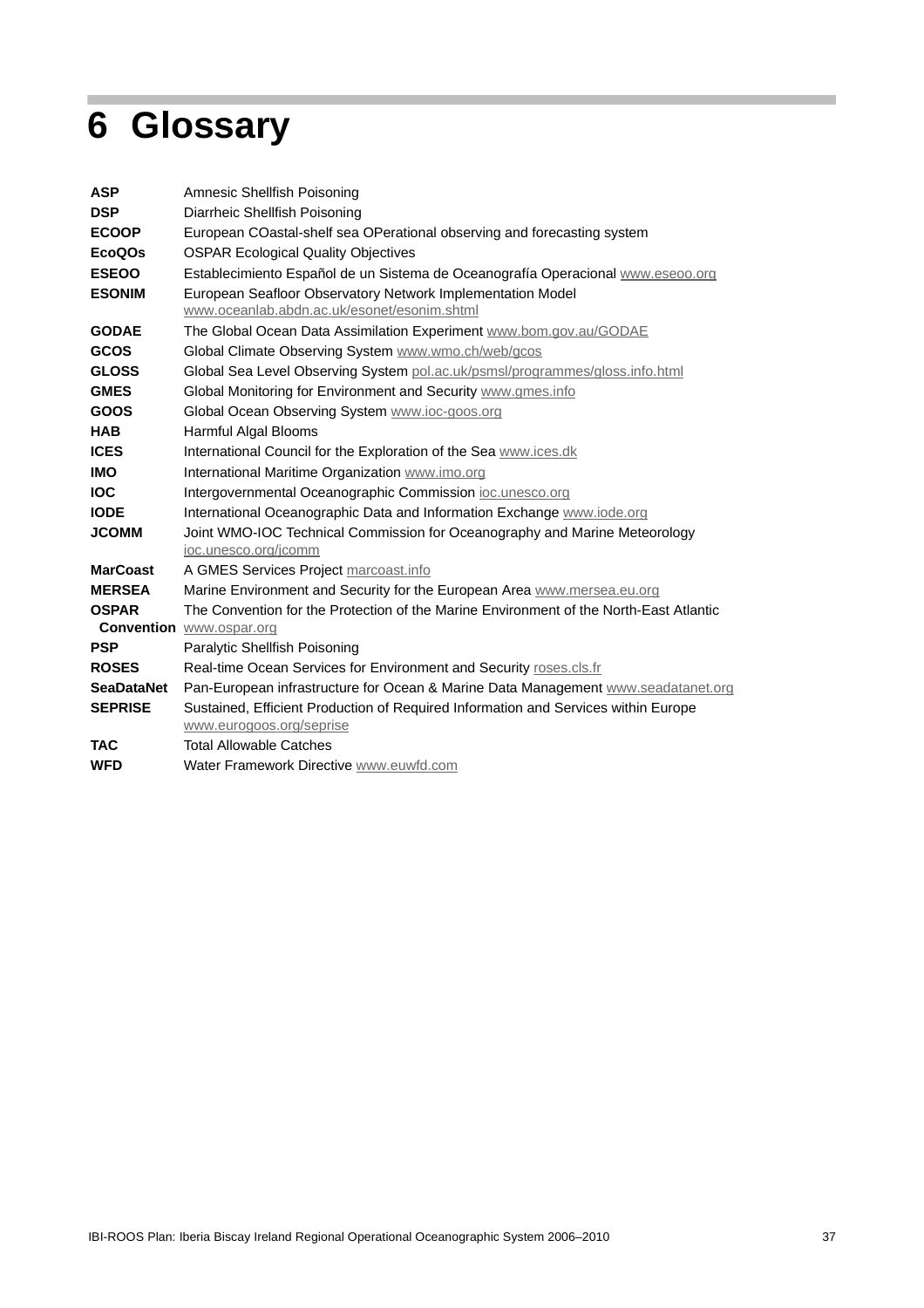# **7 References**

Ambar, I., 1983. A shallow core of Mediterranean water off western Portugal. Deep-Sea Res. 30: 677–80.

- Ardhuin, F., A.D. Jenkins, D. Hauser, A. Reniers and B. Chapron, 2005. Waves and operational oceanography: towards coherent description of the upper ocean, EOS, Vol. 86, N. 4, January 2005.
- Barton, E.D., J. Arístegui, P. Tett, M. Cantón, J. García-Braun, S. Hernández-León, L. Nykjaer, C. Almeida, J. Almunia, S. Ballesteros, G. Basterretxea, J. Escánez, L. García-Weil, A. Hernández-Guerra, F. Ópez-Laatzen, R. Molina, M.F. Montero, E. Navarro-Pérez, J.M. Rodríguez, K. van Lenning, H. Vélez and K. Wild, 1998. The transition zone of the Canary Current upwelling region. Prog. Oceanogr., 41, 455- 504.
- Borja, A. and M. Collins, 2004. Oceanography and marine environment of the Basque country. Elsevier Oceanography Series, no. 70, 616 pp.
- Bryden, H.L., H.R. Longworth and S.A. Cunningham, 2005. Slowing of the Atlantic meridional overturning circulation at 25ºN, Nature, 438, 655-657, Dec. 2005.
- Buch, E. and H. Dahlin, 2000. BOOS Plan Baltic Operational Oceanographic System 1999–2003, EuroGOOS Publication 14.
- Cabanas, J.M., A. Lavín, M.J. García, C. González–Pola and E. Tel Pérez, 2003. Oceanographic variability in the northern shelf of the Iberian Peninsula 1990–1999. ICES mar. Sci. Symp, 219, 71–79.
- Cardador, F., F. Sanchéz, F.J. Pereiro, M.F. Borges, A.M. Caramelo, M. Azevedo, A. Silva, N. Pérez, M.M. Martins, I. Olaso, G. Pestana, V. Trujillo and A. Fernandez, 1997. Groundfish surveys in the Atlantic Iberian waters (Ices Divisions VIIIc and IXa): history and perspectives. ICES, Council Meeting 1997/Y:8, 30 pp.
- Carracedo, P., S. Torres-López, M. Barreiro, P. Montero, C.F. Balseiro, E. Penabad, P.C. Leitão and V. Pérez-Muñuzuri, 2005. Improvement of pollutant drift forecast system applied to the Prestige oil spills in Galicia coast (NW of Spain). Development of an operational system. Marine Pollution Bulletin 53 350–360 (2006).
- Chícharo, M.A., E. Esteves, A.M.P. Santos, A. dos Santos, A. Peliz and P. Ré, 2003. Are sardine larvae caught off northern Portugal in winter starving? An approach examining nutritional conditions. Mar. Ecol. Prog. Series, 257, 303–309.
- Coste, B., A.F.G. Fiúza and H.J. Minas, 1986. Conditions Hydrologiques et Chimiques Associées à l'Upwelling Côtier du Portugal en Fin d'Été, Oceanologica Acta, 9 (2): 149–158.
- Díez, I., A. Secilla, A. Santolaria and J.M. Gorostiaga, 2000. The north coast of Spain. In Seas at the Millennium. An environmental evaluation. C. Sheppard (Ed.). Pergamon, Amsterdam, Volume I, 135– 150.
- Escalera, L., Y. Pazos, A. Moroño and B. Reguera, 2004. *Noctiluca scintillans* predation on toxigenic microalgae. Programme and Abstracts, XI International Conference on Harmful Algal Blooms. Cape Town, South Africa, 14–19 November 2004, p. 219.
- Escalera, L., Y. Pazos, Á. Moroño and B. Reguera. (in press). *Noctiluca scintillans* may act as a vector of toxigenic microalgae. Harmful Algae, doi:10.1016/j.hal.2006.04.006
- Escalera, L., B. Reguera, Y. Pazos, A. Moroño and J.M. Cabanas (2006). Are different species of Dinophysis selected by climatological conditions? Afr. J. Mar. Sci. 28 (2): 283-288
- Fiúza, A.F.G., 1979. Airborne SST Measurements and the Sardine Fishery Off Portugal, 17 pp., in "Applications of Remote Sensing to Fisheries Research", J.M. Monget (editor), Proceedings of the ICES (CIEM) Working Group on Aerospace Remote Sensing.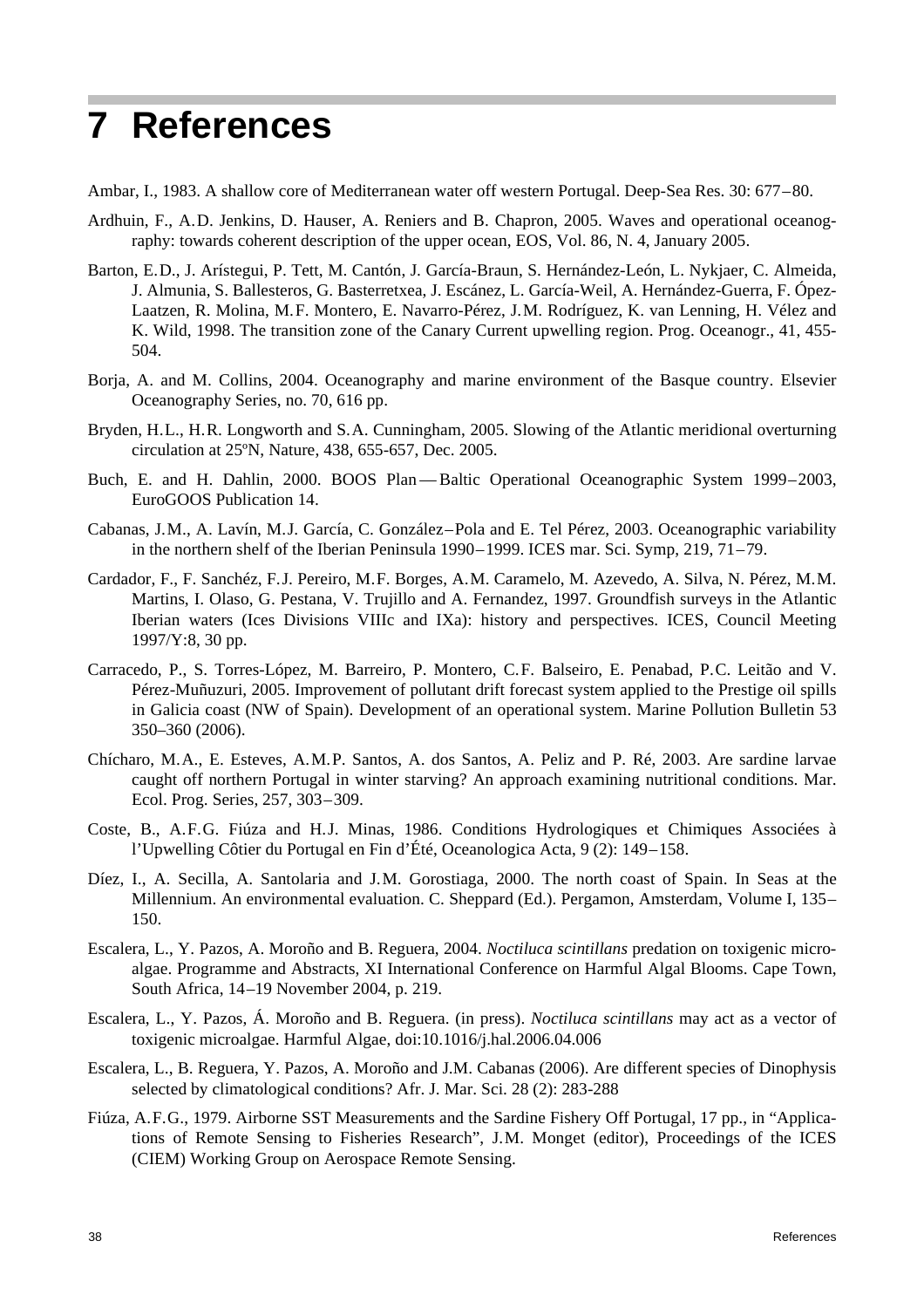- Fraga, F., C. Mourino and M. Manriquez, 1982. Las masas de agua en la costa de Galicia: junio octubre. Res. Exp. Cient., 10, 51 77.
- Gentien, P., P. Donaghey, H. Yamasaki, R. Raine, B. Reguera and T. Osborn, 2005. Harmful Algal Blooms in stratified environments. Oceanography 18(2): 152–163.
- Garcia–Soto, C., R.D. Pingree and L. Valdés, 2002. Navidad development in the southern Bay of Biscay: Climate change and swoddy structure from remote sensing and in situ measurements. J. Geophys. Res., 107 (C8), 1029–1035.
- Gohin, F. *et al.*, 2005. Satellite-derived parameters for biological modelling in coastal waters: Illustration over the eastern continental shelf of the Bay of Biscay. Remote Sensing of Environment, 95: 29–46, 2005.
- González–Pola, C., A. Lavín and M. Vargas–Yánez, 2005. Intense warming and salinity modification of intermediate water masses in the southeastern corner of the Bay of Biscay for the period 1992–2003. Journal of Geophysical Research, 110, C5 C05020, doi:10.1029/2004JC002367.
- Harvey, J., 1982. Theta-S relationships and water masses in the eastern North Atlantic. Deep Sea Res., 29 (8A), 1021–1033.
- Huthnance, J.M., H.M. Van Aken, M. White, E.D. Barton, B. LeCann, E.F. Cuelho, E.A. Fanjul, P. Miller and J. Vitorino, 2002. Ocean margin exchange-water flux estimates, Journal of Marine Systems, 32, 107–137.
- ICES, 2005. Report of the international bottom trawl survey working group (IBTS). 29 March–1 April 2005 Hamburg, Germany. ICES Resource Management Committee, ICES CM 2005/D:05.
- ICES, 2006. Report of the working group on acoustic and egg surveys for sardine and anchovy in ICES areas VIII and IX. Spain, Vigo, 24–28 October 2005, ICES Living resources committee ICES CM 2006/LRC:01, Ref. Acfm.
- Isemer, H.J. and L. Hasse, 1987. The Bunker climate Atlas of the North Atlantic Ocean, Vol. 2: Air-Sea interactions. Springer Berlin, 252 pp.
- Koutsikopoulos, C. and B. Le Cann, 1996. Physical processes and hydrological structures related to the Bay of Biscay Anchovy. Sci. Mar., 60, 9–19.
- Koutsikopoulos, C., P. Beillois, C. Leroy and F. Taillefer, 1998. Temporal trends and spatial structures of the sea surface temperature in the Bay of Biscay. Oceanol. Acta, 21 (2), 335–344.
- Lavín, A., L. Valdés, F. Sánchez, P. Abaunza, A. Forest, J. Boucher, P. Lazure and A.M. Jegou, 2006. The Bay of Biscay: The encountering of the ocean and the shelf. The Seas, 14, 24, 933-1001. Harvard Press (Ed. Robinson and Brink).
- Legrand, J. M. Alfonso, R. Bozzano, G. Goasguen, H. Lindh, A. Ribotti, I. Rodrigues and C. Tziavos, 2003. Monitoring the marine environment operational practices in Europe. Proceedings of the Third International Conference on EuroGOOS, pp: 304–310.
- Maillard, C., 1986. Atlas Hydrologique de l´Atlantique Nord-Est. IFREMER, Brest, 260 pp.
- Martins, C.S., M. Hamann and A.F.G. Fiuza, 2002. Surface circulation in the eastern North Atlantic from drifters and altimetry, Journal of Geophysical Research, 107, 3217.
- Moita, T., B. Reguera, S. Palma, M. Cerejo, L. Escalera and J.M. Cabanas. Mesoscale spatial dynamics of *Dinophysis acuta* in Western Iberian coastal waters. American Society of Limnology and Oceanography. Summer Meeting, Santiago de Compostela, 19–24 June 2005.
- Nolan, G.D., 2004. Observations of the seasonality in hydrography and current structure on the western Irish shelf. Ph.D. thesis., NUI, Galway, 216pp.
- Obaton D., E. Alvarez Fanjul, M. Garcia Sotillo, M. Ruiz Villareal, P. Montero, P. Chambel Leitao, R. Fernandes, Y.-H. De Roeck and M. Cure, 2005. Iberia-Biscay-Ireland regional operational oceanographic system (IBI-ROOS) physical modelling. State of art and plans, Proceedings of the 4th EuroGOOS conference, pp 690–695.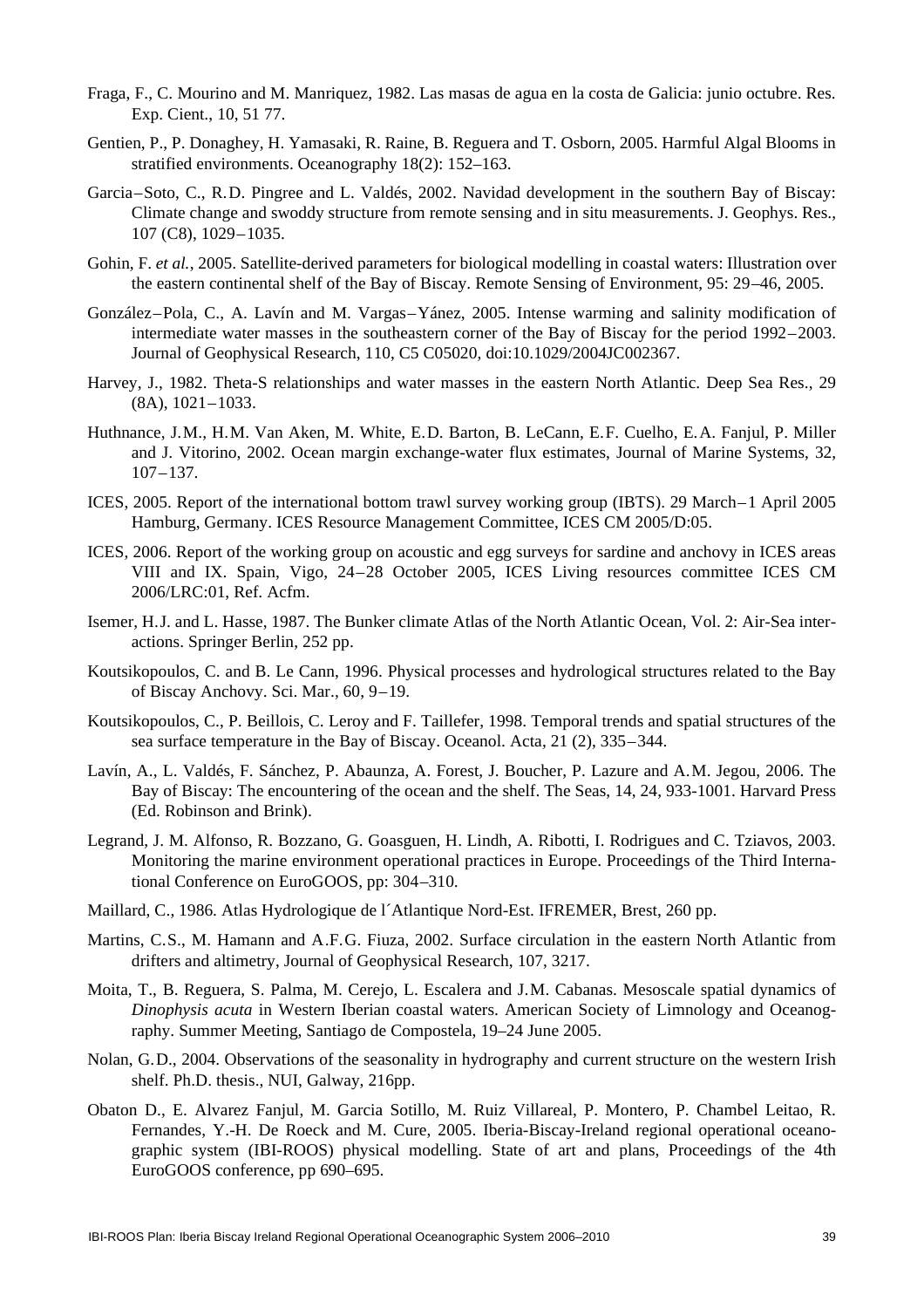- O'Boyle, S., G. Nolan and R. Raine, 2002. Harmful phytoplankton events caused by variability in the Irish Coastal Current along the west of Ireland. In (Hallegraeff *et al*., eds.) Harmful Algal Blooms 2000, IOC UNESCO, Paris. pp. 145–148.
- OSPAR Commission 2000. Quality Status Report 2000: Region IV Bay of Biscay and Iberian Coast. OSPAR Commission. London. 134 + xiii pp.
- Peliz, A., T. Rosa, A.M.P. Santos and J. Pissarra, 2002. Jets, Eddies, and Counterflows in the Western Iberia Upwelling System. J. Mar. Sys., 35, 61–77.
- Perez, F.F., C.G. Castro, X.A. Alvarez–Salgado, and A.F. Rios, 2001. Coupling between the Iberian basinscale circulation and the Portugal boundary current system: a chemical study, Deep-Sea Research I, 48, 1519–1533.
- Pingree, R.D., 1973. A component of Labrador Sea Water in the Bay of Biscay. Limnol. Oceanogr., 18, 711– 718.
- Pingree, R.D. and B. Le Cann, 1989. Celtic and Armorican slope and shelf residual currents. Prog. Oceanogr., 23, 303–338.
- Pingree, R. D. and B. Le Cann, 1990. Structure, strength, and seasonality of the slope current in the Bay of Biscay region. J. Mar. Biol. Ass. U.K., 70, 857–885.
- Pingree, R.D. and B. Le Cann, 1992. Three anticyclonic Slope Water Oceanic EDDIES (SWODDIES) in the southern Bay of Biscay in 1990. Deep Sea Res., 39, 1147–1175.
- Pingree, R.D., 1997. The eastern subtropical gyre (North Atlantic): flow rings recirculation structure and subduction. J. Mar. Biol. Ass. UK, 78: 351–76.
- Planque, B., P. Beillois, A.M. Jegou, P. Lazure, P. Petitgas and I. Puillat, 2003. Large scale hydrodynamic variability. 1990s in the context of the interdecadal changes. ICES mar. Sci. Symp., 219: 61–70.
- Pollard, R.T., M.J. Griffiths, S.A. Cunningham, J.F. Reif, F.F. Perez and A. Rios, 1996. Vivaldi-1991, A study of the formation, circulation and ventilation of eastern North Atlantic Central Water. Prog. Oceanogr., 37, 167–192.
- Quero, J.-C., M.-H. Du Buit and J.-J. Vayne, 1998. Les observations de poissons tropicaux et le réchauffement des eaux dans l'Atlantique européen. Oceanol. Acta, 21, 345-351.
- Raine, R., J. O'Mahony, T. McMahon and C. Roden, 1990. Hydrography and phytoplankton of waters off south-west Ireland. Estuarine, Coastal and Shelf Science 30, 579–92.
- Raine, R. and T. McMahon, 1998. Physical dynamics on the continental shelf off southwestern Ireland and their influence on coastal phytoplankton blooms, Cont. Shelf. Res., 18, 883–914.
- Ríos, A.F., F.F. Pérez and F. Fraga, 1992. Water masses in the upper and middle North Atlantic Ocean east of the Azores. Deep Sea Res., 39, 645–658.
- Ruiz-Villarreal, M., C. Gonzalez-Pola, P. Otero, G. Diaz del Rio, A. Lavin and J.M. Cabanas, 2006. Circulation in Galicia-Southern Bay of Biscay: reanalysis of the circulation influencing the Prestige oil spill, proceedings of the 4th EuroGOOS Conference, pp 690–695, 6–9 June, Brest, France.
- Sánchez, F. and I. Olaso, 2001. Cantabrian Sea ecosystem model and fishery resources management. Oceanographie du Golfe de Gascogne, Ed. Ifremer, Actes Colloq., 31: 187–194.
- Saunders, P.M., 1982. Circulation in the eastern North Atlantic. J. mar. res. 40 (Suppl.), 641–57.
- Sordo, I., E.D. Barton, J.M. Cotos and Y. Pazos, 2001. An inshore poleward current in the NW of the Iberian Peninsula detected from satellite images and its relation with *G. catenatum* and *D. acuminata* blooms in the Galician Rias. Estuarine and Coastal Shelf Science 53: 787–799.
- Ribeiro, A.C., A. Peliz and A.M.P. Santos, 2005. A study of the response of chl *a* biomass to a winter upwelling event off western Iberia using SeaWiFS and in situ data. Journal of Marine Sys., 53, 87–107.
- Sandven, S. *et al.*, 2005. The Arctic Ocean and the Need for an Arctic GOOS. EuroGOOS Publication No. 22, EuroGOOS Office.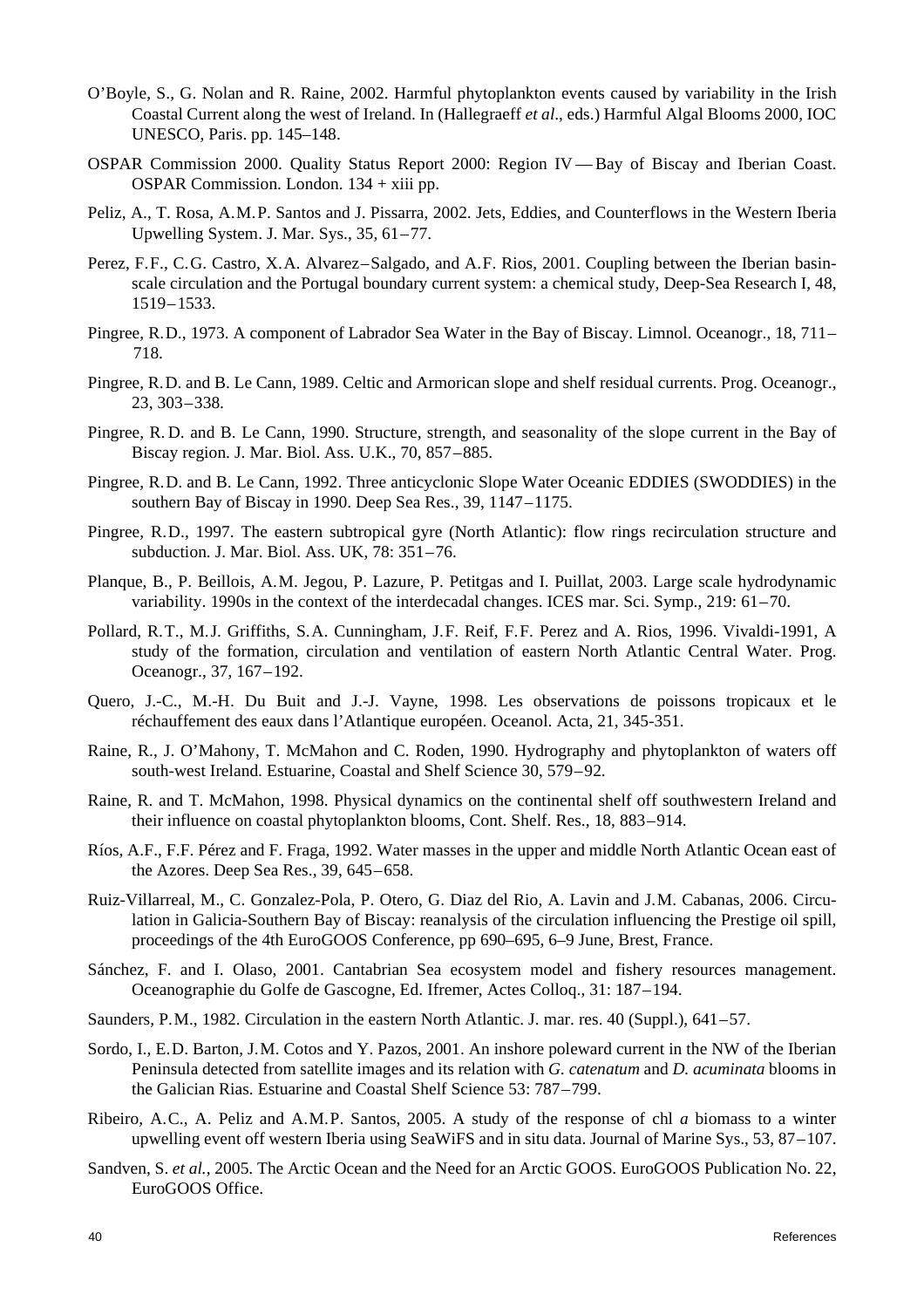- Santos, A.M.P., A. Peliz, J. Dubert, P.B. Oliveira, M.M. Angélico and P. Ré, 2004. Impact of a Winter Upwelling Event on the Distribution and Transport of Sardine Eggs and Larvae Off Western Iberia: A Retention Mechanism. Cont. Shelf Res., 24, 149–165.
- Tel, E. 2005. Variability and trends of sea-level on the Iberian Peninsular Coast and neighbouring areas: their relationship with some meteorological parameters. PhD Thesis. University of Salamanca.
- Tessier, C., P. Le Hir, X. Lurton, F. Jourdin, M. Lunven, J.M. Froidefond and P. Castaing, 2003. Turbidity analysis from ADCP profiles acquired on muddy bottom in the bay of Vilaine.
- Valdés, L. and A. Lavín, 2002. Dynamics and human impact in the Bay of Biscay: An ecological perspective. In Large Marine Ecosystems of the North Atlantic: Changing States and Sustainability. K. Shermann and H.R. Skjoldal (ed.). Elsevier Science B.V., Amsterdam, pp. 293–320.
- Valdés, L., A. Lavín, M.L. Fernández de Puelles, M. Varela, R. Anadón, A. Miranda, J. Camiñas and J. Mas, 2002. Spanish Ocean Observation System. IEO Core Project: Studies on time series of oceanographic data. Proceedings of the Second International Conference on EuroGOOS (ed. Flemming *et al*.), Elsevier Science B.V, Amsterdam, pp. 99–105.
- van Aken, H.M., 2002. Surface currents in the Bay of Biscay as observed with drifters between 1995 and 1999. Deep Sea Res. I, 49, 1071–1086.
- Vanney, J.R. and D. Mougenot, 1981. La plateforme continentale du Portugal et les provinces adjacentes: analyse géomorphologique. Memórias dos serviços Geológicos de Portugal, 28. 145 pp.
- Vincent, A. and G. Kurc, 1969. Hydrologie, variations saisonnières de la situation thermique du Golfe de Gascogne en 1967. Rev. Trav. Inst. Pêches marit., 33 (1), 79–96.
- White, M. and P. Bowyer, 1997. The shelf-edge current northwest of Ireland. Ann Geophysicae., 15, 1076– 1083.
- Xie, H., P. Lazure and P. Gentien, 2006. Small-scale retentive structures and Dinophysis. J. Mar. Sys. (in press).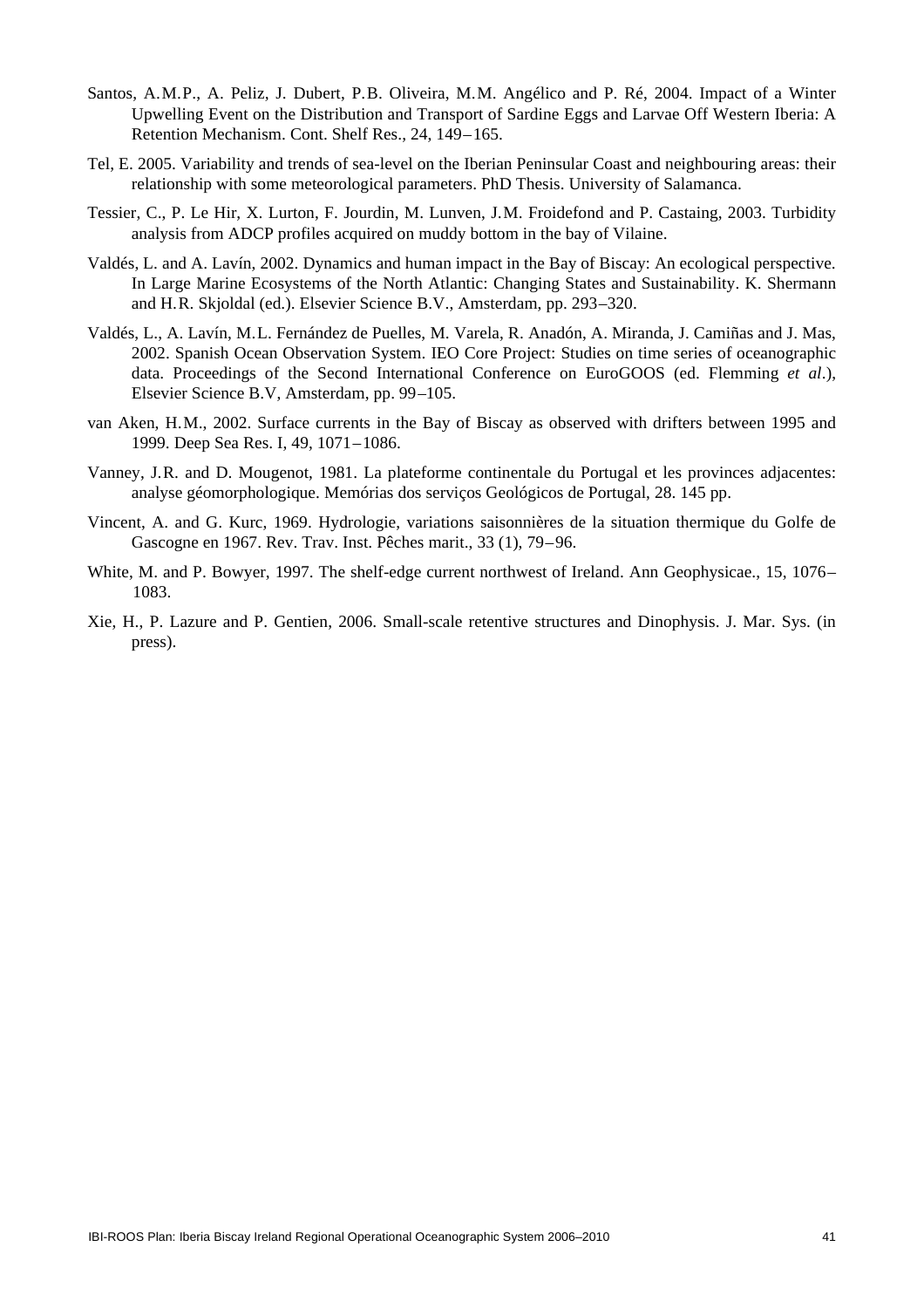# **8 Contributors**

Pablo Abaunza, Instituto Español de Oceanografía, Spain Enrique Alvarez Fanjul, Puertos del Estado, Spain Fatima Borges, IPIMAR, Portugal José Manuel Cabanas, Instituto Español de Oceanografía, Spain Thierry Carval, IFREMER, France Paulo Chambel Leitão, IST/MARETEC, Portugal Marcel Cure, Marine Institute, Ireland Hans Dahlin, EuroGOOS, Sweden Yann-Hervé De Roeck, IFREMER, France Luís Fernandes, Instituto Superior Técnico, Portugal Michèle Fichaut, IFREMER, France Manuel González Pérez, AZTI Tecnalia, Spain Patrick Gentien, IFREMER, France Alicia Lavín, Instituto Español de Oceanografía, Spain Pascal Lazure, IFREMER, France Jacques Legrand, IFREMER, France Philippe Marchand, IFREMER, France Pedro Montero Vilar, INTECMAR, Spain Glenn Nolan, Marine Institute, Ireland Dominique Obaton, Mercator-Ocean, France Gregorio Parrilla, Instituto Español de Oceanografía, Spain Vicente Pérez-Muñuzuri, MeteoGalicia, Spain Siân Petersson, EuroGOOS, Sweden Benjamin Planque, IFREMER, France Sylvie Pouliquen, IFREMER, France Beatriz Reguera, Instituto Español de Oceanografía, Spain Manuel Ruiz Villarreal, Instituto Español de Oceanografía, Spain A. Miguel Santos, IPIMAR, Portugal Adolfo Uriarte, AZTI Tecnalia, Spain Luis Valdés, Instituto Español de Oceanografía, Spain Begoña Villamor, Instituto Español de Oceanografía, Spain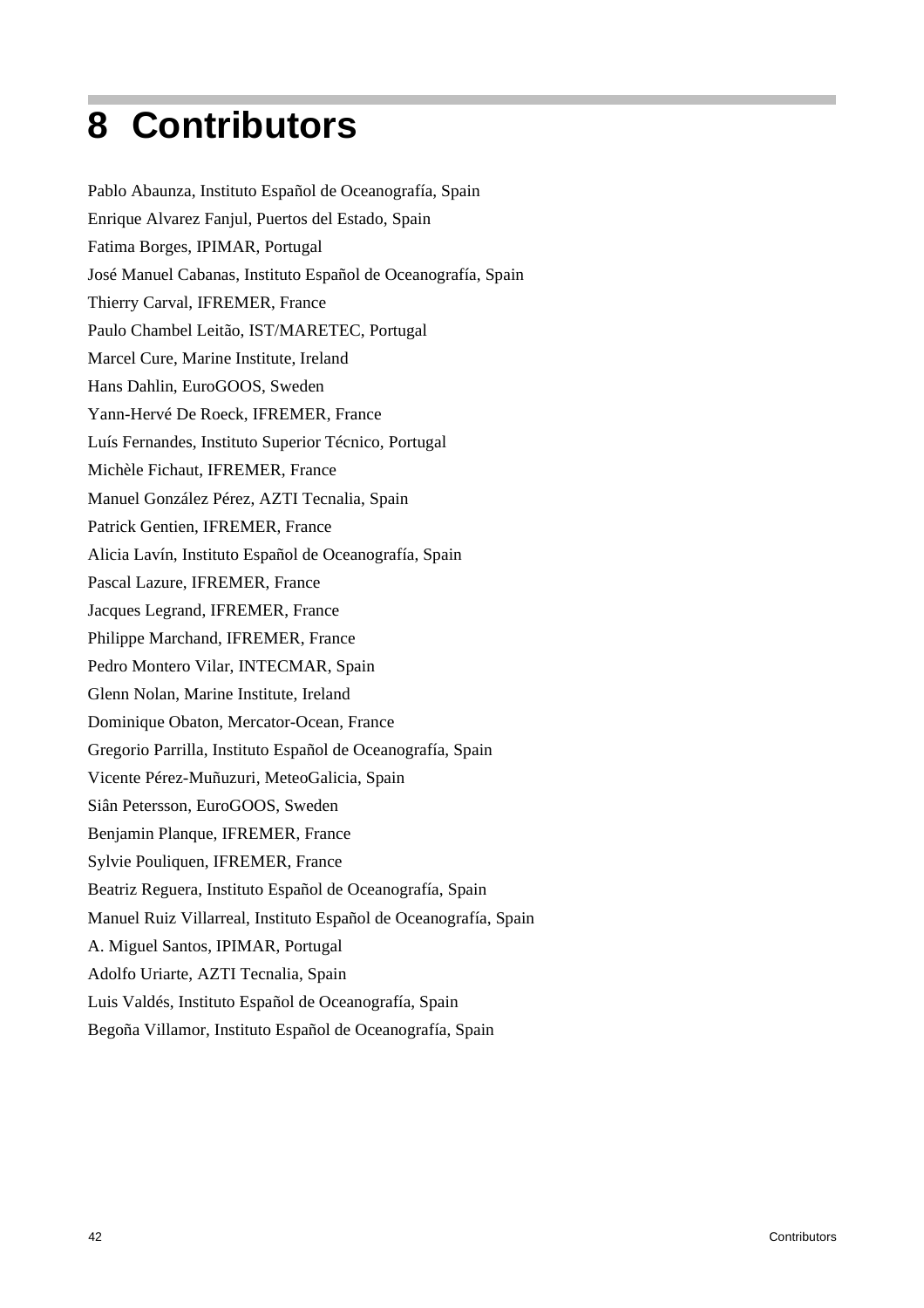| Programme, Institute<br>nd temporal resolution | Mareógrafos, IEC<br>5 tide gauges in Santander, Coruña, Vigo and Cádiz | Mareógrafos, Puertos del<br>Estado<br>6 tide gauges in Galicia and Cantabrian sea. Real- | Hydrographic Institute (IH)<br>inental coast, 5 in the Azores | SONEL/RONIM, SHOM<br>Jean de Luz. Ifremer is planning to operate real-time<br>17 tides gauges are installed from Dunkerque to St | Marine Informatics, Marine<br>Institute | Department of Communica-<br>tions, Marine and Natural<br>Resources | Spain<br>stations, AZTI Tecnalia,<br>Ocean-Meteorological<br>and meteo at 7 locations in the | Hydrographic Institute (IH)                                                                           | Buoy network, Puertos del<br>Estado<br>4 coastal wave buoys, 3 coastal buoys measuring<br>waves and surface temperature and 6 deep water<br>buoys measuring waves, currents, temperature, | Candhis, CETMEF<br>20 buoys from Dunkerque to Bayonne. Real-time | Marine Institute                                  | Marine Institute<br>n real-time (once every 30               | Meteorological programme<br>Brittany and Ouessant operated                    |
|------------------------------------------------|------------------------------------------------------------------------|------------------------------------------------------------------------------------------|---------------------------------------------------------------|----------------------------------------------------------------------------------------------------------------------------------|-----------------------------------------|--------------------------------------------------------------------|----------------------------------------------------------------------------------------------|-------------------------------------------------------------------------------------------------------|-------------------------------------------------------------------------------------------------------------------------------------------------------------------------------------------|------------------------------------------------------------------|---------------------------------------------------|--------------------------------------------------------------|-------------------------------------------------------------------------------|
| Spatial ar<br><b>Platform/Observation</b>      | operating since 1940. Real-time                                        | time                                                                                     | archipelago and 2 in Madeira<br>13 stations on conti          | diffusion                                                                                                                        | 5 tide gauges around Ireland            | es<br>Once every 5 minut                                           | Basque country. Real-time<br>ADCP, tide gauges<br>య<br>Ocean                                 | 5 buoys (3 on the continental coast and 2 in<br>mode<br>Madeira). Delayed<br>Automatic buoys: Waves & | salinity and meteorology. Real-time<br>Automatic buoys: Waves,<br>current and temperature                                                                                                 | Automatic buoys: Waves                                           | 5 ODAS buoys. Real-time<br>Automatic buoys: Waves | 5 ODAS Buoys non<br>minutes)<br>Temperature and Conductivity | by Meteo France and UKMO<br>3 buoys Gascogne,<br>Automatic buoys: Meteo data, |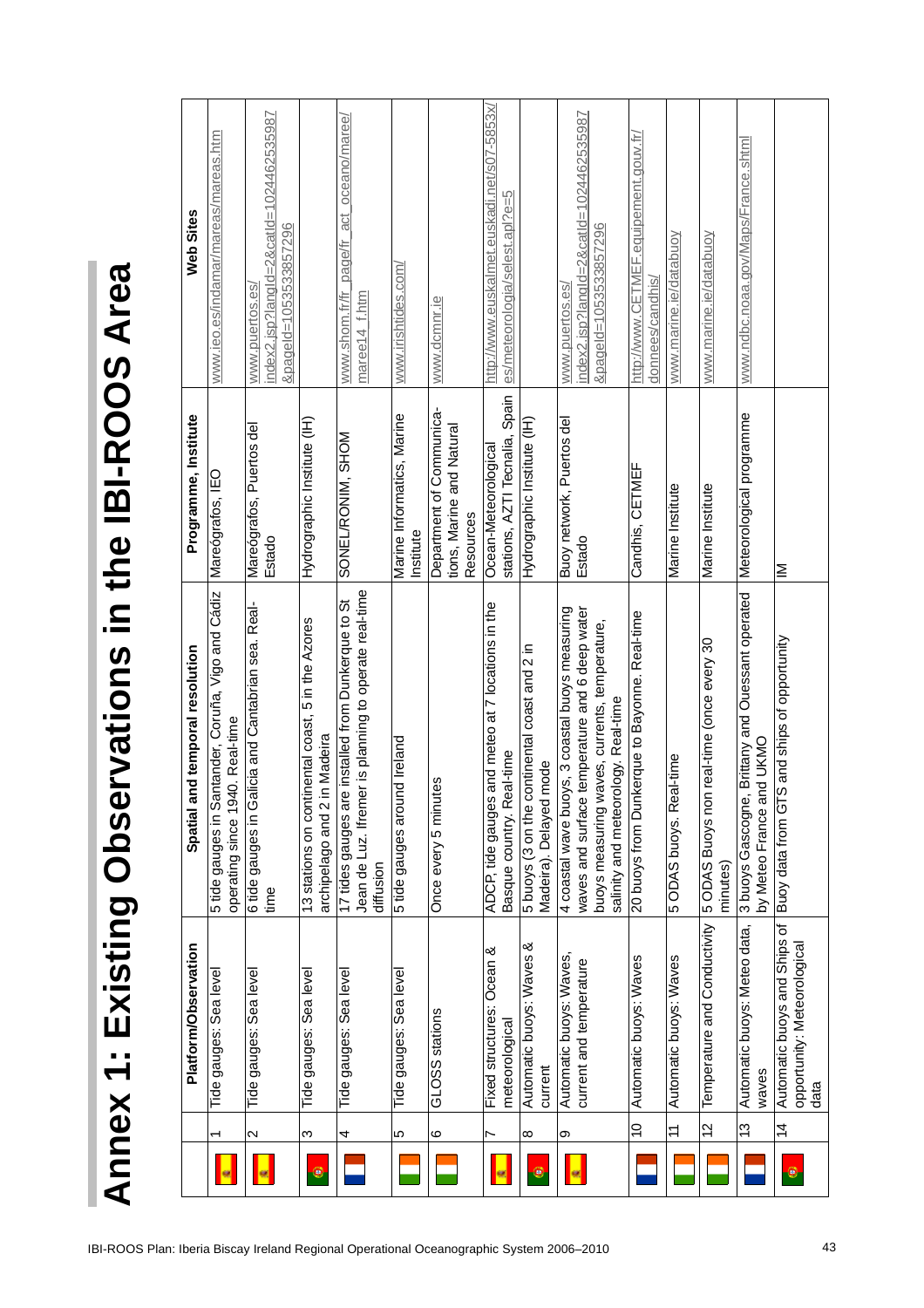| 44                                                  |   |                 | <b>Platform/Observation</b>                                                                        | Spatial and temporal resolution                                                   | Programme, Institute                                                                | Web Sites                                                           |
|-----------------------------------------------------|---|-----------------|----------------------------------------------------------------------------------------------------|-----------------------------------------------------------------------------------|-------------------------------------------------------------------------------------|---------------------------------------------------------------------|
|                                                     |   | 45              | Automatic buoys Meteoro-<br>logical                                                                | 5 ODAS buoys. Real-time                                                           | Marine Institute                                                                    | www.marine.ie/databuoy                                              |
|                                                     | ۰ | $\frac{6}{5}$   | Moorings: Currentmeters,<br>ADCP and sediments                                                     | m in Nazaré Canyon area<br>Canyon area<br>2 arrays in Nazaré<br>1 CORSED platforn | EUROSTRATAFORM, IH<br>MOCASSIM, IH                                                  |                                                                     |
|                                                     | ۱ | $\overline{1}$  | Moorings: Currentmeters                                                                            | 1 mooring off Cascais (adjacent zone to Tejo river)                               | SIGAP, IPIMAR's fixed station<br>biological measurements<br>for long-term physical, |                                                                     |
|                                                     | ⊠ | $\frac{8}{1}$   | Box, hydrological parameters<br>Ships of opportunity: Ferry                                        | ilbao, Real-time, weekly<br>Line Portsmouth-B                                     | န္တ                                                                                 | www.soc.soton.ac.uk/ops/ferrybox_index.php                          |
|                                                     | ۳ | 9               | Ships of opportunity: Plankton                                                                     | es, Monthly, since 1958<br>CPR IB and SB line                                     | CPR project, SAHFOS and<br>IPIMAR, UK and Portugal                                  |                                                                     |
|                                                     |   | $\overline{0}$  | Research Vessels Surface<br>Temperature, Conductivity,<br>Underway Data from Irish<br>Fluorescence | Every 10 s along ship track during survey. Typically<br>Irish waters              | Marine Institute                                                                    |                                                                     |
|                                                     | ø | 21              | Satellite remote sensing:<br>Temperature                                                           | covered every day<br>The whole area is                                            | AVHRR-NOAA, AZTI Tecnalia<br>and IEO                                                | www.teledeteccion-oceanografica.net                                 |
|                                                     |   | $\overline{2}$  | Satellite remote sensing:<br>Ocean colour                                                          | covered every day<br>The whole area is                                            | SeaWIFS, AZTI Tecnalia                                                              |                                                                     |
|                                                     | 嚫 | 23              | Satellite remote sensing:<br>scatterometer                                                         | covered every day<br>The whole area is                                            | (QUICKSCAT), AZTI<br>Tecnalia                                                       |                                                                     |
|                                                     | 喇 | $\overline{2}$  | Satellite remote sensing:<br>altimetry (sea level)                                                 | The same region is covered every week                                             | Jason1, GFO, ENVISAT,<br><b>AZTI</b> Tecnalia                                       |                                                                     |
|                                                     |   | 25              | Satellite remote sensing:<br>Radar                                                                 | The same region is covered every 10 days                                          | SAR/ESA, IFREMER                                                                    | www.ifremer.fr/cersat/en/data/<br>gridded.htm#backscatter           |
|                                                     | 嚫 | 26              | Satellite remote sensing:<br>Topography                                                            | The same region is covered every 10 days                                          | Feng Yun, AZTI Tecnalia                                                             |                                                                     |
|                                                     |   | $\overline{27}$ | Monitoring of SST, Chlorophyll<br>Satellite remote sensing:<br>using Ocean Colour                  | ering Bay of Biscay since 1985<br>Image browser cov                               | Password: gascogne<br>Login: gascogne<br><b>IFREMER, CLS</b>                        | www.ifremer.fr/cersat/facilities/browse/del/<br>gascogne/browse.htm |
|                                                     |   | $\overline{28}$ | Monitoring of SST, Chlorophyll<br>Satellite remote sensing:<br>using Ocean Colour                  | ering the English Channel since<br>Image browser cov<br>1985                      | <b>IFREMER, CLS</b>                                                                 | www.ifremer.fr/cersat/facilities/browse/del/<br>roses/browse.htm    |
| Annex 1: Existing Observations in the IBI-ROOS Area |   |                 |                                                                                                    |                                                                                   |                                                                                     |                                                                     |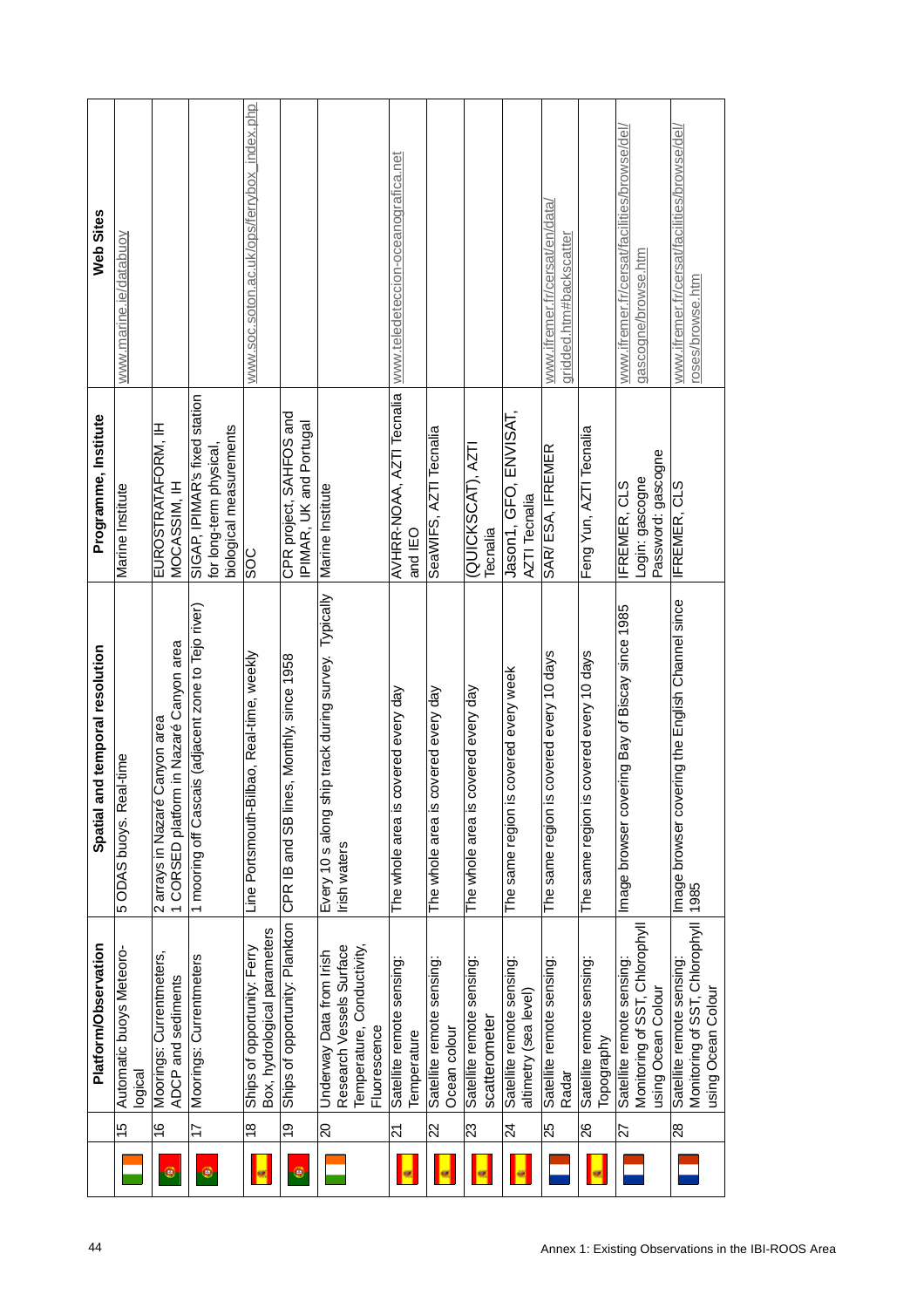|                                                                                          |            |                       | <b>Platform/Observation</b>                                         | Spatial and temporal resolution                                                                                                           | Programme, Institute                                                                                                                                 | Web Sites                                                                      |
|------------------------------------------------------------------------------------------|------------|-----------------------|---------------------------------------------------------------------|-------------------------------------------------------------------------------------------------------------------------------------------|------------------------------------------------------------------------------------------------------------------------------------------------------|--------------------------------------------------------------------------------|
| IBI-ROOS Plan: Iberia Biscay Ireland Regional Operational Oceanographic System 2006-2010 | $^{\circ}$ | 8Z                    | Temperature and ocean colour<br>Satellite remote sensing            | covered every day<br>The whole area is                                                                                                    | AVHRR-NOAA and SeaWIFS-<br>AVHRR-NOAA and SeaWIFS-<br>OrbView2, DOP-Univ. Acores<br>AVHRR-NOAA, IO-Univ.<br>ÖrbView2, CEM-Univ.<br>Madeira<br>Lisboa |                                                                                |
|                                                                                          | ◉          | $\infty$              | Satellite remote sensing:<br>Temperature                            | covered every day<br>The whole area is                                                                                                    | AVHRR-NOAA and Meteosat,<br>$\geq$                                                                                                                   |                                                                                |
|                                                                                          |            | $\overline{\epsilon}$ | Floating (drifting) buoys:<br>Temperature & Salinity                | 14 days<br>~10 drifting buoys,                                                                                                            | CORIOLIS-ARGO, IFREMER,<br>IEO, France & Spain                                                                                                       | www.coriolis.eu.org/cdc/default.htm                                            |
|                                                                                          |            | 32                    | 2 Argo floats                                                       | Feb 2004<br>Operational since                                                                                                             | Martin Ryan Institute, National<br>University of Ireland, Galway                                                                                     | www.nuigalway.ie/eos                                                           |
|                                                                                          |            | 33                    | River discharge                                                     | National flood prevention service                                                                                                         | Ministry of Environment,<br><b>SHAPI</b>                                                                                                             | article=119#<br>www.ecologie.gouv.fr/<br>article.php3?id                       |
|                                                                                          |            | 34                    | River discharge                                                     | Some are digital and some are<br>Approx 1000.<br>analogue                                                                                 | OPW, ESB, Local Authorities,<br>EPA                                                                                                                  | www.opw.ie<br>www.epa.ie                                                       |
|                                                                                          |            | 35                    | Fixed automated stations in<br>Gironde estuary                      | time transmission: temperature,<br>4 coastal MAREL stations high frequency<br>salinity, DO, turbidity and sea level<br>measurement, real  | <b>IFREMER &amp; Water Agency</b>                                                                                                                    | http://www.epoc.u-bordeaux.fr/fr/geotransfert/<br>rogir/index.php?page=accueil |
|                                                                                          |            | 36                    | Fixed automated station in<br>Iroise sea                            | MAREL buoy high frequency measurement, real-time<br>transmission: temperature, salinity, DO, turbidity,<br>fluorescence, pCO <sub>2</sub> | University of Brest, IFREMER                                                                                                                         | www.ifremer.fr/mareliroise/fr/                                                 |
|                                                                                          |            | 57                    | Fixed automated station in<br>Seine estuary (Honfleur)              | MAREL buoy high frequency measurement, real-time<br>transmission: temperature, salinity, DO, turbidity, pH                                | CETMEF, IFREMER                                                                                                                                      | www.ifremer.fr/marel/                                                          |
|                                                                                          |            | 38                    | Fixed automated station in<br><b>Boulogne/mer</b>                   | MAREL buoy high frequency measurement, real-time<br>transmission: temperature, salinity, DO, turbidity,<br>fluorescence, $pCO2$           | City of Boulogne, IFREMER                                                                                                                            | www.ifremer.fr/difMarelCarnot/                                                 |
|                                                                                          | ø          | 39                    | Fixed stations and transects:<br>Temperature & Salinity             | Deep waters, 3 transects (Galicia & Cantabrian Sea),<br>2/year since 2004                                                                 | Deep water standard sections,<br>IΕO                                                                                                                 |                                                                                |
|                                                                                          | Ø.         | $\overline{4}$        | Fixed stations and transects:<br>Physical & biological              | Coastal waters, 5 transects (Galicia, Cantabrian<br>Sea), monthly since 1988                                                              | Radiales, IEO                                                                                                                                        | www.seriestemporales-ieo.net                                                   |
|                                                                                          | ø          | 4                     | Fixed stations and transects:<br>CTD, plankton and harmful<br>algae | Coastal stations, (Galicia), weekly since 1992                                                                                            | INTECMAR, Xunta de Galicia                                                                                                                           | www.intecmar.org                                                               |
|                                                                                          | ø          | $\overline{4}$        | Fixed stations: Contaminants<br>and hazardous substances            | alicia), annual or biannual since<br>Coastal stations (G<br>1995                                                                          | INTECMAR, Xunta de Galicia                                                                                                                           | www.intecmar.org                                                               |
| 45                                                                                       | Q.         | $\frac{3}{4}$         | Fixed stations: Contaminants<br>and hazardous substances            | Spanish coast sampling water,<br>sediments and biota<br>~30 stations along                                                                | Contamination programme,<br>Γō                                                                                                                       |                                                                                |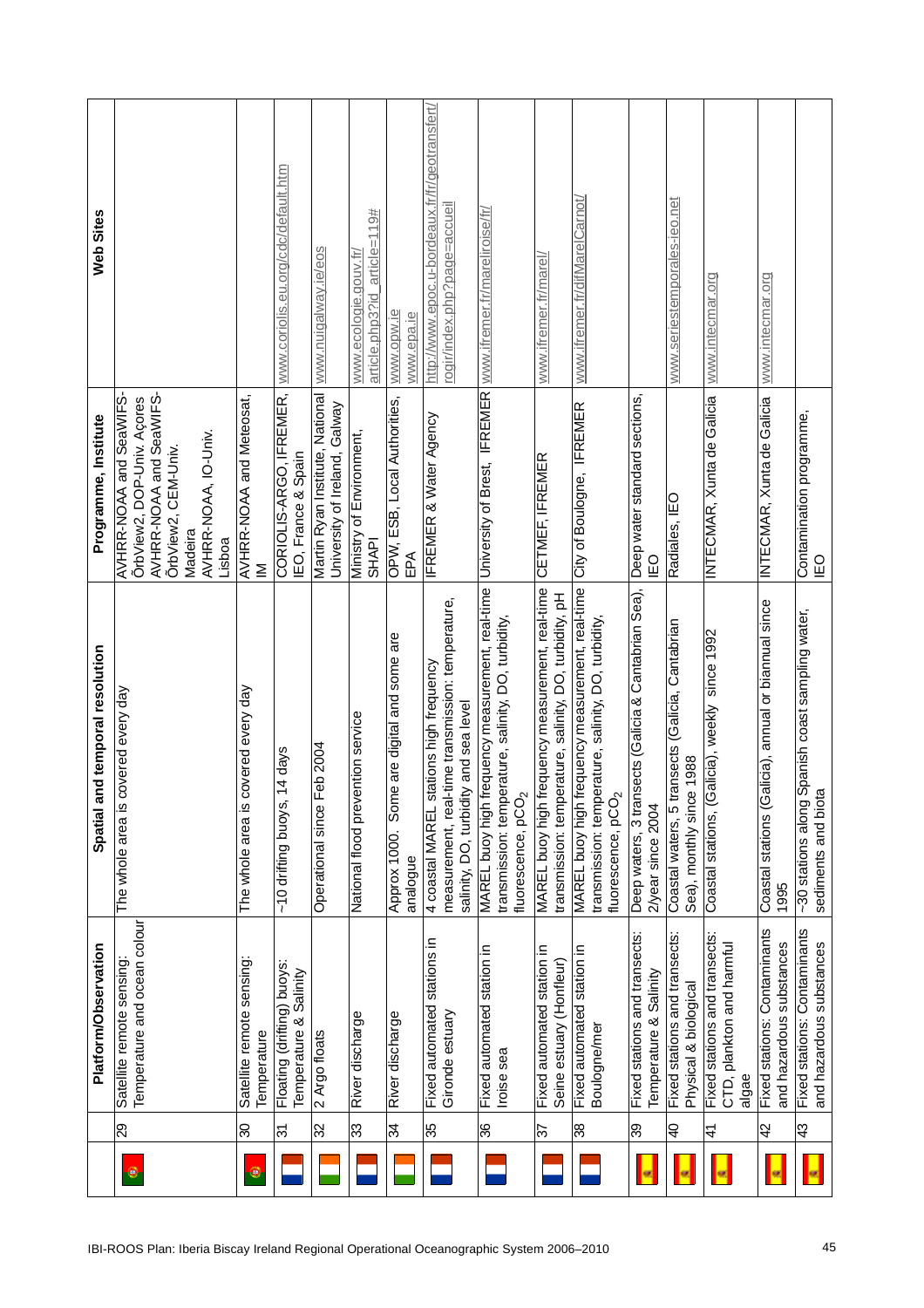| 46                                                  |            |                | <b>Platform/Observation</b>                                                                                         | Spatial and temporal resolution                                                                                                                                                                                                                                                                                                                                                                                      | Programme, Institute                                                                                                                                                                                        | Web Sites                                     |
|-----------------------------------------------------|------------|----------------|---------------------------------------------------------------------------------------------------------------------|----------------------------------------------------------------------------------------------------------------------------------------------------------------------------------------------------------------------------------------------------------------------------------------------------------------------------------------------------------------------------------------------------------------------|-------------------------------------------------------------------------------------------------------------------------------------------------------------------------------------------------------------|-----------------------------------------------|
|                                                     |            | 4              | National monitoring networks<br>RNO/REPHY/REMI                                                                      | Hydrological parameters, chemical pollutants in<br>unkerque to St Jean de Luz.<br>sediment and fish/phytoplankton<br>50 stations from D                                                                                                                                                                                                                                                                              | <b>IFREMER, Ministry of</b><br>Environment                                                                                                                                                                  | www.ifremer.fr/envlit/surveillance/index.htm# |
|                                                     |            | 45             | Fixed stations and transects:<br>Harmful algae                                                                      | Coastal stations (France)                                                                                                                                                                                                                                                                                                                                                                                            | GEOHAB, IFREMER                                                                                                                                                                                             |                                               |
|                                                     | ۰          | $\frac{4}{6}$  | Fixed station: Physical param-<br>eters and plankton                                                                | salinity, chl-a, phyto- and zooplankton communities,<br>1 coastal station (Cascais), bi-monthly, long-term<br>1 shelf station (Cascais), monthly, temperature,<br>studies<br>copepod egg production.<br>phytoplankton cyst                                                                                                                                                                                           | Collaboration in the National<br>SIGAP and Profit projects,<br>HAB Watch Network, IO<br>IPIMAR, Portugal                                                                                                    |                                               |
|                                                     | ۰          | 47             | Fixed stations and transects:<br>Plankton and harmful algae                                                         | (entire Portuguese coast), weekly,<br>28 coastal stations<br>HAB                                                                                                                                                                                                                                                                                                                                                     | National HAB Watch Network,<br><b>IPIMAR</b>                                                                                                                                                                |                                               |
|                                                     | $^{\circ}$ | $\frac{8}{3}$  | Fixed stations: Contaminants<br>and hazardous substances                                                            | nental shelf, monthly sampling in the mouths of main<br>water quality analyses. Sampling starts 15 days<br>before the bathing season and is weekly, bi-weekly<br>Contaminants studies along the Portuguese conti-<br>Monitoring waste water systems along the Portu-<br>Stations at beaches along Portuguese coast for<br>or monthly depending on quality conditions.<br>before the bathing<br>guese coast<br>rivers | National Programme for Water<br>Monitoring, Aguas de Portugal<br>Contamination of the Coastal<br>VivaPraia Programme, INAG<br>Zone Programme, IPIMAR<br>Supply and Sanitation<br>e Associated Co.<br>and IA |                                               |
|                                                     |            | $\frac{9}{4}$  | CTD section along 53 deg N<br>on western Irish Shelf                                                                | since 1999<br>Annually (summer)                                                                                                                                                                                                                                                                                                                                                                                      | Marine Institute                                                                                                                                                                                            |                                               |
|                                                     |            | SO             | Nutrient Monitoring<br>Programme                                                                                    | Irish and Celtic Sea (annually)                                                                                                                                                                                                                                                                                                                                                                                      | Marine Institute                                                                                                                                                                                            | www.marine.ie                                 |
|                                                     |            | 5              | Phytoplankton monitoring                                                                                            | summer at 60 sites<br>Weekly during the                                                                                                                                                                                                                                                                                                                                                                              | Marine Institute                                                                                                                                                                                            | www.marine.ie/HABSdatabase                    |
|                                                     |            | S <sub>2</sub> | Shellfish Toxins Monitoring<br>Programme                                                                            | Weekly during the summer at 60 sites                                                                                                                                                                                                                                                                                                                                                                                 | Marine Institute                                                                                                                                                                                            | www.marine.ie/HABSdatabase                    |
| Annex 1: Existing Observations in the IBI-ROOS Area |            | 53             | Radionucleids                                                                                                       | seawater samples annually,<br>eawater samples quarterly<br>fish species are routinely<br>5 coastal stations s<br>13 locations where<br>6 offshore stations<br>monitored                                                                                                                                                                                                                                              | RPII                                                                                                                                                                                                        | www.rpii.ie                                   |
|                                                     | ⊠          | 54             | cruises: physical & biological,<br>including fish stocks using<br>Regular research vessel<br>acoustic methodologies | Spanish waters, Spring surveys<br>Continental shelf of<br>since 1988                                                                                                                                                                                                                                                                                                                                                 | $\overline{10}$<br>ICES Pelagic fisheries,                                                                                                                                                                  |                                               |
|                                                     |            |                |                                                                                                                     |                                                                                                                                                                                                                                                                                                                                                                                                                      |                                                                                                                                                                                                             |                                               |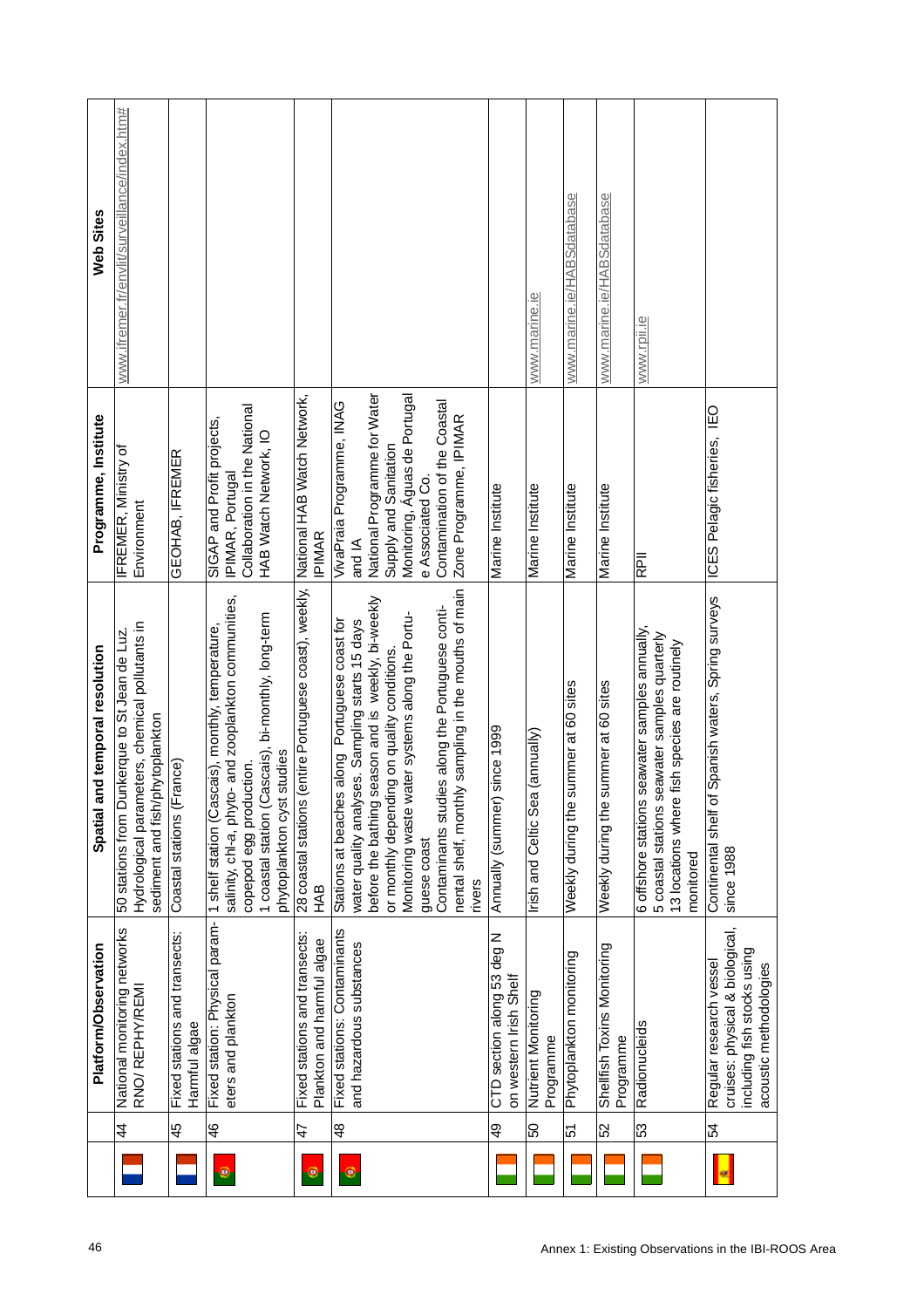|   |    | <b>Platform/Observation</b>                                                                                            | Spatial and temporal resolution                                                                    | Programme, Institute                                                 | Web Sites           |
|---|----|------------------------------------------------------------------------------------------------------------------------|----------------------------------------------------------------------------------------------------|----------------------------------------------------------------------|---------------------|
| ⊠ | 55 | cruises: physical & biological,<br>including fish stocks using<br>Regular research vessel<br>bottom trawl              | f Spanish waters, Autum surveys<br>Continental shelf of<br>since 1982                              | ICES Demersal fisheries, IEO                                         |                     |
| ø | 56 | including fish stocks (anchovy)<br>cruises: physical & biological,<br>Regular research vessel                          | inner Bay of Biscay from<br>Santander to Nantes, Spring<br>Continental shelf of                    | Anchovy evaluation, AZTI<br>Tecnalia                                 |                     |
|   | 57 | Annual cruises ICES                                                                                                    |                                                                                                    | Fisheries monitoring,<br>FREMER                                      |                     |
| ۲ | 58 | physical & biological, including<br>Regular research cruises:<br>fish stocks using acoustic<br>methodologies           | Portuguese mainland waters,<br>surveys since 1984<br>Continental shelf of<br>Spring and Autumn     | ICES Pelagic fisheries,<br>IPIMAR                                    |                     |
| ۸ | 59 | cruises: physical & biological,<br>including fish stocks using<br>Regular research vessel<br>bottom trawl              | Continental shelf and slope of Portuguese mainland<br>waters, Spring and Autumn surveys since 1979 | ICES Demersal fisheries,<br>IPIMAR                                   |                     |
|   | 8  | Fisheries cruises; herring<br>acoustic, blue whiting,<br>groundfish, nephrops                                          | Yearly                                                                                             | Marine Institute                                                     | www.marine.ie       |
|   | 61 | Mackerel egg                                                                                                           | Tri-yearly                                                                                         | Marine Institute                                                     | www.marine.ie       |
| ⊠ | 29 | precipitation and sun radiation<br>Meteorological automatic<br>stations: air temperature,<br>pressure, wind, humidity, | , every 10 min since 2000<br>Galicia (NW Spain)                                                    | MeteoGalicia, Conselleria de<br>Medio Ambiente, Xunta de<br>Galicia. | www.meteogalicia.es |
| ۰ | 63 | Fixed structures: Meteoro-<br>logical data                                                                             | 23 coastal meteorological stations<br>15 automatic stations at coast                               | National Meteorological<br>Stations Network, IM                      |                     |
|   | 5  | Coastal meteorological<br>stations                                                                                     | 6 stations; Dublin Rosslare Valentia, Malin, Roches<br>point, Bellmullet hourly data               | Met Eireann                                                          | www.met.ie          |